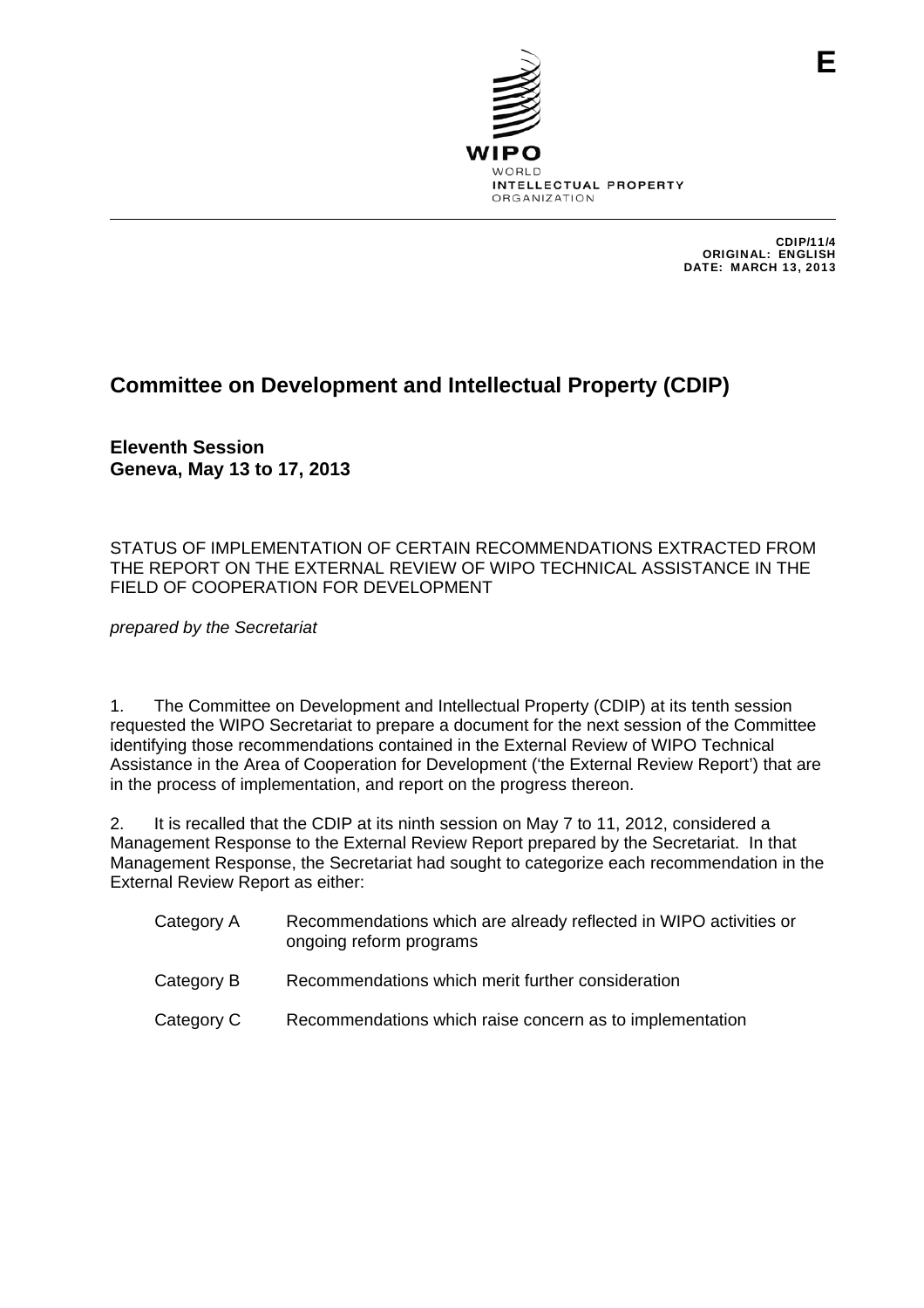3. In responding to the Committee's request, the Secretariat considered all the recommendations initially placed in Category A in the Management Response, and in some cases that initial categorization has been updated and revised to reflect current circumstances. Accordingly, this document provides information on the progress of implementation of all recommendations currently classed either wholly or partially in Category A.

> *5. The Committee is invited to consider the information provided in this document.*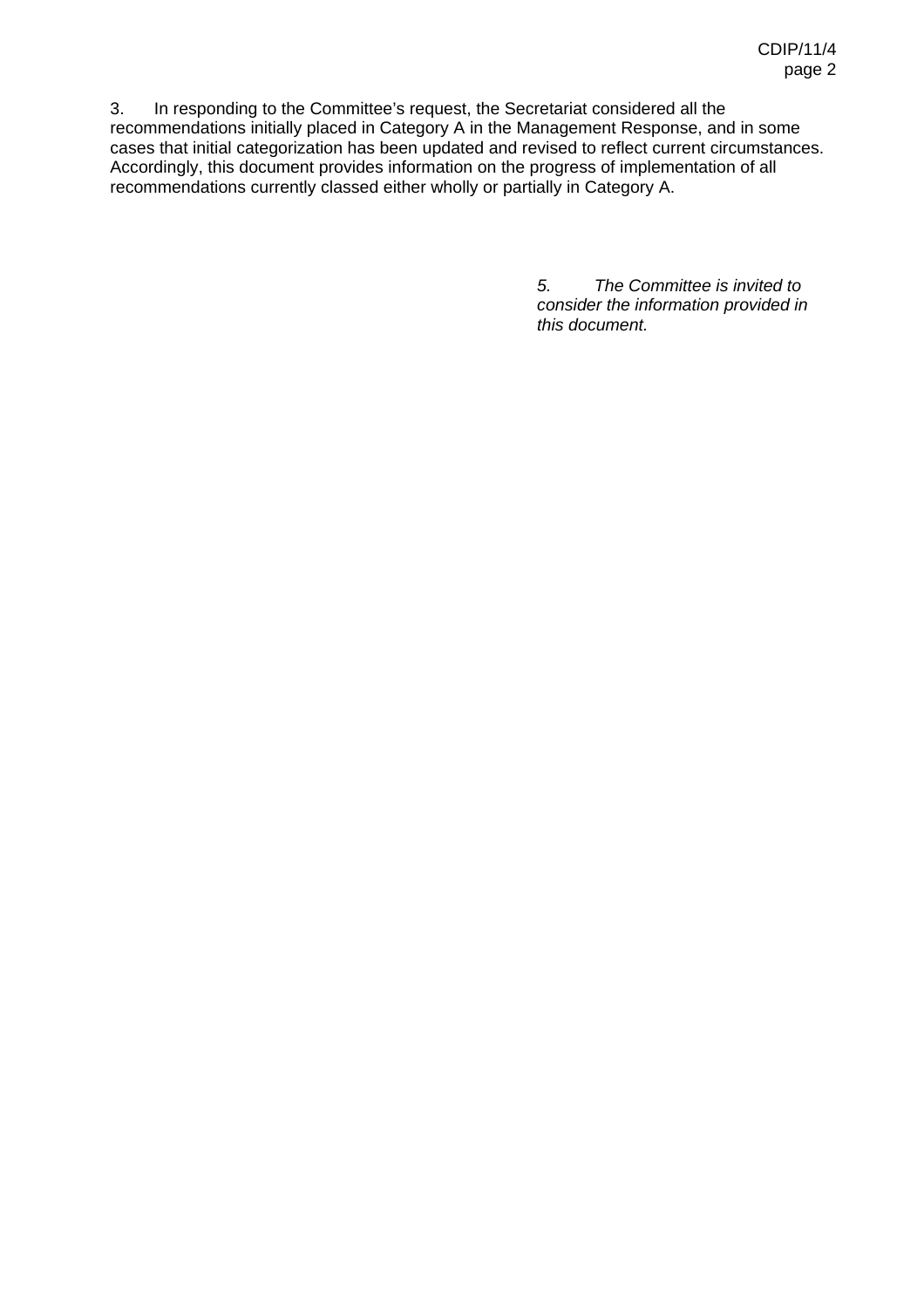#### **LIST OF RECOMMENDATIONS UNDER IMPLEMENTATION EXTRACTED FROM THE EXTERNAL REVIEW OF THE WIPO TECHNICAL ASSISTANCE REPORT AS CONTAINED IN THE MANAGEMENT RESPONSE**

Each recommendation below is grouped into the sections given in the External Review Report (e.g., General Observations, Relevance and Orientation etc.). In each case, the reference is given to the relevant page and paragraph number of the Management Response to the External Review Report.

Each recommendation has also been described as to its status of implementation, whether completed, pending completion or continual. The majority of recommendations contained in this document are being implemented by the WIPO Secretariat as a matter of routine, and are therefore described as "continual". In reporting on the progress made by the WIPO Secretariat with regard to each recommendation, illustrative examples are drawn from the activities of different programs and sectors across the Secretariat.

## **I. GENERAL OBSERVATIONS**

**1. The scale and intensity of WIPO DC activities on global public policy issues, rebalancing the IP system to reflect development priorities, research on IP and development, and reducing the knowledge gap through technology transfer and access to knowledge should properly reflect the degree of priority that developing countries accord to them.**

Reference: page 2, paragraph 6 Status: Continual

WIPO is a Member State-driven Organization, and the activities conducted by the Secretariat in the field of development assistance are directly in line with the priorities as negotiated and agreed by the Member States as a whole. The consultative process of developing the biennial Program and Budget (P&B) primarily determines the degree of priority that the Member States attach to the work of the Secretariat. The developing and least developed countries (LDCs) among those Member States have taken a lead role in guiding the discussions on WIPO's development-oriented activities through the Development Agenda (DA). The Committee on Development and Intellectual Property (CDIP) provides the ongoing forum for discussion and adjustment of the strategic priorities of the Organization in the field of development, in tune with the needs of the countries concerned.

As a result, the implementation of this recommendation by WIPO has been always demanddriven according to the priorities set by developing countries and LDC Member States. For example, the establishment of national networks of Technology and Innovation Support Centers (TISCs) in developing countries and LDCs is guided by a project document jointly formulated and agreed upon by the Member State involved and the WIPO Secretariat, where the main priorities of the country in the area of access to scientific-technical information and to patent information are indicated. In addition to providing and facilitating low cost access to information, training needs priorities regarding effective use and exploitation of this information are also discussed and agreed upon between the WIPO Secretariat and the Member States and development cooperation activities are implemented accordingly to address those priorities.

In another context, the research work on IP and development undertaken by WIPO's Economics and Statistics Division emanates directly from CDIP projects; studies are implemented in consultation with national governments in developing countries and are directly reflective of their needs and priorities.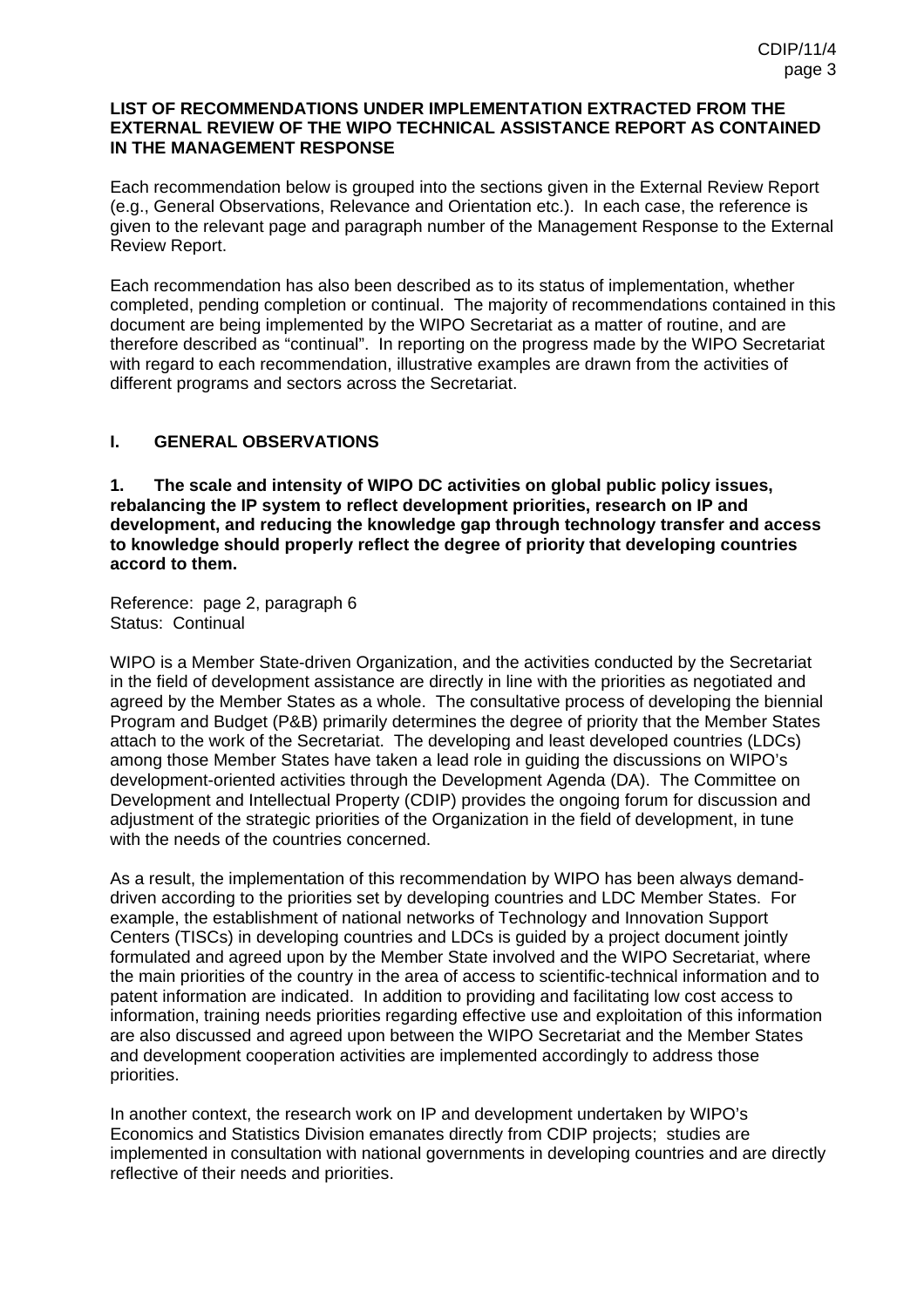In the Secretariat's work on addressing Global Challenges, the Organization is focusing more resources on practical, results-oriented platforms, such as WIPO Re:Search and WIPO Green that deliver results focused on technology transfer, knowledge transfer and human capacity building.

In WIPO's Innovation Division, considering that innovation and knowledge transfer have significant impact on development, all activities such as the training of trainers programs on effective IP asset management by small and medium-sized enterprises (SMEs), universities and research institutions are planned, organized and implemented at the request of and in close coordination with the concerned developing countries and LDCs and are guided by an analysis of their national strategies and priorities. These activities are geared towards enhancing intellectual property rights (IPR) management skills and competencies of SMEs, SME support institutions and academic institutions which are often the main IP and technology generators in developing countries. This in turn contributes to increasing the level of technology transfer and in filling the knowledge gap.

**2. Greater overall emphasis should be given to DC activities that would directly contribute to the goal of reducing the knowledge gap, such as activities to help countries to:** 

**a) Attract, absorb, learn from and produce technologies and/or promote affordable access to knowledge that could contribute to local innovation processes;** 

**b) Promote coherence of IP policies and other areas of national public policy;** 

**c) Make practical use of exemptions or** *sui generis* **legal/policy options to improve access to foreign technologies or manage the degree of protection they receive;** 

**d) Support developing countries to protect their knowledge, creative products or technologies in international markets and enforce their rights in other jurisdictions; and** 

**e) Establish and use mechanisms that could improve balance in national IP systems such as those related to pre and post-opposition patents.** 

Reference: page 2, paragraph 7 Status: Continual

In the last decade, in particular, WIPO's activities have been geared towards building capacity and addressing the disparity in access to knowledge between developing and developed countries, focused in more recent times on the particular needs highlighted in the DA recommendations.

With reference to the first part of this recommendation, the Innovation Division has developed specific tools and capacity-building programs for main innovation actors in developing countries that have as one of their objectives to empower such countries to understand innovation and technology transfer policies, structures and processes (such as projects on how to develop innovation structures – "TTO Project for Arab Region"; trainings on protection of invention – "Patent Drafting"; how to valuate technology – "IP Valuation"; how to negotiate your licensing contract – "Successful Technology Licensing"), with a view to increasing their competences to attract, absorb, create and protect their knowledge, technology and innovative products.

In a different context, the approval by Member States of Phase II of the DA projects regarding specialized access and support to information and the development of tools for the access thereof and its successful implementation during the 2012-13 biennium provides evidence that greater focus is placed on the execution of development cooperation activities and projects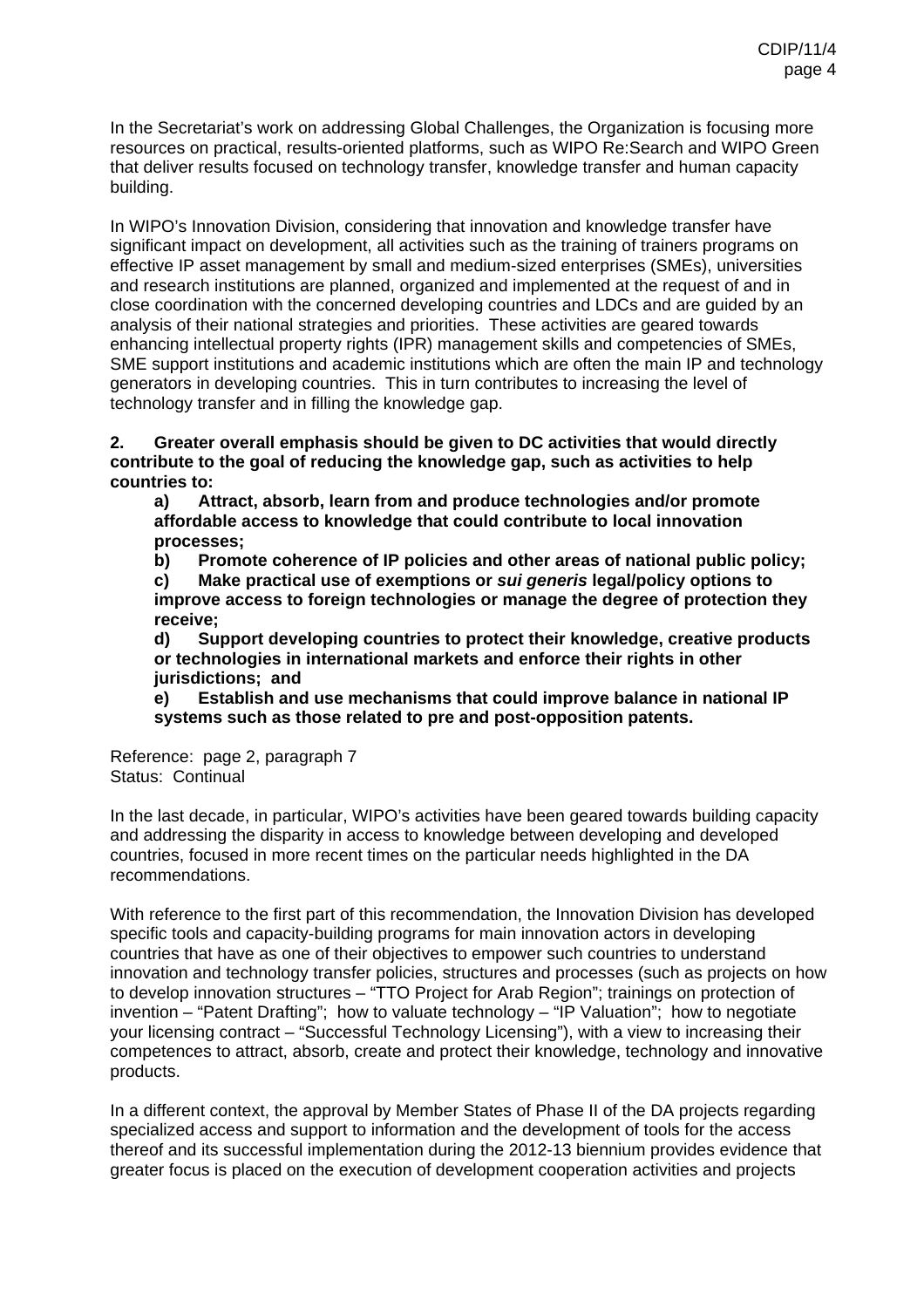aiming at promoting affordable access to knowledge. During the implementation period, the Access to Research for Development and Innovation (ARDI) program has substantially increased content to more than 10,000 journals and books, while the number of users in developing countries and LDCs is also growing rapidly. The number of institutional users of the Access to Specialized Patent Information (ASPI) program also continues to increase.

WIPO's Regional Bureaus and various divisions providing technical assistance are cognizant of the need to ensure coherence of IP policies with the globality of any given country's development needs and goals. One of the aims of the national IP strategy framework, which the Regional Bureaus are assisting countries in formulating and implementing, is to achieve coherence of IP policies with other areas of public policy; thus there is an integral element of multi-stakeholder consultation in the IP strategy process. In addition, the provision of legislative advice to countries, upon request, gives due consideration to achieving such coherence.

In a different context, all activities and projects of WIPO's Innovation Division have the objective of raising the level of understanding and capacity of innovation stakeholders in developing countries to practically use all legal and business options, through focused capacity building programs that provide concrete knowledge on challenging issues (such as how to protect knowledge, how to negotiate IP licensing contracts, how to determine the price of early stage technology) and customized projects (such as how to develop an appropriate innovation structures and intermediary institutions on national and regional level).

In addition, when providing technical advice and, in particular, legislative assistance, upon the demand of certain Member States, WIPO advises on the use of all legal and policy options that may be employed to meet domestic need and priorities. For example, in giving advice on patent law issues, awareness-building on the use of exceptions and imitations to patent rights is undertaken by the WIPO Secretariat as a matter of course, and further activities are foreseen in the Standing Committee on the Law of Patents (SCP).

On the issue of support for developing countries to protect their knowledge, creativity and technology and enforce their IP rights internationally, the WIPO Secretariat has a number of relevant initiatives that reflect the importance of this recommendation. For example, the international negotiations with the objective of reaching agreement on a text(s) of an international legal instrument(s) which will ensure the effective protection of genetic resources (GRs), traditional knowledge (TK) and traditional cultural expressions (TCEs), is currently taking place within the Intergovernmental Committee on IP, Genetic Resources, Traditional Knowledge and Folklore (IGC). Upon request, the WIPO Secretariat continues to assist regional groupings in the Caribbean, Africa and the Pacific to develop and/or implement regional policies and frameworks. Upon request, the WIPO Secretariat also provides legislative and policy advice on national legislations in the area of traditional knowledge to some developing countries.

In a different context, the Innovation Division is continually putting this recommendation into practice. Creation and customization/translation of WIPO SMEs publications (some in cooperation with International Trade Centre, Geneva) and IP Panorama, organization of training of trainers programs on IP asset management for SMEs and dissemination of relevant information via the WIPO web site and the monthly SMEs Newsletter; the creation and customization/translation of innovation-related tools and programs, such as guides and manuals on innovation and technology transfer, training kits that can be used and replicated by Member States for efficient dissemination of knowledge for innovation stakeholders (decision makers, academic institutions and businesses) and; strengthen the capacity of developing countries to protect their knowledge, creative products or technologies in international markets and enforce their rights in other jurisdictions. Further, the Innovation Division's capacitybuilding programs are conceptualized to provide practical knowledge and expert advice on any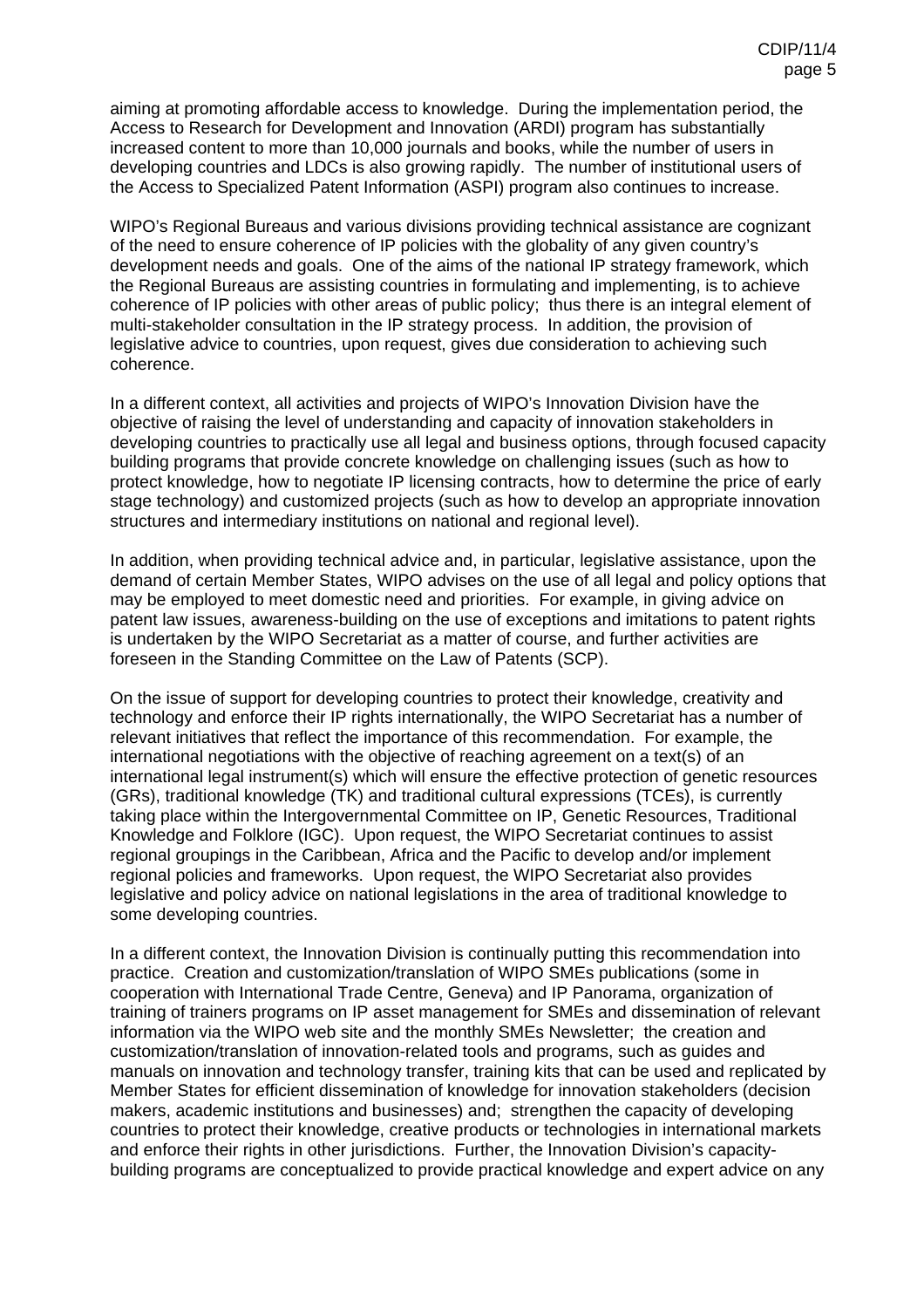topic requested by target audience, including on mechanisms that can improve balance in national IP systems.

The recommendation geared at improving balance in national IP systems, such as in pre and post-opposition patents is under permanent implementation in the WIPO Secretariat's provision of legislative advice on patent law issues. Awareness-building on the use of pre- and post-grant opposition systems has been undertaken and further activities are foreseen in the SCP.

**3. Confusion should be remedied among Member States and within Secretariat as to meaning of 'demand-driven':** 

**b) Dialogue should take place between national beneficiaries and the Secretariat about national development strategies, priorities and needs and WIPO's obligations to advance the DA.**

Reference: page 2, paragraph 8 Status: Continual

The WIPO Secretariat is continually taking steps to ensure that its development assistance is delivered in a manner which is coherent, effective and best aligned with national development needs and priorities as articulated by the national authorities of the Member State concerned. In particular, as the focal points for WIPO/Member State interaction, the Regional Bureaus engage the Member States and counterpart institutions in a dialogue and consultation in the process of formulating national IP strategies; as well as in agreeing on a country plan for a specific period of time. Further, in the context of Member States dialogue, the Organization undertakes activities to implement agreed projects and work under the aegis of the DA.

### **4. Greater discussion should take place between WIPO staff and Member States on risks associated with activities or the local conditions and requirements that would facilitate or constrain the success of activities.**

Reference: page 3, paragraph 9 Status: Continual

In line with the strategic realignment of WIPO in keeping with a results-based approach, the strategic planning within the WIPO Secretariat now highlights the importance of risk assessment, taking into account forward thinking risk-assessment analysis, and the results of post-hoc evaluations. The Program and Budget (P&B) and Work plan process now includes program level contribution to a central risk register. In addition, efforts are continually made to identify risks at the national level while implementing projects and activities.

**5. Need for transparency about the origins of Secretariat proposals at the regional level, clear relationship to broader strategic planning, results-management and prioritysetting processes at the country and organization-level, and opportunities for Member States and stakeholders to provide input to ensure the appropriate developmentorientation of activities.**

Reference: page 3, paragraph 10 Status: Continual

The WIPO Secretariat as a matter of procedure and policy consults with the Member States on forthcoming activities wherever appropriate, and reports on all activities to the Member States via the P&B, Program Performance Reports (PPR), and other reporting procedures such as the Director General's Report to the CDIP. Activities are planned and implemented with a view to maximizing transparency both with the country concerned, and the Member States as a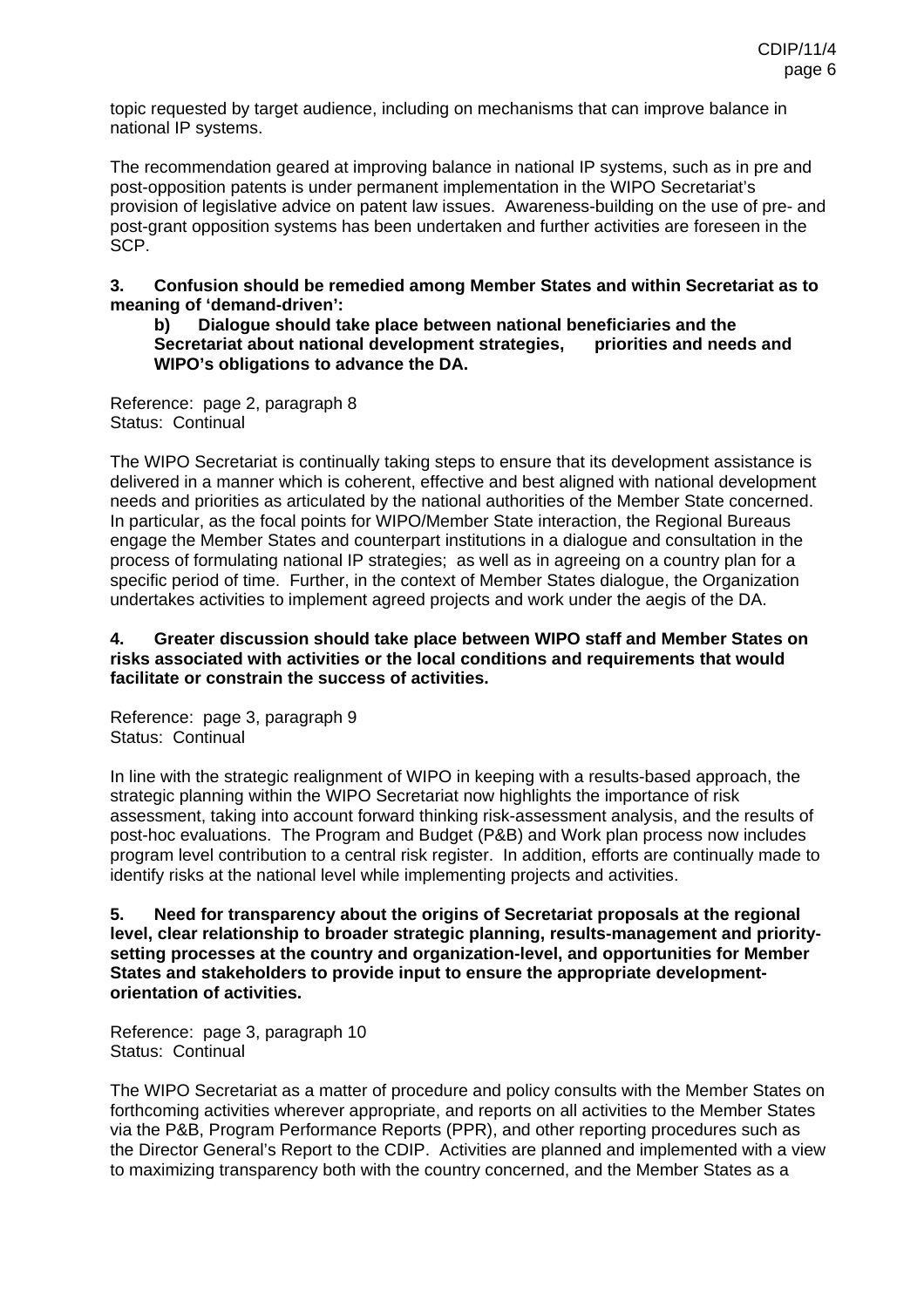whole. For example, the planned revision of the Model Laws on Patents and Utility Models planned for 2013/14 has been developed in close consultation with the Member States.

In the technical assistance field, the national IP strategy process involves an iterative process of multi-stakeholder consultation from the initial preparation of the needs assessment and audit to the priory-setting, drafting and validation of strategy document. This is designed to ensure transparency among all relevant stakeholders.

### **6. Need for a satisfactory methodology for assisting developing countries to assess their development needs, IP capabilities and appropriate strategies.**

Reference: page 3, paragraph 11 Status: Continual

The WIPO Secretariat, notably through its IP strategy-related activities and country plan approach, is continually refining its methodologies to assist Member States to assess their development needs, and determine how best to target WIPO's provision of technical assistance.

The national IP strategy methodology, the product of a DA project, is being used by the Regional Bureaus to assist countries in their IP policy formulation processes. It comprises a series of practical and customizable tools including a methodology handbook with practical templates and a baseline survey questionnaire for the conduct of desk and field research; and a handbook on benchmarking indicators, to support the use of the baseline survey tool. These tools enable

- a) The assessment of the current status of the country's IP system,
- b) Defining strategic IP targets and priority areas; and

 c) Assessment of specific IP needs with a view to formulating a national IP strategy that is in line with national development priorities and objectives.

**7. The two IP strategy projects will demand active engagement with a diversity of external stakeholders and experts, including IGOs, development agencies and NGOs, and consistent internal coordination on the substantive and procedural aspects of each project.**

Reference: page 3, paragraph 12 Status: Continual

The WIPO Secretariat, in all its activities aimed at assisting LDCs and developing countries to design national IP and innovation strategies, actively engages with external stakeholders and experts, while also ensuring the necessary coordination among colleagues across the Organization. In the context of the DA project on national IP strategies at the pilot country level, consultative structures were set up comprising multi-stakeholders groups.

**8. With respect to activities to enhance support systems for users of the IP system, greater attention should be given to activities that might help governments and other stakeholders to address the challenges of ensuring a balanced and developmentoriented IP legislative, regulatory or policy framework:** 

**a) Greater attention should be paid to assessment of the needs of a diversity of potential users and stakeholders at the national level, and to strategic prioritization among them based on development priorities.**

Reference: page 3, paragraph 13 Status: Continual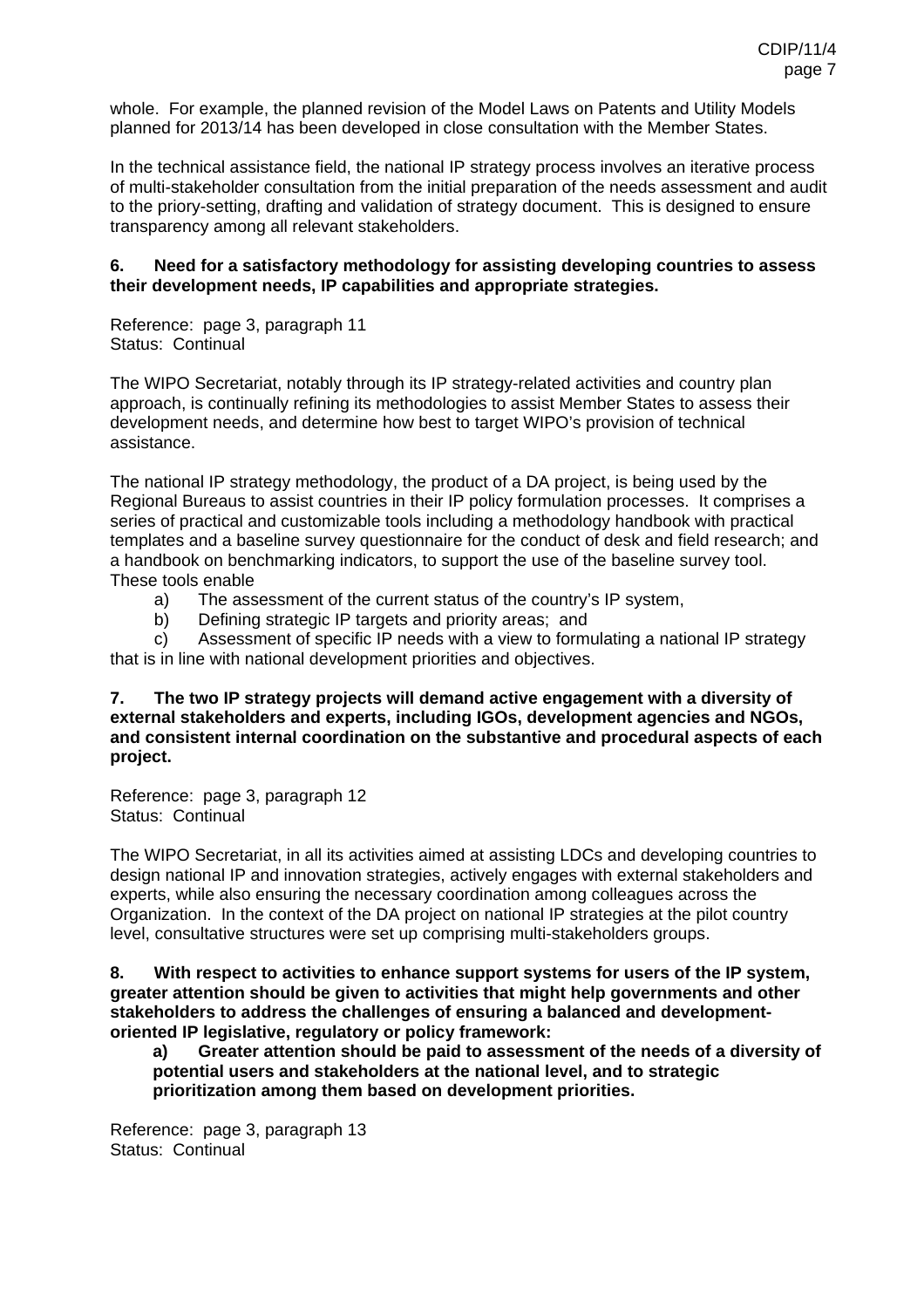The WIPO Secretariat, in providing support to users of the IP system, is continually mindful of the need to assist such users to ensure adoption of an IP system which is balanced and responsive to the needs of all relevant stakeholders. For example, this is addressed by the Regional Bureaus via the national IP strategy process, which is country-specific and takes into account the particular situations, objectives and priorities of each LDC and developing country in question.

In the context of legislative advice provided by the Secretariat, the needs of users of the IP system are habitually taken into account by the Secretariat, although it is for the relevant authorities and policy-makers to lead consultations undertaken in the framework of any legislative advice process. For example, in the Building Respect for IP Division, a TRIPS Questionnaire was sent to the Member States that had requested legislative assistance in order to verify the legal framework in the country concerned as to the compliance with the obligations and options of Part III of the TRIPS Agreement before providing any legislative assistance.

In the normative activities of WIPO, a significant and growing number of non-governmental organizations, including national non-governmental organizations, participate in the Standing Committees as ad hoc observers. Many of them have permanent observer status in WIPO. For example, activities regarding the protection of TK, TCEs and GRs aim at contributing to ensuring a balanced and development-oriented IP legislative, regulatory or policy framework in this field.

#### **9. WIPO lacks the diversity of methodologies and tools to help countries measure the impact of changes in IP policies and laws on development and other strategic objectives, or to properly assess how its DC activities may influence the achievement of such impacts.**

Reference: page 3, paragraph 16 Status: Observation and Continual

While this is principally an observation, it should be noted that Country Portfolio Evaluations (CPE) are a first step towards addressing the concern, in collaboration with various WPO Divisions such as the Office of the Chief Economist.

#### **10. Professional training and activities should be properly adapted to the specific needs of recipients, and follow-up should be employed to ensure usefulness and exploitation of any benefits.**

Reference: page 4, paragraph 17 Status: Continual

The professional training and capacity-building activities undertaken by the WIPO Secretariat are all specifically adapted to the needs of the requesting Member State or region. These needs are assessed by evaluation missions undertaken by the Regional Bureaus to selected countries. Activities are then implemented in the country following dialogue to determine the specific needs and priorities at stake. Efforts are always made to evaluate the effectiveness of each activity, and its suitability and fitness for purpose.

For example, in the Building Respect for IP Division, the content of all training activities is determined with the Member State(s) at stake and in function of their expressed needs, within the framework of DA Recommendation 45, and there is strict assessment of the relevance of the topics to the needs of the participants, as well as the quality of presentations and speakers. Further training events are adapted in accordance with feedback from previous participants.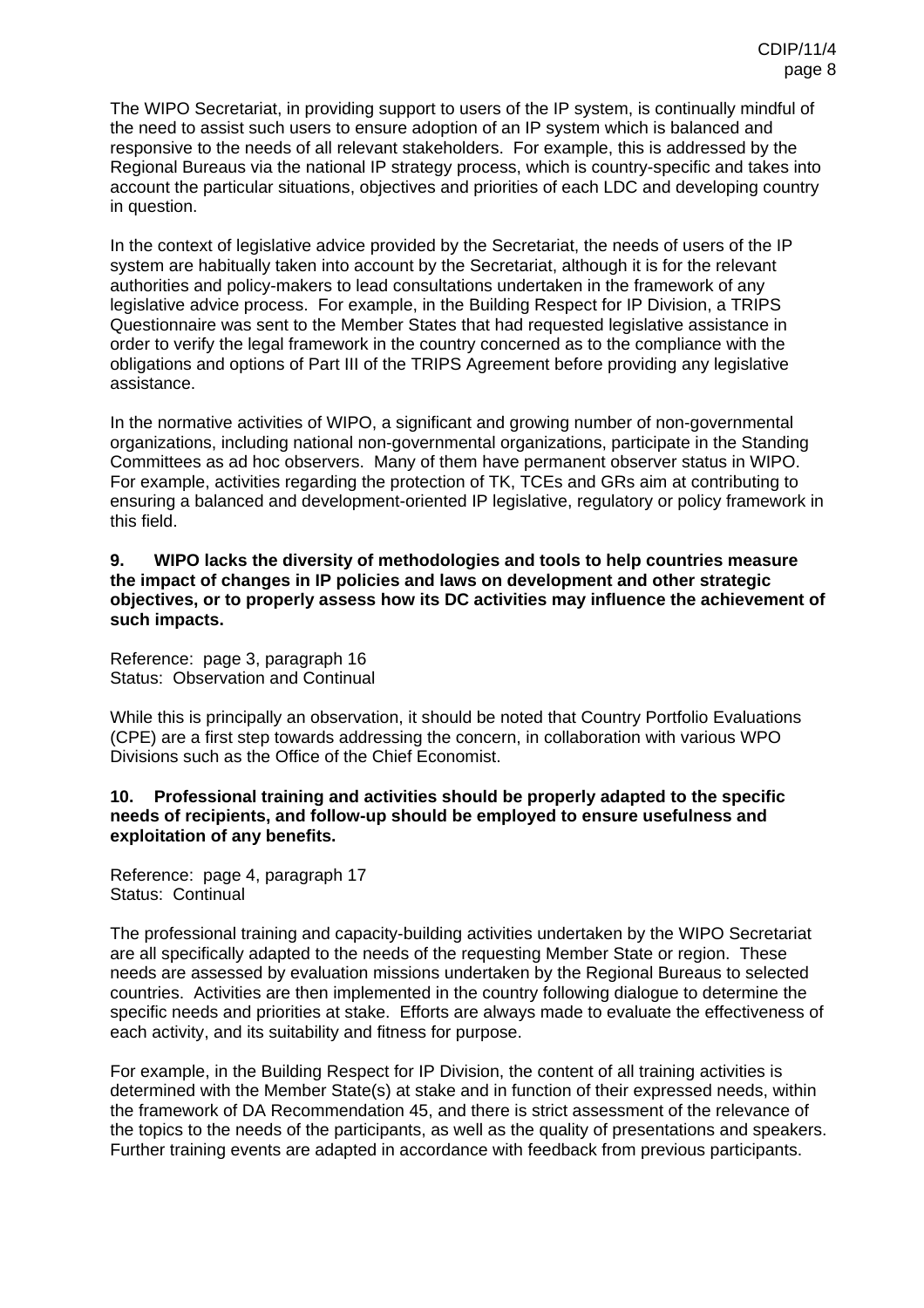In the field of traditional knowledge, upon request, presentations and training on TK, TCE and GR-related IP issues have been made to different recipients in different countries.

#### **11. All programs should have appropriate expected results and adequate data gathering at national and institutional levels, so as to strengthen reporting, monitoring and evaluation, and thereby transparency and accountability.**

Reference: page 4, paragraph 19 Status: Continual

The need for appropriate expected results and data gathering at national and institutional levels has been acknowledged by the Organization and is being addressed progressively via the results-based management (RBM) framework. While data gathering at national and institutional levels is not routinely in place throughout the Secretariat, systems are being put in place to obtain feedback from recipients of technical assistance provided by the WIPO Secretariat.

#### **12. Member States should be provided with an adequate strategic overview of WIPO's DC priorities, activities and budget allocation.**

Reference: page 4, paragraph 20 Status: Continual

The need for a strategic overview of WIPO's development cooperation priorities, activities and budgetary allocations is continually being addressed through the P&B process.

#### **13. Focus should be on longer-term or cumulative impacts of DC activities, rather than short-term projects.**

Reference: page 4, paragraph 21 Status: Continual

The need for a longer-term perspective in delivering technical assistance is being addressed via the RBM framework and the national IP strategy framework. The Regional Bureaus are deliberately taking long term impact and results into account in their Work planning.

### **14. To maintain cost efficiency of WIPO's DC activities:**

- **a) Adequate use should be made of project planning tools;**
- **b) Attention should be given to cost considerations;**
- **c) Duplication should be avoided;**
- **d) Institutional bottlenecks or procedures should be removed; and**
- **e) Adequate access should be ensured to qualified staff and consultants.**

Reference: page 4, paragraph 22 Status: Continual

The WIPO Secretariat endeavors continually to examine and, where necessary, improve its procedures in order to ensure the best use of available resources. This recommendation is being addressed in particular through the Enterprise Resource Planning (ERP), which will enhance the capabilities of the Organization to better track actual expenditure based on a set of predefined reporting parameters. In addition, this will enable the Organization to better understand the underlying cost-structures for implementing activities and achieving results, enhance it's capability to better identify duplications (during the P&B planning and Work plan processes) and enhance cost efficiencies.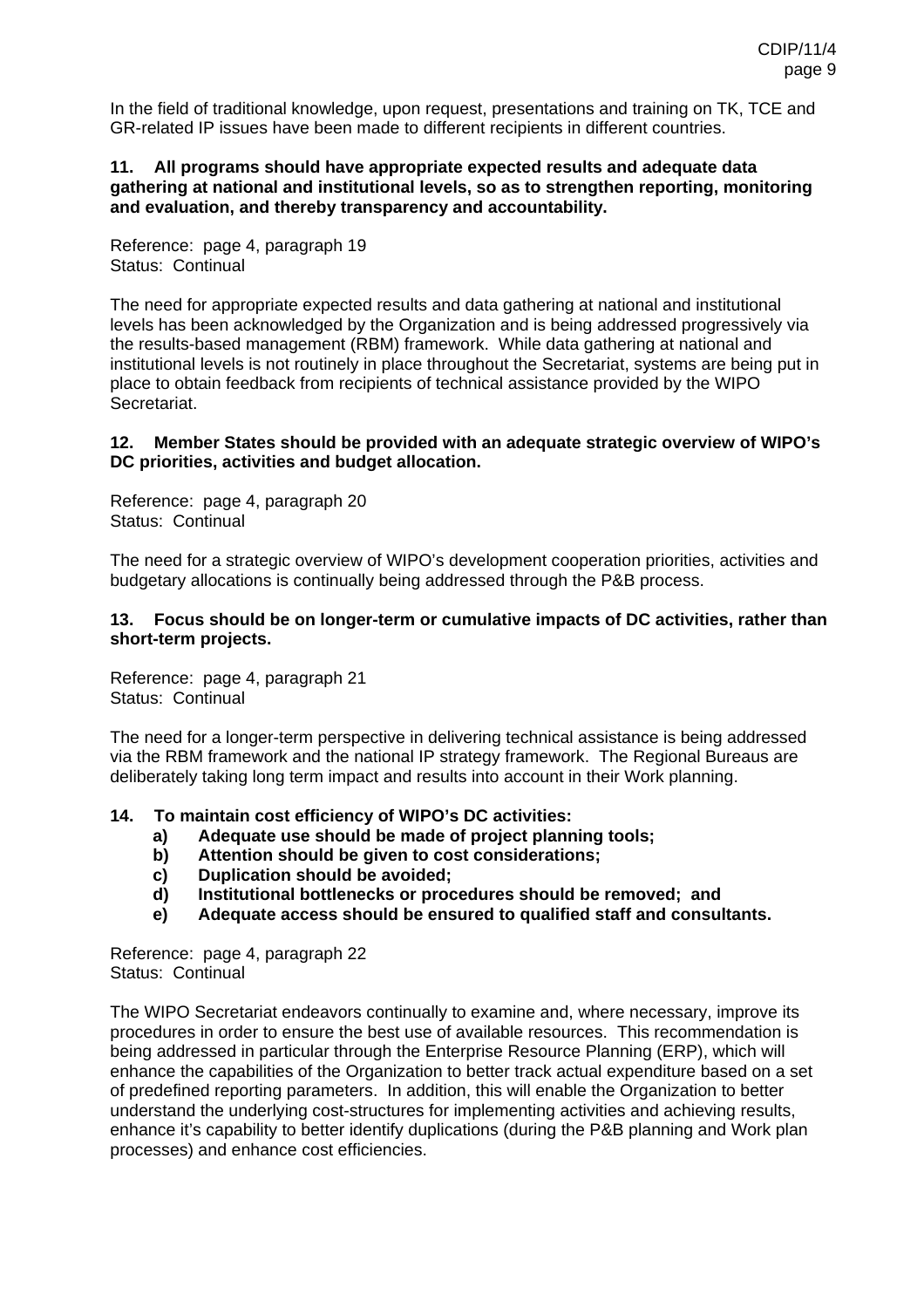The observations made are also being addressed through the strengthening of the resultsbased culture throughout the Organization. The rooting of a results-based culture will be pursued through developing better project planning tools and enhancing project/program management capacities throughout the programs delivering technical assistance.

The identification and removal of institutional bottlenecks or procedures is being addressed on a continuous basis in particular, but not exclusively, through the implementation of the ERP project.

In specific areas of the Organization, such as the Building Respect for IP Division, a strategic and targeted approach is taken to establish national public awareness strategies, as part of a project planning approach. In the Regional Bureaus, the country planning approach addresses issues of duplication. The Roster of Consultants, produced as a result of another DA project, is one facility established by the Organization with a view to addressing the concern related to access to qualified consultants.

### **15. Internal coordination of the diversity of DC activities undertaken by different sectors and programs should be improved:**

### **a) Avoid duplication and better exploit synergies.**

Reference: page 4, paragraph 23 Status: Continual

The WIPO core value of 'Working as One', together with new communications initiatives such as the 'What's New' briefings series and post-Committee internal briefings are geared to improve internal coordination among sectors and programs.

In the patents-related programs, for example, constant efforts are being made to avoid duplication between the work undertaken in the CDIP and the work in the Standing Committee on the Law of Patents (SCP). In addition, the Member States retain the competence and oversight to ensure the existence or absence of duplication of the activities undertaken by various WIPO bodies. This concern has also been addressed by strengthening the role of the Regional Bureaus in coordinating and ensuring Organization-wide coherence in the delivery of technical assistance. In all cases, the links between programs are clearly reflected in the P&B and their implementation is continually evaluated.

In addition, as with Recommendation 18 above, the need for enhanced internal coordination is being addressed through the ERP, and the strengthening of the results-based culture in the Organization.

#### **16. Implement adequate strategic thinking on the part of (Member States and) the Secretariat on the diversity of external partnerships and collaborations needed to fulfill the DA mandate.**

#### **a) Greater effort should be made to learn from other assistance providers at international and national levels.**

Reference: page 5, paragraph 24 Status: Continual

The implementation of the WIPO DA, overseen by the Development Agenda Coordination Division (DACD), is achieved through continued and intensive internal coordination, as well as outreach to external stakeholders active in the field of IP and technical assistance. In particular, the WIPO External Relations Program is designed to support the Organization in taking a strategic approach towards developing partnerships with IGOs and non-governmental partners which support the effective implementation of the WIPO DA. At the international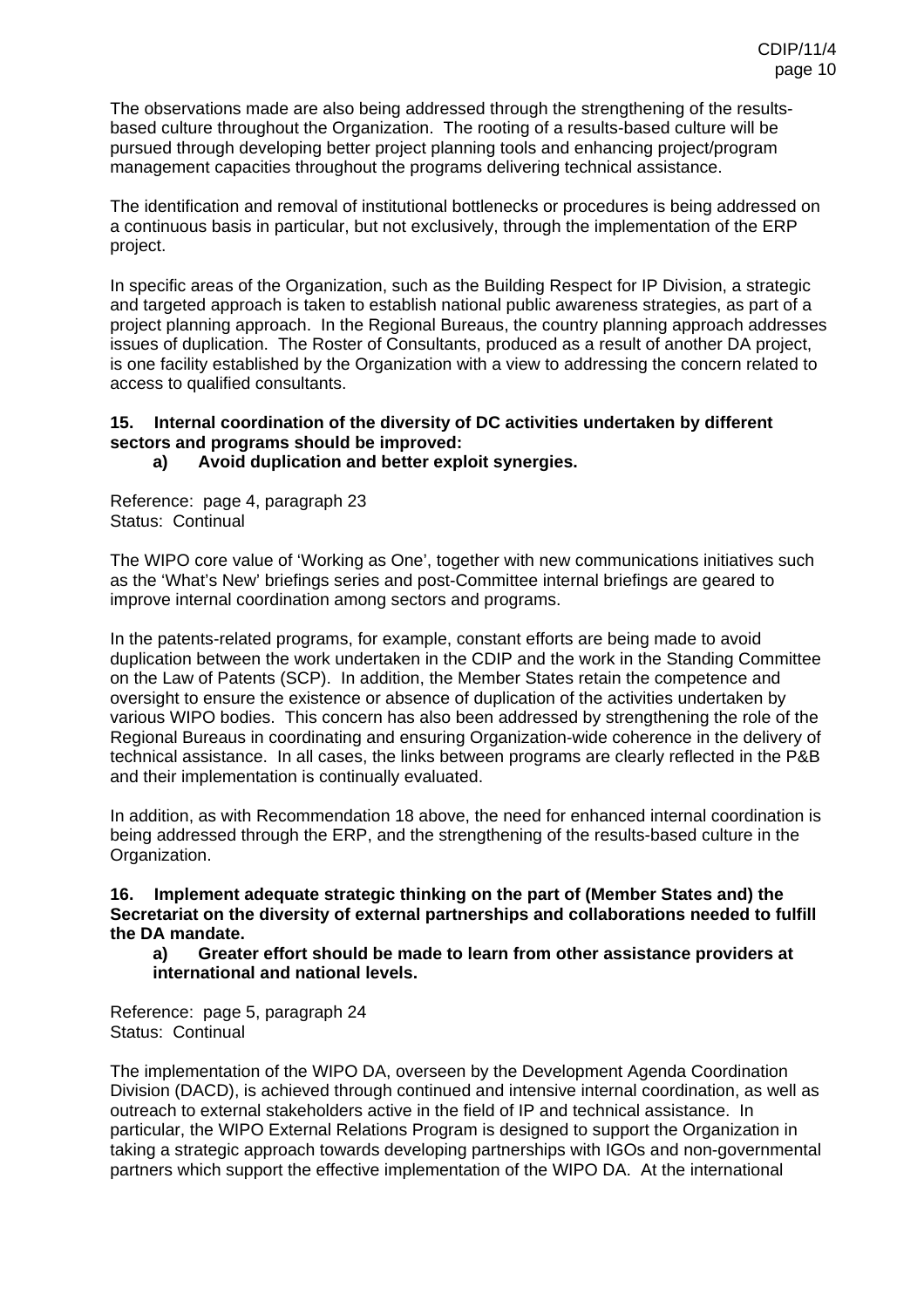level, this includes the Organization's engagement in processes such as the Millennium Development Goals (MDGs), post 2015 Development Framework, Rio+20 and a variety of other *fora* relevant to discussions on IP and development.

### **II. RELEVANCE AND ORIENTATION**

#### **17. Integration of DA principles, guidelines and best practices: a) Progress achieved in integrating DA priorities and principles at the planning level should be translated into better results at the implementation level.**

Reference: page 5, paragraph 4 Status: Continual

The DA principles and recommendations are taken into account in all relevant WIPO activities, and cross-referenced in all reporting mechanisms including the P&B, PPRs and evaluations of projects. The Regional Bureaus, while planning activities with Member States, adhere closely to DA principles and recommendations. This approach is also reflected in the work of specialized programs: in the Building Respect for IP Division, for example, all legislative assistance and capacity-building activities are systematically based on DA Recommendation 45 and Strategic Goal VI.

### **18. Improve the development-orientation of activities:**

**a) WIPO's activities should adhere to widely accepted principles, guidelines and best practices in the broader field of DC (e.g., OECD's Paris Principles).** 

**b) All staff and consultants involved in DC activities should be informed about and follow these principles and best practices, and engage in Continual training on key developments in development assistance.** 

**e) Guidelines should be used by all stakeholders including consultants engaged in DC activities along with a Code of Ethics for individual providers and experts (staff, consultants or unpaid speakers/experts).** 

**f) Expected results in the P&B should be refined to explicitly address how the different components of development orientation are integrated across WIPO's programs, and activities.** 

Reference: pages 5, 6, paragraph 5 Status: Continual

The organizational reform process in the WIPO Secretariat, and the mainstreaming of the DA, are geared towards optimizing the development-orientation of WIPO's technical assistance activities. Such improvements are being implemented with an eye to best practices and developments in the broader context of development cooperation in the global arena. For example, the Regional Bureaus are addressing this recommendation through their development of national IP strategy frameworks, and the RBM framework.

With regard to part f) of the recommendation, targeting the expected results in the P&B, it is recognized that the development orientation of each organizational expected result is comprised in the development share.

### **19. Improve prioritization and balance of activities undertaken:**

**c) WIPO (and Member States) should devise clearer objectives and priorities for DC activities, a process for prioritization of activities, and criteria for determining what activities fall within those priorities.** 

**d) Internal processes for prioritization of activities by program, expected results and country and allocation of regular funds in the P&B process should be more transparent.**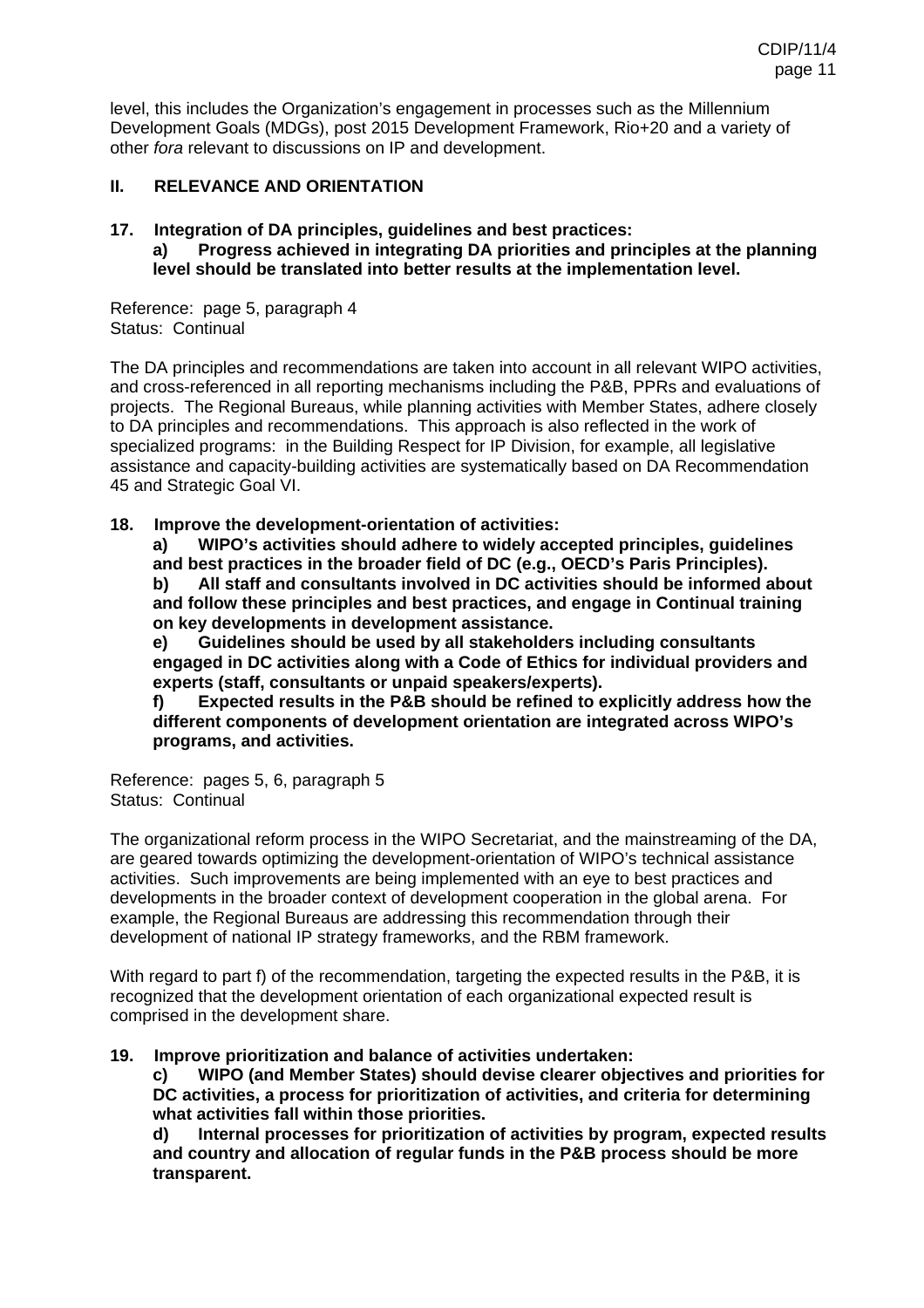**e) Greater attention should be given to integrating and streamlining development goals and priorities across WIPO's programs top down through the P&B process and bottom-up by ensuring that overarching WIPO-wide programs, DC activities and priorities are informed by and aligned with country needs and priorities.** 

**f) Integrate five potential sources of input in prioritization and planning of DC activities:** 

**i) Country needs assessment and planning processes should bring a 'bottom-up' perspective including priority-setting for P&B processes;** 

**ii) P&B process should focus more on identification of core priorities and their integration into programs:** 

**iii) Incorporate the DA vision about the role of WIPO in IP and development;** 

**iv) Incorporate lessons learned about priorities and successful activities from the improved evaluation processes into future planning; and** 

**v) CDIP can play a role in identifying and proposing projects/activities (e.g., CDIP could establish an expert group on development issues to advise WIPO and Member States on cross-national initiatives to promote a more balanced IP system and complement country-based demand-driven proposals).** 

Reference: pages 6, 7, paragraph 6 Status: Continual

The organizational restructuring that has taken place, and continues to take place at WIPO, including the implementation of the Medium Term Strategic Plan, RBM and ERP systems, aim at putting in place a cohesive approach to the Organization's activities, and to ensuring prioritization of these activities to best reflect Member State priorities and needs. This exercise is addressed during the biennial planning process, as per the P&B, and in the annual Work planning exercises undertaken by all programs across the WIPO Secretariat.

From the perspective of the Regional Bureaus, Work plans are prepared in consultation with Member States taking into account the objectives and the expected results of the Development Sector as outlined the P&B. All aspects of this Recommendation are being addressed by the Regional Bureaus in their current methodologies for delivery of technical assistance, in particular through the national IP strategy processes and the country plan approach, which incorporate the principles and guidelines of the DA recommendations into the Secretariat's development cooperation activities.

Through an emphasis on a results-based approach to the Secretariat's activities, and an increasing recognition of the role of formal and informal evaluation of DA projects and ongoing activities, the Organization is increasingly incorporating lessons learned into future planning of technical assistance activities. For example, in the Building Respect for IP Division, all activities are followed up with a strict assessment of the relevance of the topics to the situation in the everyday work of the participants; the quality of presentations and of speakers; and collection of further comments and suggestions by participants. Further programs in the Division are developed as a function of the aforementioned assessment.

With regard to the entities which are or should be responsible for identifying and proposing activities, it is noted that the Work planning and delivery mechanisms for WIPO's technical assistance activities are undertaken in a close consultation with Member States in line with Recommendation 1 of the WIPO DA.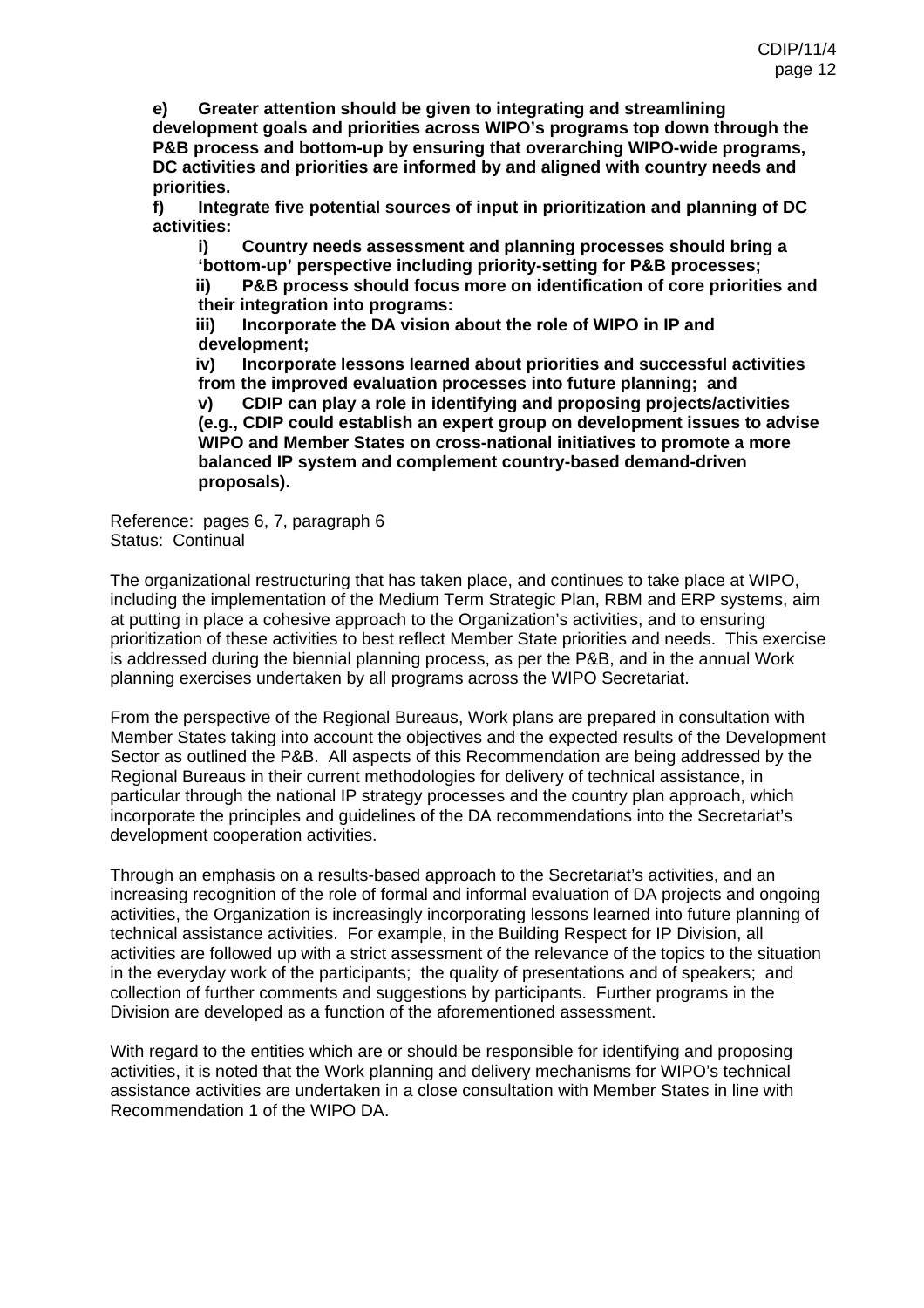**20. Integrate budgets and planning for all DC activities into the regular P&B process: a) Funds-in-Trust (FITs) supported activities should be reflected in WIPO's** 

**regular budget, programming and reporting processes, and into country planning processes;** 

**b) Need greater Member State oversight of FITs Work plans and evaluation;** 

**e) Greater reflection should be given to WIPO's comparative advantage among the community of donors and providers of IP-related development assistance, the strategic role of WIPO and modalities it is best positioned to use. Questions include:** 

**i) How much should WIPO's focus be on implementation of activities at the national level versus facilitating coordination of activities among many donors or brokering access to new resources at the request of Member States?** 

**ii) To what extent should WIPO serve as a training institute and where should its priorities lie?** 

**iii) To what extent can/should WIPO build and diversify its in-house expertise to address the expanding range of demands it faces? and iv) To what degree should WIPO's work be outsourced to consultants or** 

**conducted via institutional partnerships?** 

Reference: page 7, paragraph 7 Status: Continual

The integration of all initiatives (projects, activities, etc…) into the results framework of the Organization (i.e., strategic goals and expected results) continues, irrespective of the source of funding, to ensure that all activities and initiatives undertaken by the Organization are complementary in contributing to the set goals (including DA projects). Such efforts were started in the 2010/11 Biennium with the approval of Member States in 2010 of the Mechanism for integrating DA Projects into the program and budgetary cycle of the Organization. The P&B 2012/13 includes additional information on funds in trust (FITs) by program. Further, as of 2012, all initiatives and activities in the Work plans are linked to the organizational Results Framework approved by the Member States, including those funded by the reserves or extrabudgetary sources of funds.

Indeed, the WIPO Results Framework guides all the Organization's activities from both regular budget and Funds-in-Trust (FIT) funding, and it also helps ensure alignment. This was a new element in the 2012/13 P&B, and provided the optimal level of oversight and evaluation of the Organization's activities.

WIPO continually undertakes evaluation of its strategic role and comparative advantage *vis-àvis* other development assistance providers, and this is an integral element in the Organization's resource mobilization efforts.

### **21. Improve demand management, partnership and outreach for DC:**

**c) WIPO should improve outreach and guidance to Member States on range of DC activities offered.** 

**d) A menu/catalogue of DC activities should be made available on WIPO's website to help countries determine which DC activities might feature in their country plans.** 

- **e) The guide should be reviewed and updated annually, and should detail:** 
	- **i) Kinds of DC activities provided by region/program;**
	- **ii) Process for requesting assistance;**
	- **iii) Time frame for receiving requested assistance;**
	- **iv) Possible modes of cooperation;**
	- **v) Focal points within WIPO;**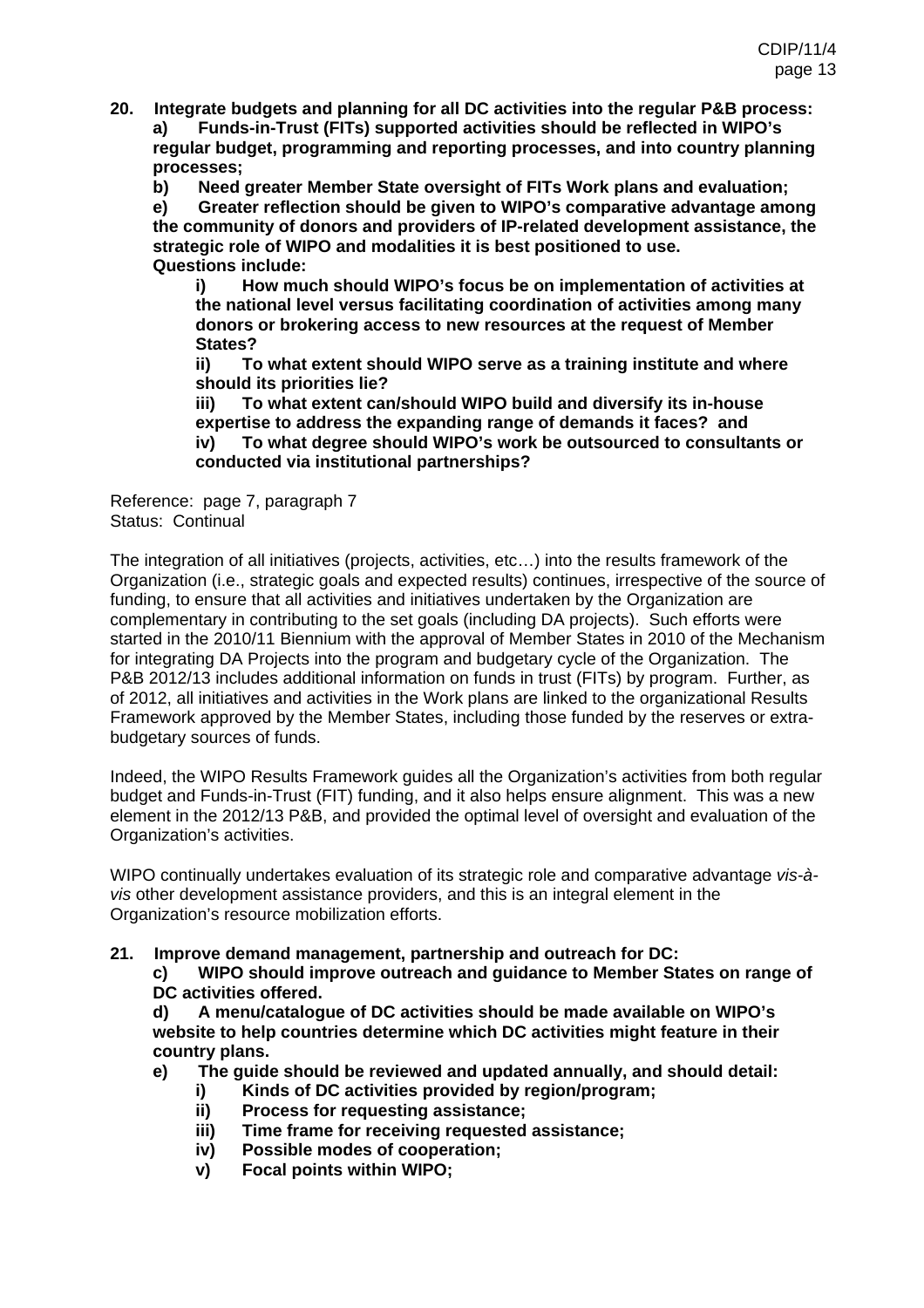**vi) Whether assistance can be at regional, national, district or city level;** 

**vii) Kinds of national stakeholders that can request assistance and through what channels;** 

**viii) Process of engaging other providers, donors, experts in activities;** 

**ix) Process for monitoring/evaluating country-level activities;** 

**x) Considerations re country-preparedness such as absorptive capacity, risks and matching resources; and** 

**xi) Processes by which Member States can guide overall planning and prioritization of WIPO DC activities.** 

**f) Clarify the term 'demand-driven'. The focus of DC activities should not be on responding to requests, but on promoting a dialogue with/among Member States about needs/priorities and appropriateness of different types of DC given a country's level of development, preparedness, absorptive capacity and risks, and the competing demands on WIPO's resources and obligations to advance the DA. g) Staff should address obstacles/risks frankly with national authorities to** 

**ensure realistic expected outcomes/results.** 

**h) Stronger efforts should be made to identify options and discuss alternatives, and to identify alternative providers where activities are beyond WIPO's scope.** 

**i) Consideration should be given to whether DC activities need to be altered, supplemented or complemented to address the needs of categories of countries among whom lessons can be learned and shared (e.g., small/large IP offices, with/without search and examination capabilities, large emerging countries/middle income developing countries). Some larger emerging developing country Members may not be requesting DC assistance as defined, but have strategic needs/interests to which WIPO should respond.** 

**j) Priority should be given to DC activities that enable South-South Cooperation, and enhance sharing of experiences/expertise among developing countries.** 

Reference: pages 7, 8, paragraph 8 Status: Continual

In the interests of improving demand management and enhancing the partnership between Member States and the Organization, a catalog of WIPO's development cooperation activities has been prepared and published as a WIPO publication on the WIPO website.

With respect to the parts g) to j) of the recommendation, various approaches are being taken across the Organization. For example, in the traditional knowledge field, Background Briefs, a booklet and other publications and materials on TK, TCEs and GRs address the obstacles and risks, and identify options and alternatives on the protection of TK, TCEs and GRs by Member States.

The upfront addressing of risks and obstacles is also explicitly included in the methodology of various WIPO programs, such as the Building Respect for IP Division. In addition, the introduction in the second half of 2012, of a more systematic risk identification process will assist in meeting this Recommendation.

Priority is frequently given to development cooperation activities designed to enhance South-South cooperation, and the sharing of experiences among developing countries. The DA Project on Enhancing South-South Cooperation on IP for Development Among Developing Countries and Least Developed Countries, for example, aims to contribute to: (a) better understanding of IP and its potential contribution to development in the developing countries and LDCs; (b) identifying priorities and special needs of developing countries and LDCs in the area of IP and development including norm-setting at the national, regional, and international levels; (c) better-informed socio-economic context-sensitive decision-making on IP policies at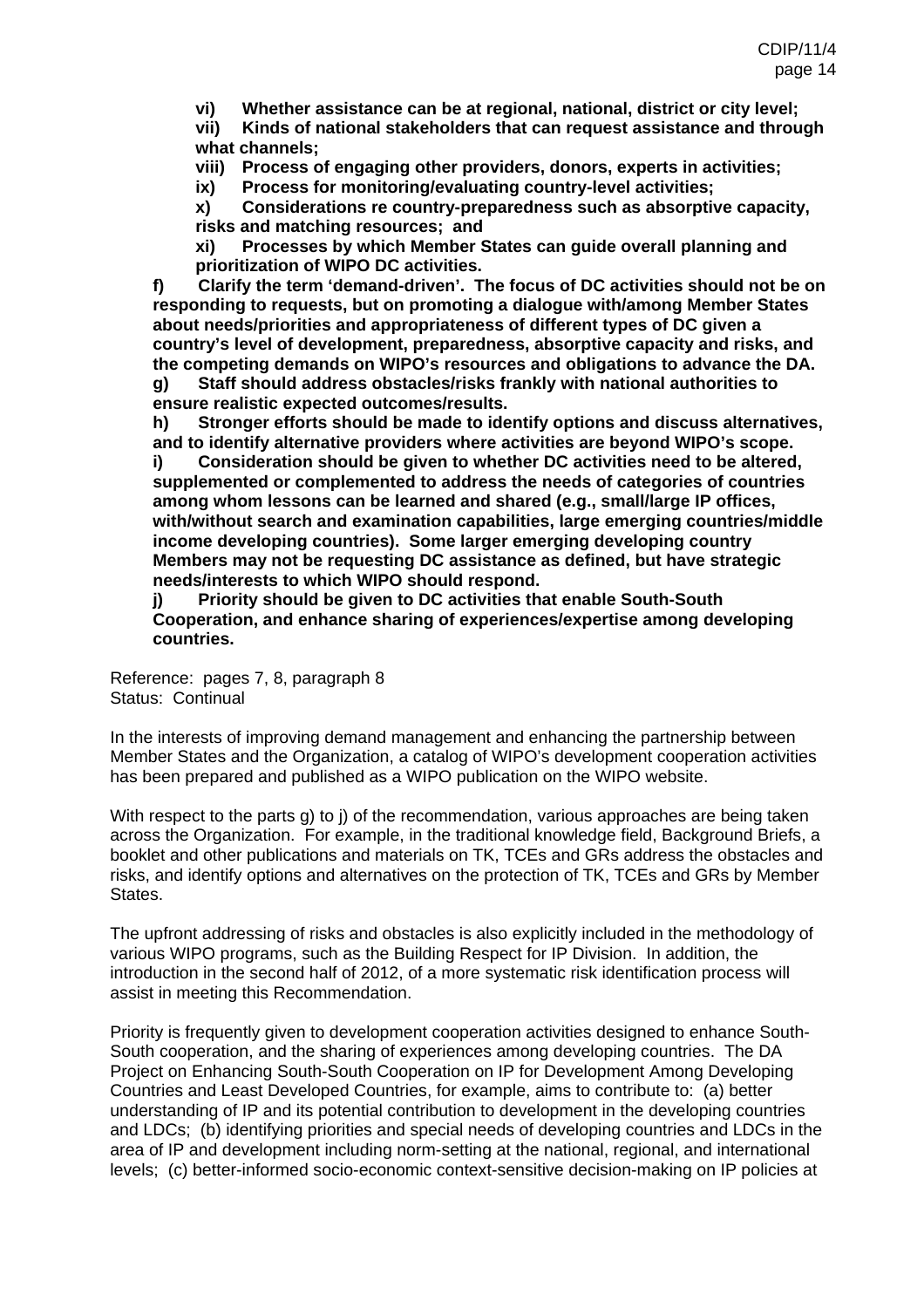the national and regional levels in the South; (d) better protection of domestic creations and fostering innovation in developing countries and LDCs; (e) promotion of the transfer and dissemination of technology; (f) enhanced infrastructure and capacity for developing countries and LDCs to make the most effective use of IP for development bearing in mind their socioeconomic conditions, and their different levels of development; and (g) increased capacity of developing countries and LDCs to share their knowledge and experience in the area of IP and Development.

WIPO Committees, such as the Advisory Committee on Enforcement (ACE) have also taken the approach of facilitating the sharing of experiences among developing countries and LDCs, and this is also achieved by regional and the inter-regional levels meetings organized or coorganized by WIPO with a view to share experiences, lessons learned and best practices.

### **22. Boost country ownership:**

**a) Improve efforts to better tailor DC activities to national development objectives/circumstances, consistently integrating the social/economic context, national development goals/priorities, and broad regulatory and institutional environment of the country.** 

**b) WIPO should assist Members to undertake/update national needs assessment for IP-related DC activities:** 

**i) Needs assessments should be informed by national IP and Development policies and strategies formed with input from government departments and stakeholders;** 

**ii) Needs assessments should be used to improve country-level planning of DC activities linked to clear expected results, targets and performance indicators; and** 

**iii) WIPO and Member States should be informed of concurrent efforts by other providers to develop/use toolkits for such assessments and coordinate or complement them.** 

**c) WIPO should continue to refine and deploy a flexible template for preparation of multi-year country plans for DC:** 

**i) Templates should be used together with national IP policies/strategies and needs assessment tools to prioritize WIPO assistance;** 

**ii) Country plans should be the focal point for dialogue with Member States and staff planning activities in a country to enhance coordination, prioritization and efficient use of resources;** 

**iii) Country plans should be compatible with DA recommendations, strategic goals, RBM framework and WIPO's financial and human resources; iv) Plans should map activities of other donors and actors and specify** 

**appropriate niche for WIPO's interventions; and** 

**v) WIPO should encourage Member States to implement a strategy for soliciting and managing assistance received, and assist them to identify/facilitate access to other sources of assistance.** 

**d) WIPO and beneficiaries should pursue a more meaningful dialogue on preparedness, challenges and risks:** 

**i) Greater up-front efforts should be made to inform countries of the demands DC activities may place on national resources (institutional, human and financial) from needs assessment phase through to design and implementation of country plans;** 

**ii) Tailor/adjust or postpone activities based on assessment of internal resources available in beneficiary countries; and** 

**iii) Use the country planning process as a tool for building mutual understanding of resource constraints and the need for priority-setting.** 

**e) WIPO (and Member States) should devise processes to boost oversight of its DC activities at the regional level: and**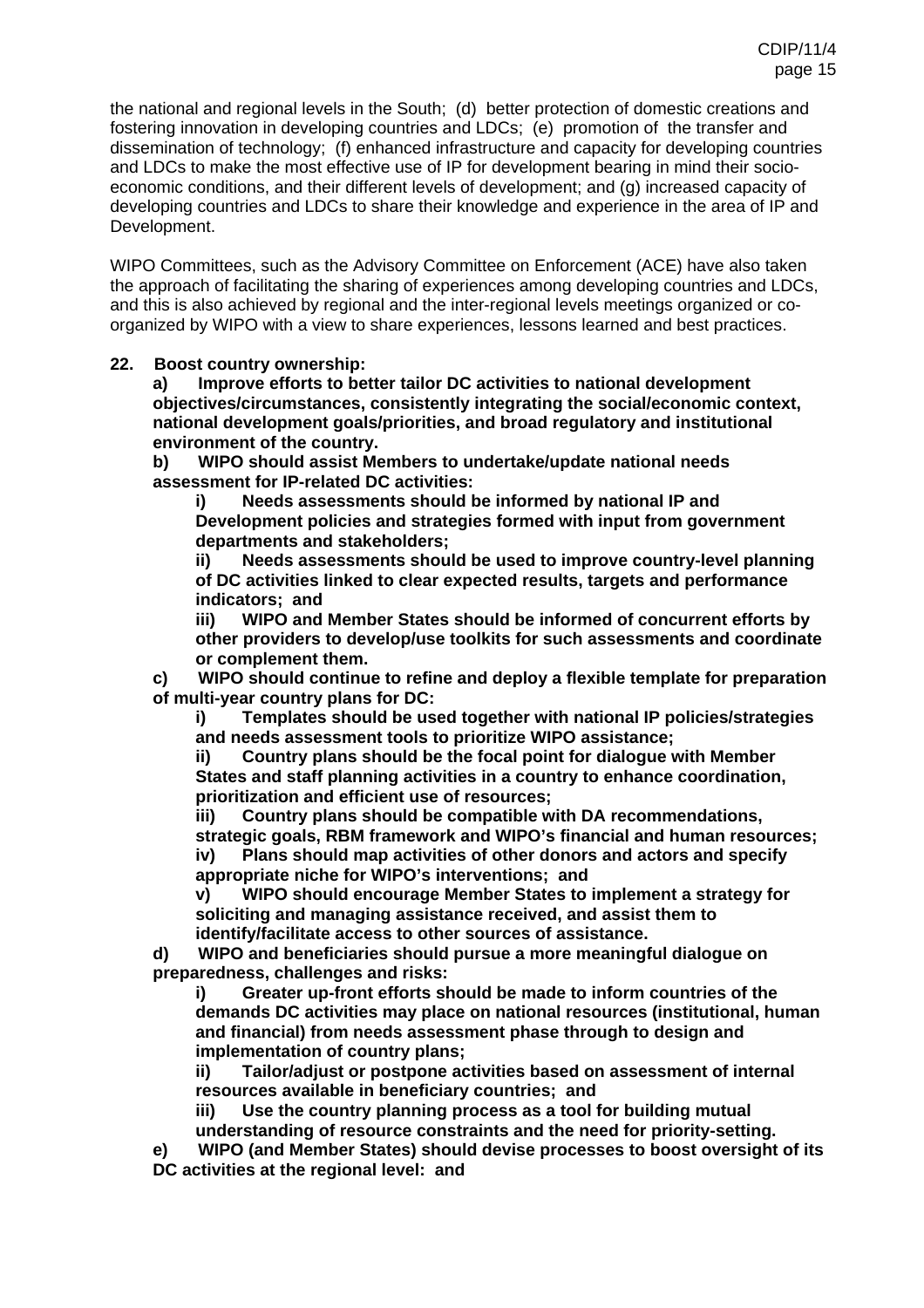#### **i) WIPO should review its DC activities for regional IP Offices, including by consulting with Member States on how to improve developmentorientation of these Offices and bolster the national expertise necessary for them to provide oversight of regional IP arrangements.**

Reference: pages 9, 10, paragraph 9 Status: Continual

The need for country ownership of technical assistance activities is addressed by the WIPO Secretariat in initiatives, such as the national IP strategy methodology, geared to tailoring WIPO technical assistance to the unique needs and priorities of any given country. This methodology features a needs audit or assessment for IP-related activities. In addition, the country plan approach adopted by the Secretariat is based upon country-level needs assessments that take into account each country's national IP and development policies. The development of country plans ensures a long-term perspective both for the WIPO Secretariat and the Member State concerned so as to ensure the continuity of WIPO technical assistance and potentially that of other technical assistance providers.

In some Secretariat programs these assessments are also achieved through cooperation with other IGOs and NGOs; for example, this approach has been adopted by the Building Respect for IP Division. Through its contacts with other organizations providing technical assistance, such as the World Trade Organization, European Commission and International Finance Corporation, the Secretariat is informed in some instances of related work being undertaken elsewhere, and efforts are made to coordinate such work to ensure complementarity and avoid duplication.

The IP Matchmaking Database seeks to assist Member States in identifying and managing bilateral and multilateral assistance.

The WIPO Secretariat's technical assistance activities clearly articulate the expected input and involvement of national stakeholders. The involvement of both sides takes into account the human resources and financial resources capacity to ensure the delivery and sustainability of an activity.

**23. Broaden stakeholder engagement, and ensure balance of perspectives and boost transparency:** 

**a) WIPO should support countries' efforts to establish national committees on development and IP involving the full range of relevant government agencies working on public policy impacted by IP reforms (health, education, culture, agriculture, industry), and non-government stakeholders;** 

**i) Include support for public consultation and engagement in forming country plans and delivering IP-related development assistance.** 

**b) WIPO should more systematically monitor the diversity of** 

**stakeholders/experts involved in providing assistance (consultants, speakers, trainers etc.), to ensure balance of perspectives:** 

**ii) There is a need for stronger institutional culture towards engaging with and learning from a diversity of stakeholders, to a media relations designed to open dialogue about challenges faced in development cooperation, and to substantive debates on IP and development.** 

**c) Improvements should be made to the development-orientation and accessibility of research and evidence-base for DC activities (internal and external peer-review, quality, communication strategy, and availability of research and studies conducted by WIPO).**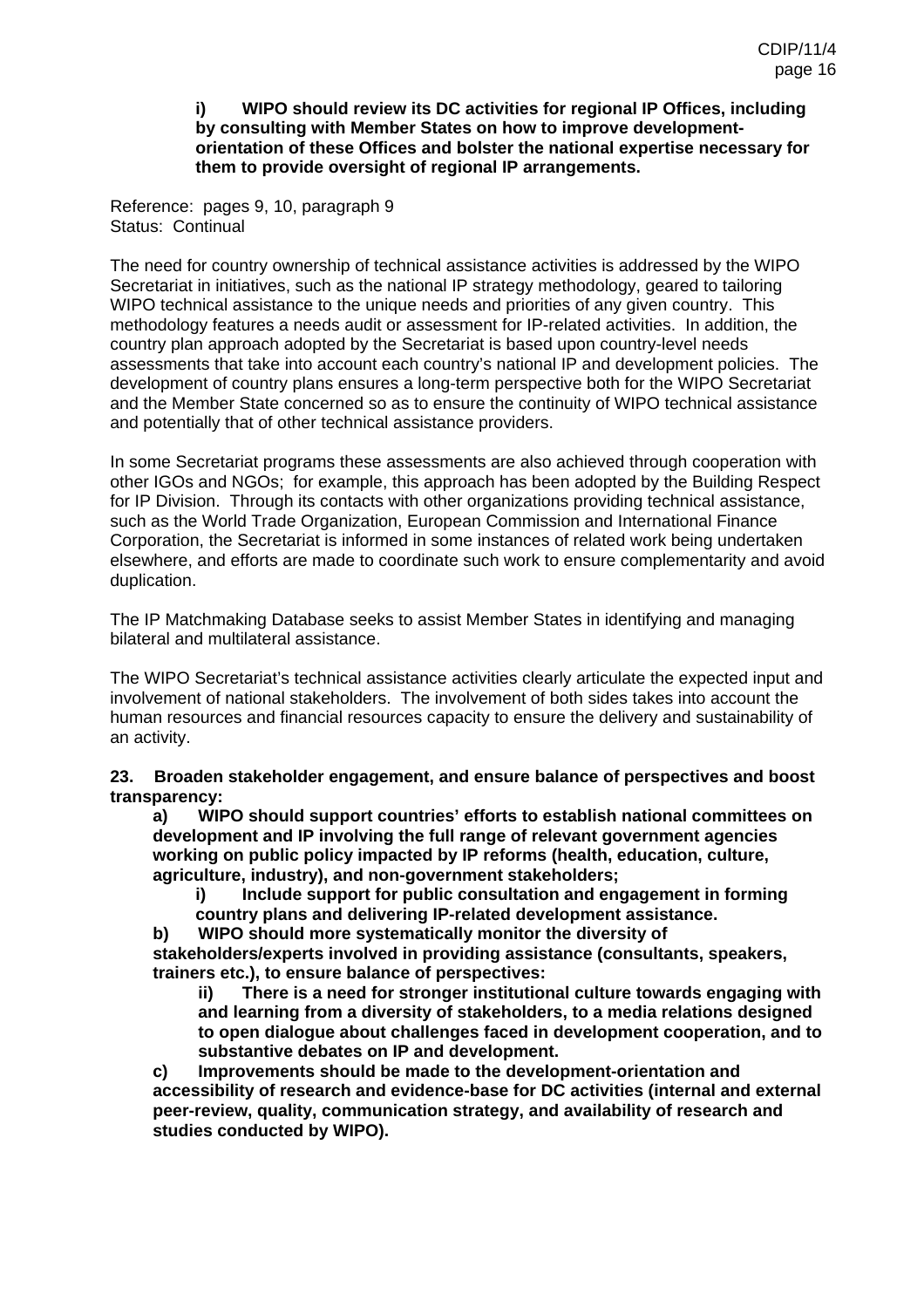Reference: pages 10, 11, paragraph 10 Status: Continual

Efforts are continually made by the WIPO Secretariat, including through the Regional Bureaus, to broaden stakeholder engagement in a range of activities. For example, some initiatives in the field of traditional knowledge are aimed at enhancing the effective participation of representatives of indigenous peoples and local communities in WIPO's work. In a different context, in the Building Respect for IP Division, a balanced approach is adhered to in the Advisory Committee on Enforcement (ACE), including through capacity-building and awareness-raising activities.

### **III. IMPACT**

### **24. Strengthen tools and processes for measuring impact: a) WIPO should devise and deploy tools/processes to better measure the impact of DC activities at country, sectoral and institutional level. c) An Expert Group of WIPO staff and external experts should be established to help review the tools for measuring impact, and WIPO's RBM tools more broadly.**

Reference: page 11, paragraph 1 Status: Continual and Achieved

The WIPO Secretariat is continually enhancing its use of tools for evaluating and measuring the efficacy and development-related impact of its technical assistance activities. The Secretariat is developing better performance data collection tools and strategies for monitoring results at the national and regional levels. The gathering of performance data at the national and regional level is at the heart of a results-based approach and although not cost neutral, should be seen as an investment in better understanding what works well and how, casual relationships and impacts, including in the area of development cooperation, and strengthening accountability to Member States. The collection and analysis of performance data in the area of development cooperation require horizontal communication and cooperation among the Regional Bureaus, on the one hand, and the specialized sectors on the other hand.

Specific evaluation tools are adopted for designated activities. For example, in the Regional Bureaus, an evaluation process has been implemented under the FIT-Japan. In the Building Respect for IP Division, evaluation forms are used as a matter of course in capacity-building activities, and follow-up evaluation tools are employed whenever legislative advice is provided to a Member State.

**25. Processes should be strengthened to boost institutional learning, follow-up and accountability for the impact of activities:** 

**a) WIPO should develop tools/processes to improve institutional learning, monitoring, follow-up, institutional memory and staff accountability for development activities, including to:** 

**i) Improve horizontal communications between WIPO sectors/programs to generate ideas and share experiences;** 

**ii) Ensure systematic electronic-based collection of information about activities by topic, country and expected results in a format accessible to colleagues; and** 

**b) Processes are needed to keep staff informed about the latest developments in their given area, and incorporate most recent knowledge and lessons learned on effective assistances both internally and externally, even if on different issues or regions.**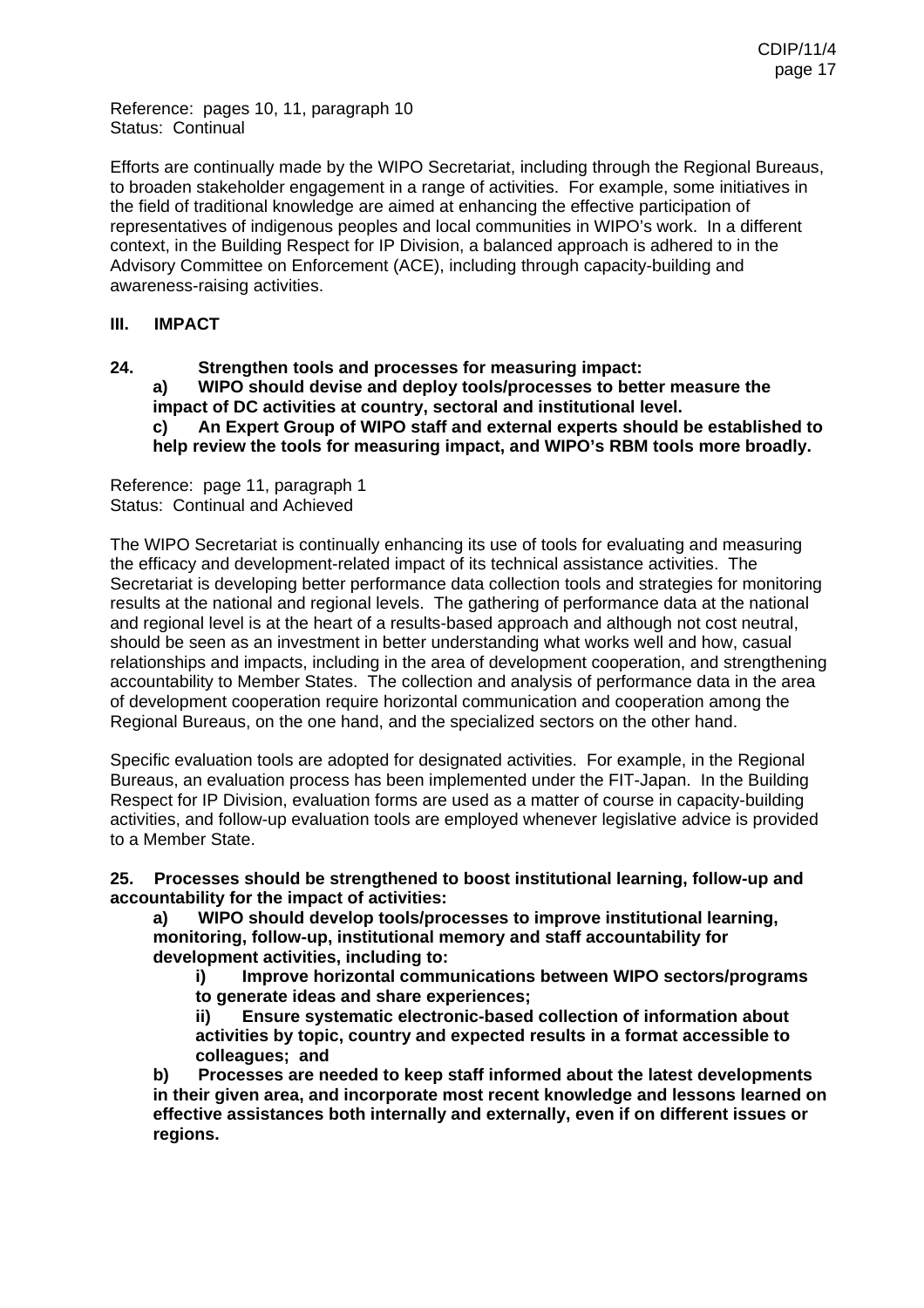Reference: pages 11, 12, paragraph 2 Status: Continual and Achieved

As described for Recommendation 24, above, the WIPO Secretariat is developing better tools for collection, monitoring and analysis of results at national and regional levels. The various programs within the Organization each play a different role in this process: for example, the study work undertaken by the Economics and Statistics Division is coordinated with the Regional Bureaus and, where relevant, other programs. Further, in the Regional Bureaus the country plans serve as a framework for WIPO activities and facilitate monitoring, institutional memory and assessment.

With reference to the need for the Organization to improve institutional learning, in line with best practices of the UN Common System, WIPO is moving forward on the capacity building process to become a learning Organization. An important step in this process was the implementation of WIPO's new Performance Management and Staff Development System (PMSDS), which includes desired key competencies (core, managerial and technical competencies), developmental objectives, and training needs. The extraction of these training needs permit WIPO to better identify learning priorities and to organize cross-sectoral in-class training which have been reported to be very helpful to create understanding and to share experience across WIPO Sectors.

The IP Technical Assistance Database (IPTAD), implemented through a DA project, is an example of a systematic electronic-based collection of information about WIPO's technical assistance activities, designed to inform WIPO staff, Member States and other stakeholders of the progress of the Organization's development–related activities.

**26. Support should be given to data-gathering, analysis and lessons learned about intersection of IP and development:** 

**a) WIPO should support efforts to build knowledge/expertise internally and externally on the relationship between various IP systems, rules, policies and** 

**b) practices and their development impacts at varying levels and for different sectors:** 

**i) To help understand the degree to which DC activities contribute to particular development outcomes.** 

Reference: page 12, paragraph 3 Status: Continual

The WIPO Secretariat, particularly through the Economics and Statistics Division and the Regional Bureaus, routinely gathers information on the relationship between IP and development, and through liaison with individual Member States gains an understanding of the impact of its development-related activities.

**27. Strengthen results and impact monitoring, evaluation and reporting:** 

**a) WIPO's RBM framework should be applied consistently to emphasize the importance of results and impacts (rather than inputs or number of DC activities):** 

**i) Reporting on impact, and challenges in doing so, should be integrated into tools for reporting to the GA and CDIP on DC activities.** 

**b) More systematic and regular monitoring, evaluation, reporting and follow-up is needed to focus on long-term results and cumulative impact of DC activities, particularly those aimed at improving long-term institutional capacity:** 

**i) Systematic ex-post evaluations should be conducted of expected results of DC at program/activity level over a 5-10 year period (Note: WIPO Evaluation Strategy foresees completion of 10 country and 5 program evaluations in the next 4-5 years).**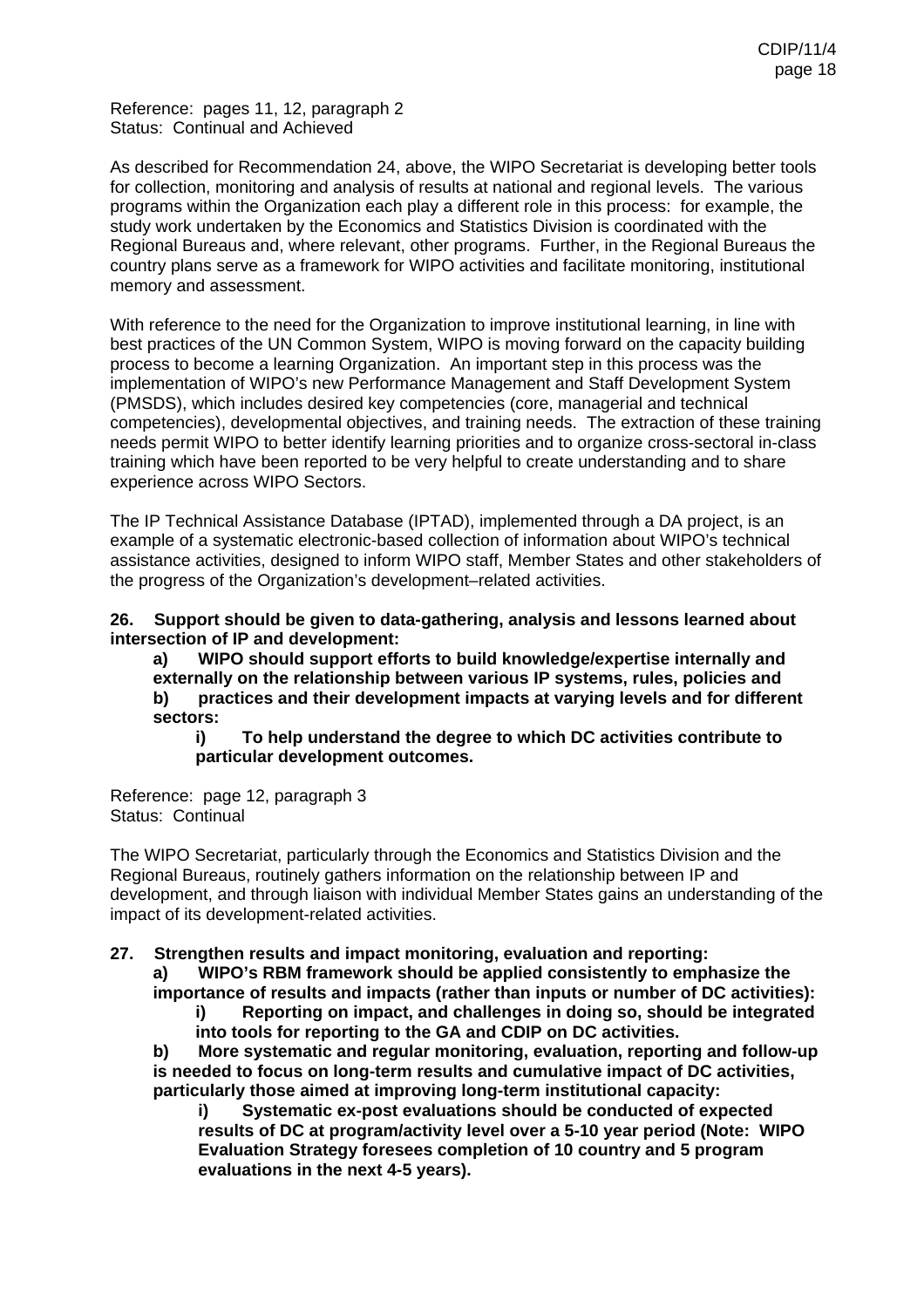Reference: pages 12, 13, paragraph 4 Status: Achieved and Continual

The RBM system implemented throughout the Organization, the P&B process and the annual Work plan preparation process are being used to strength the focus on evaluation, monitoring and results.

**28. Expand range of non-government stakeholder collaborations to help sustain results and promote diversity of perspectives:** 

**a) Expand the range of non-government stakeholders for collaboration/consultation in planning/delivery of DC activities, to diversify the perspectives of the IP system and development that inform WIPO's work. b) To enhance sustainability of results, pursue greater collaboration with a broader range of durable local actors in countries (e.g., NGOs, research centers in developing countries, local chambers of commerce, SMEs, Global inventors' associations) by co-organizing events, research, technical assistance activities and training).** 

Reference: page 13, paragraph 5 Status: Continual

The WIPO Secretariat has responded to the changing context of IP-related policy making by reaching out a wider variety of external stakeholders, including non-government entities. Such outreach is taking place in all appropriate activities, but not in areas such as the provision of legislative assistance which by their nature are unsuited to being publicized or externalized.

In specific cases, such as in the field of traditional knowledge, some initiatives have been put in place aimed at enhancing the effective participation of representatives of indigenous peoples and local communities in WIPO's work.

**29. Adopt a WIPO policy of external partnerships and stakeholder engagement: a) Establish an Organization-wide policy and strategy on outreach, engagements and partnerships with IGOs and non-government stakeholders (NGOs, industry, academia, IP practitioners) for Member State approval. b) Include guidelines for engagement with stakeholders in planning, implementation and evaluation of DC activities (e.g., through P&B process and in forming country plans), engagement in joint events and DC activities, financial support for participation in meetings/ seminars; and c) Give regular briefings to a broad range of stakeholders to boost accountability and understanding of WIPO's work.** 

Reference: pages 13, 14, paragraph 6 Status: Continual

The WIPO Secretariat has developed a draft policy on Partnerships and Resource Mobilization, which is under internal review. The draft policy addresses outreach to IGOs and the private sector.

The WIPO Secretariat has made efforts to brief non-governmental (NGO) stakeholders on a number of occasions. The Director General hosted a first annual open meeting with all accredited NGOs in April 2012, which provided an opportunity for a dialogue on the priorities and objectives of WIPO in 2012, as well as on broader issues relating to the international IP system. As part of a new strategy to bi-annualize such meetings, the Director General again hosted an open meeting with all accredited NGOs in February 2013, in which he outlined the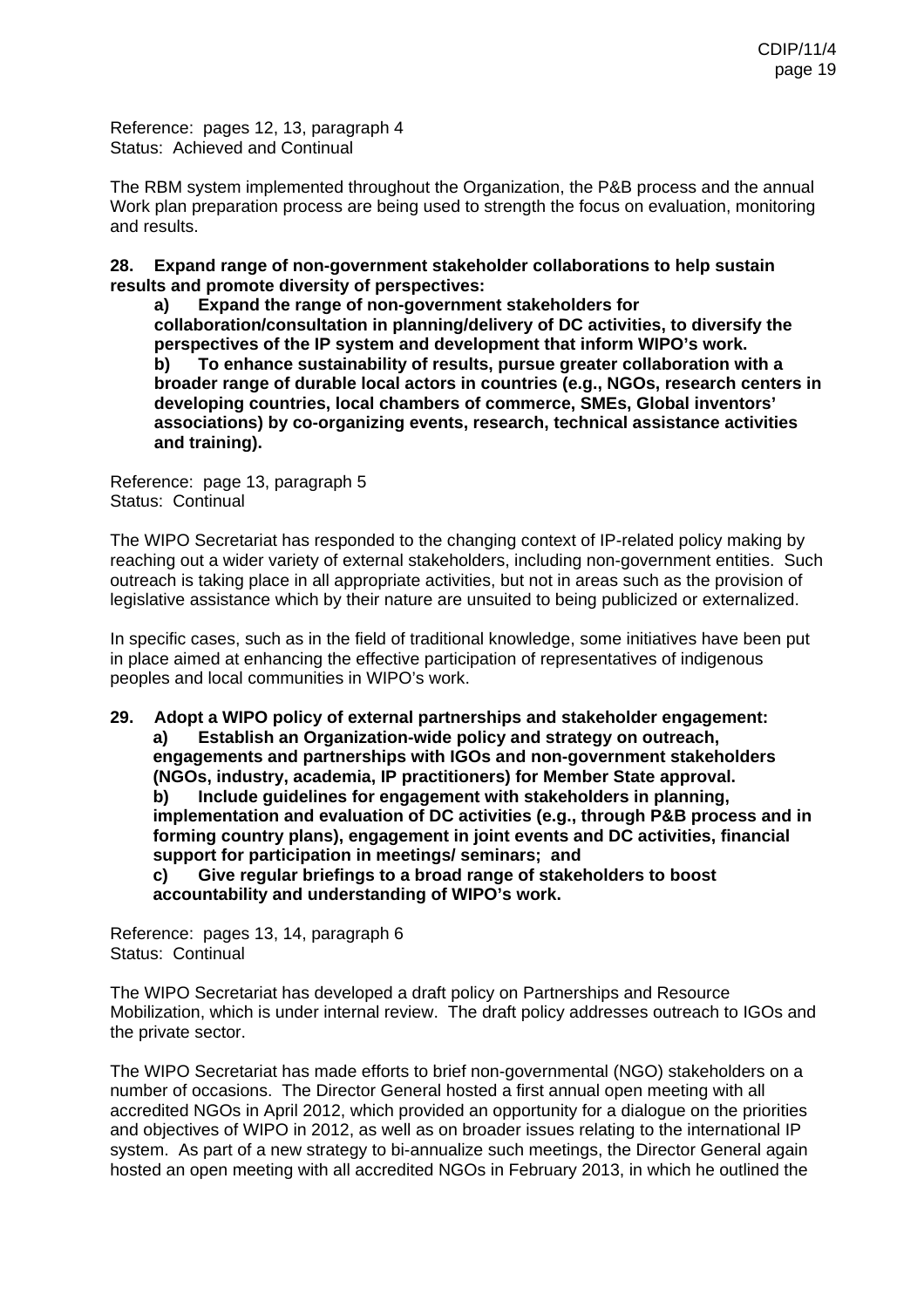Organization's achievements in 2012 and priorities for 2013. These meetings, which reflect the importance that WIPO attaches to multi-stakeholder engagement, build upon other initiatives such as briefing sessions and individual meetings conducted for NGOs.

### **IV. MANAGEMENT**

- **30. Review Organizational structures for oversight and management:** 
	- **a) Improve the process for Member State review and guidance on DC activities: ii) IAOD Country Portfolio Evaluations of WIPO assistance will also need to be discussed by the appropriate Member State body.**
	- **b) An independent monitoring/ evaluation mechanism is required to ensure that WIPO's technical assistance serves development:**

**i) Such mechanism should be independent of the Secretariat, reporting directly to Member States, and funded through the WIPO budget (such a mechanism is common in all other IGOs); and ii) Should receive feedback from stakeholders and take appropriate action following investigation of complaints.** 

Reference: pages 14, 15, paragraph 1 Status: Achieved and Continual

WIPO, as a Member State-driven Organization, is continually seeking to enhance the means by which Member States can provide guidance on development-related activities. With respect to the Internal Audit and Oversight Division's (IAOD) Country Portfolio Evaluations, the IAOD seeks guidance from Member States at the planning stage for its annual plan and reports to Member States on the evaluation report. At the planning stage, in line with WIPO's Internal Oversight Charter (paragraph 4), IAOD takes into account comments from Member States when preparing its annual oversight plan. For the 2013 plan, IAOD organized two meetings with the Member States (December 2012 and January 2013). The reports on Country Portfolio Evaluations are available to Member States upon request. Thee main conclusions of the Country Portfolio Evaluation conducted to date were also presented through IAOD's Summary Annual Report to Member States at the Program and Budget Committee meeting in 2012, and the WIPO General Assembly.

With respect to the recommendation dealing with investigations, the WIPO Internal Oversight Charter provides a comprehensive framework for investigating complaints.

### **31. Strengthen RBM framework:**

**a) Continue to improve RBM framework to facilitate better planning, monitoring of impact of WIPO's activities on development;** 

**i) Refine definition of appropriate targets, results, performance indicators, and continuing to improve baselines for each; and** 

**ii) There should be commitment of consistent leadership from senior management to motivate staff engagement at planning and implementation phases.** 

**b) An Expert Review Team should be established to review/elaborate the RBM framework:** 

**i) The team should be comprised of senior internal staff and external experts in IP, development and RBM;** 

**ii) To assist Organization in developing/refining meaningful baselines, targets, expected results and indicators; and** 

**iii) Include continual consultation and interaction with other multilateral and development agencies on practices/experiences.** 

**c) Secretariat should invest greater attention to its gathering and systematization of data used to measure its performance:**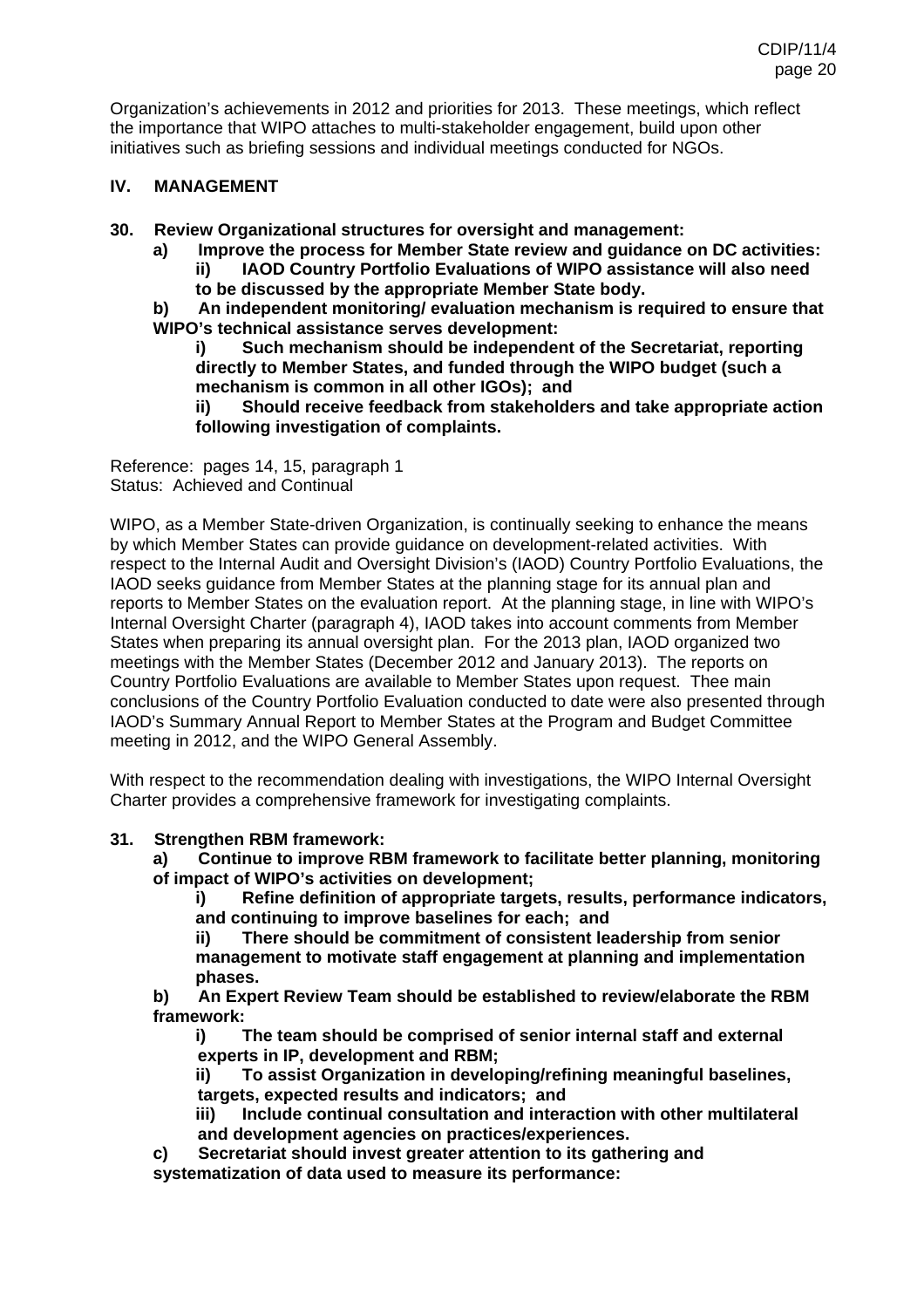**i) Support should also be given for Member States to gather data for measuring the relationship between IP policy, legal and regulatory frameworks and development outcomes, and the impact of WIPO's DC activities; and** 

**ii) At the outset of major activities, WIPO staff and local authorities should agree on how to measure success/progress, and the process for gathering data to make the assessment.**

Reference: page 15, paragraph 2 Status: Continual

In the context of improvements to the RBM framework, efforts continue to further enhance the planning framework of the Organization, including the refinement of expected results, mainstreaming development and pursuing results-based budgeting efforts. The country needs assessments, as part of the Country Planning exercises, will increasingly inform the Organizational biennial planning, complementing the P&B questionnaire responses from Member States. In addition, efforts will focus on further strengthening the performance indicators ensuring that they measure achievement of results (outcomes) rather than activities/outputs (e.g., number of people trained).

With respect to the gathering and systematization of data used to measure performance, relevant work is performed in the regular work of several WIPO bodies, such as the ACE.

The WIPO Secretariat also supports the efforts of Member States to measure the relationship between IP policies and IP frameworks and their impact on development outcomes. For example, in the field of traditional knowledge, a compilation of national and regional TK and TCE-related instruments will be prepared.

#### **32. Improvements should be made to measurement/monitoring of DC activities, expenditures and results:**

**a) Continue efforts to improve measures for estimating personnel and nonpersonnel budgets for DC activities, and improve information systems for estimating/tracking actual expenditures.** 

Reference: page 16, paragraph 3 Status: Continual

As with respect to Recommendation 31, the WIPO Secretariat continues its efforts to improve and optimize the planning framework of the Organization.

**33. Devise and implement an effective evaluation framework for WIPO's DC activities: a) Devise a more comprehensive, systematic framework for monitoring and evaluating WIPO's DC activities, to deliver greater benefits and value for money:** 

**i) Employ a relevant and publicly-available set of qualitative and quantitative indicators and development benchmarks, based on principles/guidelines reviewed through consultations with international experts;** 

**ii) Indicators and benchmarks should be built into country-level needs assessment and country planning processes (to ensure they are designed with results/evaluation in mind); and** 

**iii) A useful tool to evaluate DC activities is a table that lists WIPO's performance indicators and enables comparison with different types/levels of development outcomes.** 

**b) Core focus of evaluation should be to facilitate learning about where/how activities are successful, what factors impact the degree of success, where**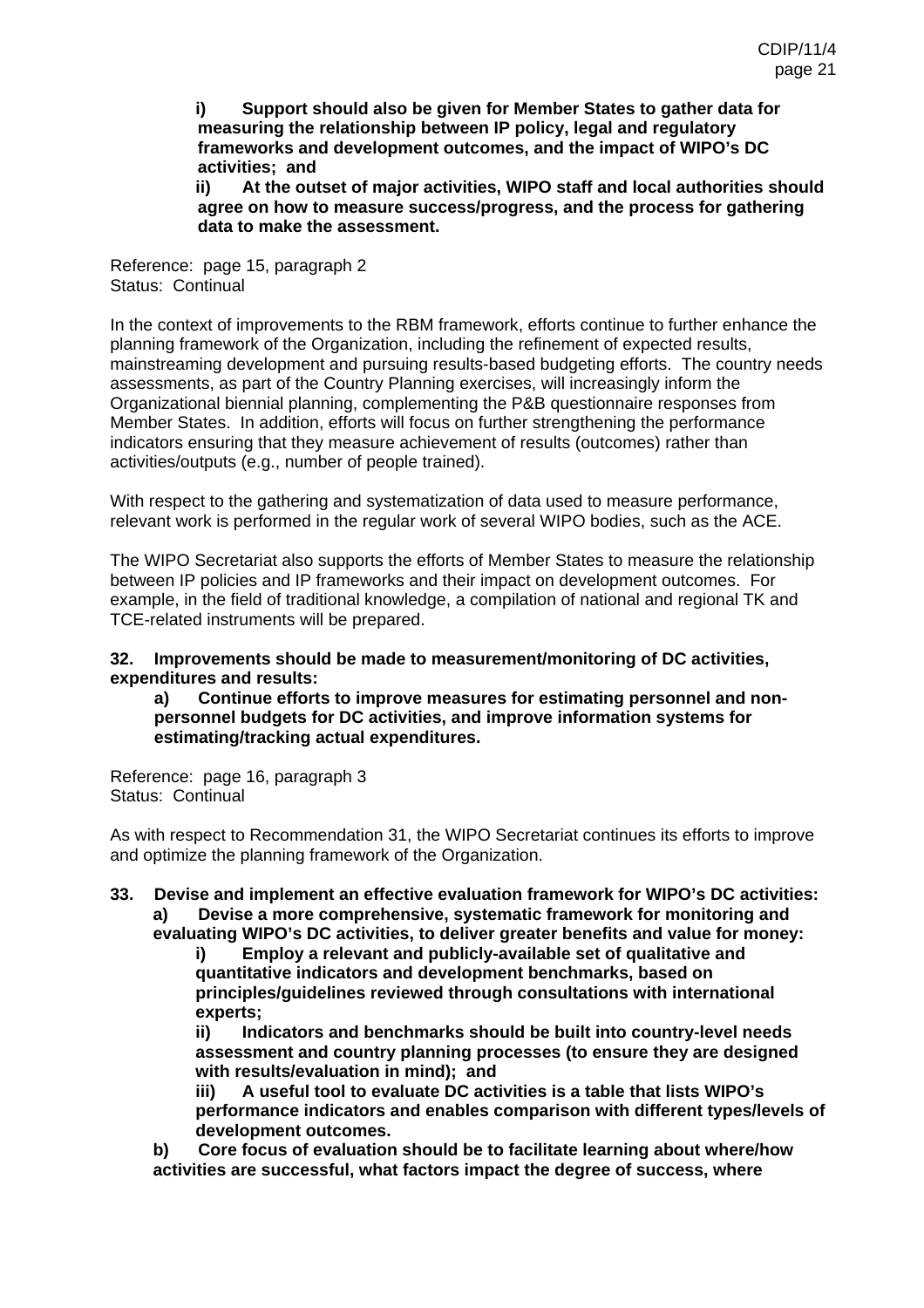**progress is being made or not, and how improvements could be made:** 

**i) Evaluations processes should trigger decision-making about future program activities and priorities;** 

**ii) Evaluations should take place at various levels of the Organization (program-level, country-level, project-level) according to expected results; iii) Focus of evaluations should be on development-orientation,** 

**development-impact, management, cost-efficiency and coordination; iv) Type of evaluations should include:** 

**(1) Internal evaluation within program to promote learning/improve activities, and Organization-wide self-reporting on program performance;** 

**(2) Independent internal evaluation at country, program, sectoral and project level undertaken by independent WIPO staff or IAOD;** 

- **(3) Joint internal/external evaluations; and**
- **(4) Independent external evaluations.**

**c) All evaluations should seek to use/build on WIPO's evolving RBM framework:** 

**i) Results of evaluations should be reflected in PPRs; and** 

**ii) PPRs should be improved to ensure that progress in defining expected results, targets and performance indicators is translated into improved monitoring, evaluation and reporting.** 

**d) Piloting and review of the Country Portfolio Evaluation (CPE) framework should be treated as a top Organizational priority:** 

**i) The country evaluation framework should build on resources invested in the RBM framework, strategies on IP and development, and country planning, and research by the Chief Economist;** 

**ii) The final framework and pilot country studies should be reviewed by an external group composed of internal and external experts on evaluation, IP and development; and** 

**iii) The DA evaluation framework should be made available for public comment.** 

Reference: pages 16, 17, 18, paragraph 4 Status: Continual

As with respect to Recommendations 31 and 32 above, the WIPO Secretariat continues its efforts to improve and optimize the planning framework of the Organization. In the Regional Bureaus, for example, evaluation and feedback tools are being utilized for activities with a view to measure impact and plan on improvements in the design of future activities. Country evaluations are being undertaken by the IAOD on a selective basis. Other programs at various levels in the WIPO Secretariat also undertake evaluations according to expected results. These programs, including for example the Building Respect for IP Division, use tools such as Quarterly Management Reports, Program Performance Reports, and assessment by IAOD with a view to enhancing relevance and efficiency.

### **34. More strategic decision-making and planning of CDIP projects:**

**a) Ensure that the process for reviewing, possibly extending and/or mainstreaming existing CDIP projects is also properly integrated into future P&B processes, and is aligned with strategic planning at the organizational, program and country level:** 

**i) Clarify the roles of Member States and WIPO in elaboration of CDIP** 

**projects, and the process for identifying beneficiary countries and priorities. b) Pending review of the Coordination Mechanism and implementation of DA (2012-13), there should be no automatic extension of CDIP projects without evaluations upon completion, particularly for pilot projects and projects to test methodologies:**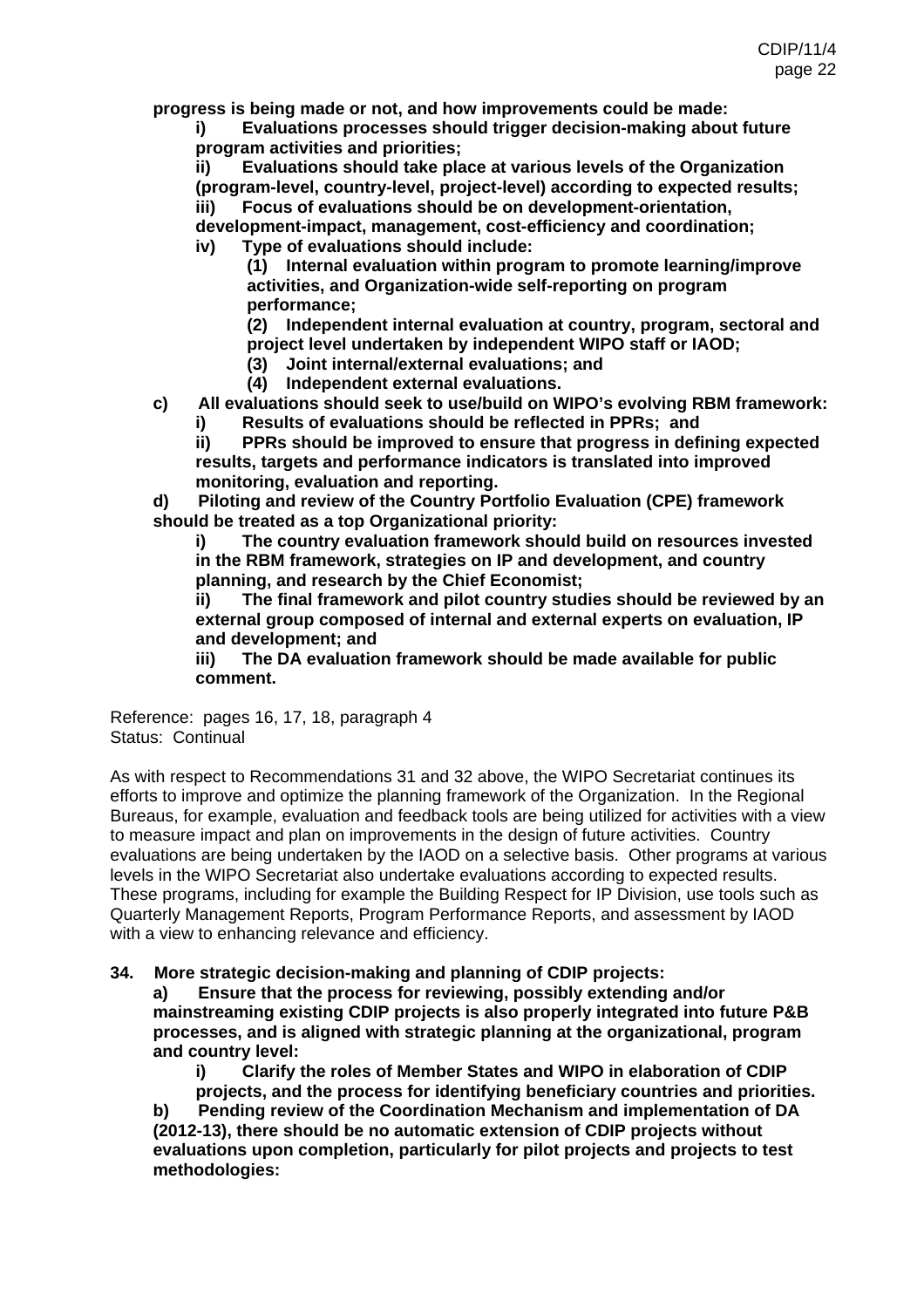#### **i) Following evaluations, Member States and Senior Management should ensure that successful CDIP projects (where consistent with strategic goals, organizational capacities and Members' interests) are mainstreamed into the Organization's DC programming.**

Reference: page 18, paragraph 5 Status: Continual and Achieved

The WIPO Secretariat has, since the adoption of the DA in 2007, increasingly integrated the design, approval and management of DA projects into the Organization's work. The process for integrating DA projects into the budgetary processes of the Organization was approved by the Member States in September 2010.

It is noted that there is no automatic extension of any DA project without evaluation upon completion.

As demonstrated by the PPRs, the P&B and the Director General's Report to the CDIP, and based upon the recommendations made in the informal and formal evaluation processes, the successful elements of DA projects are being progressively mainstreamed into the Organization's activities.

#### **35. Improve transparency, reporting and communication of DC activities: a) DC activities should be more effectively reported/communicated to Member States, major stakeholders and staff, and donors and providers active in the field;**

**ii) WIPO's Enterprise Resource Planning System should provide opportunities for more systematic monitoring of DC activities in program Work plans.** 

**b) (Member States should) clarify/broaden their Development Agenda recommendation with respect to purpose/nature of WIPO's Technical Assistance Database so that the Database can:** 

**i) Serve as a vehicle for critical review of DC activities for relevance and effectiveness;** 

**ii) Enable structured evaluation of the implementation of DA** 

**Recommendation 1 on development-orientation; and** 

**iii) Facilitate comparison of activities on offer especially by potential recipients and donors.** 

**c) Technical Assistance Database should be redesigned to:** 

**i) Facilitate internal and public searching of activities according to WIPO program, region, country, expected results, type of activity, time-frame, categories of beneficiary and modes of delivery, with associated information about resource-allocation and expenditures;** 

**ii) Make results of internal/external independent evaluations of activities publicly available in an accessible and searchable format; and** 

**iii) Better-align with the overarching RBM framework and PPR process. d) There should be more systematic and regular updating of The Technical Assistance Database content by all programs.** 

**e) WIPO's website should be upgraded to serve as a more effective vehicle for communicating with stakeholders, beneficiaries and donors about DC activities:** 

**i) Immediate measures should be taken to improve accessibility and searchability of information, research and statistics.** 

Reference: pages 18, 19 paragraph 6 Status: Continual and Pending Completion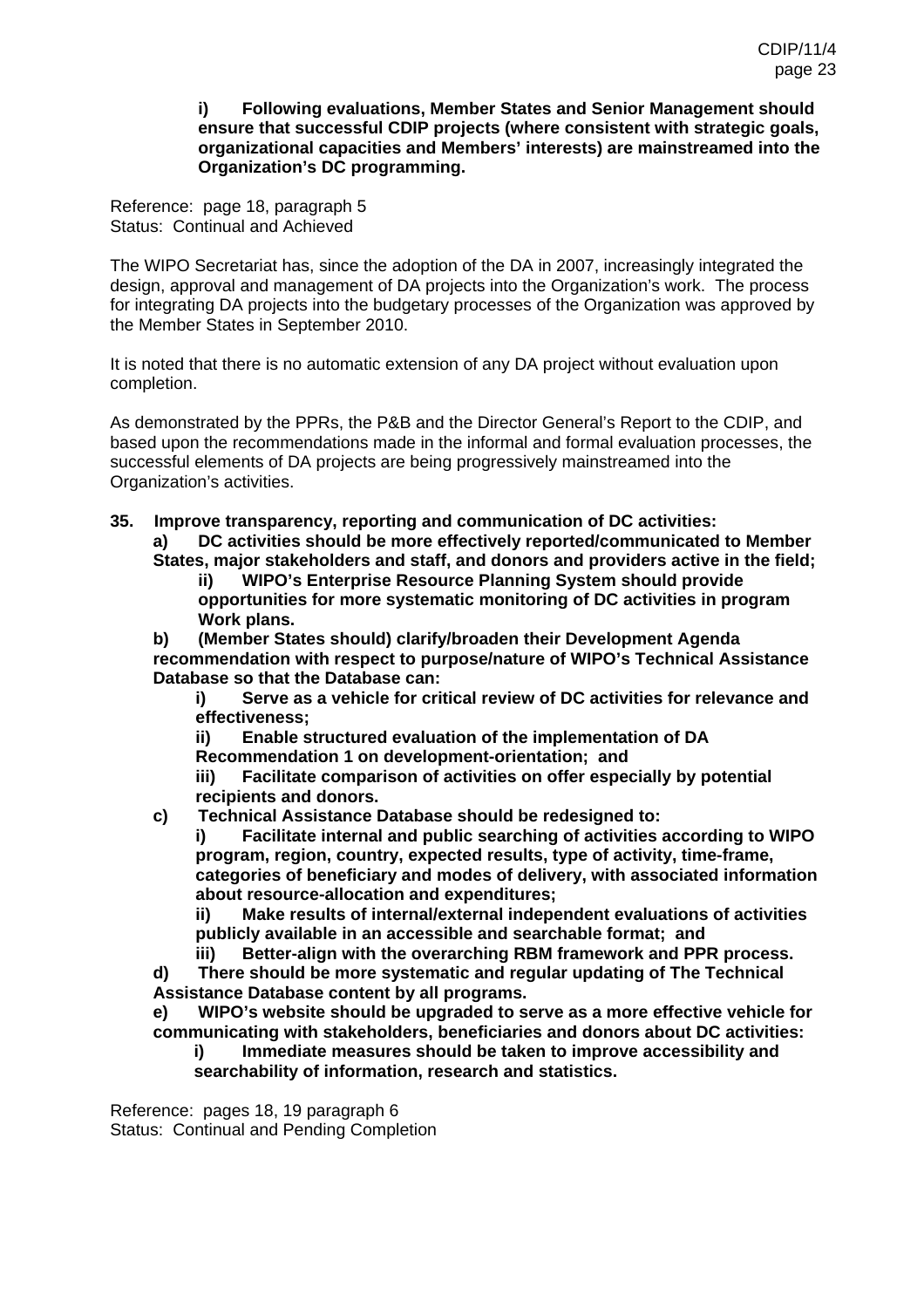The WIPO Secretariat's communications strategy is geared towards maximizing the transparency of the Organization's activities, including development cooperation activities. While certain activities, such as the provision of legislative advice, by their nature require confidentiality between WIPO and the relevant country, the vast majority of WIPO technical assistance activities are planned in cooperation with Member States, and reported in detail to the Member States and the wider IP community. Various mechanisms are used to achieve this transparency, including newsletters, the WIPO website, press briefings and press releases, and the publication of WIPO documents either as official documents through the various WIPO bodies, or as ad hoc publications.

At the strategic level, the ERP capabilities and Program and Performance reports provide the means to achieve greater transparency in WIPO's activities. At the operational level, the communication of development cooperation activities is achieved through regular dialogue and consultation between the Secretariat and Member States. To some extent, the Technical Assistance Database (IPTAD) also addresses the needs identified by this Recommendation.

With respect to WIPO's website, and in line with the recommendation, the Secretariat in 2012 commenced a complete overhaul of website content, information architecture and design with the projected launch of a new website in the third quarter of 2013. The three-stage upgrade project is based on extensive stakeholder/web-user research as well as internal consultation across the Organization, and the recruitment of external experts with web-user experience, information architecture and web design expertise for implementation of the three stages of the project.

The Communications and Information Technology Divisions of WIPO continue to ensure the appropriate distribution of human resources and division of responsibilities to ensure that the new WIPO website is maintained and updated in the most efficient manner possible.

Each program within WIPO aims to ensure the greatest possible level of transparency and accessibility of information about its activities in the official WIPO languages in accordance with the WIPO Language Policy. For some areas of WIPO, the availability of information to a broad range of stakeholders is critical to their mandate. For example, the Economics and Statistics Division continuously aims to improve the accessibility of WIPO's IP statistics and to this effect, in 2012, the Division created the [IP Statistics Data Center](http://applsrv12.wipo.int:8080/ipstatv2/ipstats/patentsSearch), which enables tailormade access to a wide range of statistics.

**36. Better integrate development-orientation into human resources management of staff and consultants:** 

**a) A gap analysis of staff skills/competencies should be undertaken to identify shortage of expertise relevant to improving orientation, impact, and management of DC activities.** 

**b) Recruitment and PMSDS processes should be used to align HR management with development goals:** 

**i) Attention to the DA should be integrated in hiring processes, including recruitment advertisements;** 

**ii) Recruitment should be targeted to candidates beyond traditional IP experts to other fields (development economists, business development, politics, and non-IP fields of law, health, agriculture etc);** 

**iii) PMSDS process should be used to boost staff incentives for maximizing the development-orientation, impact and efficiency of DC activities;** 

**iv) Instructions for staff/consultants with respect to DA principles should be more binding (linking employment incentives and professional rewards to development-oriented performance indicators) with clear metrics for monitoring/evaluation;**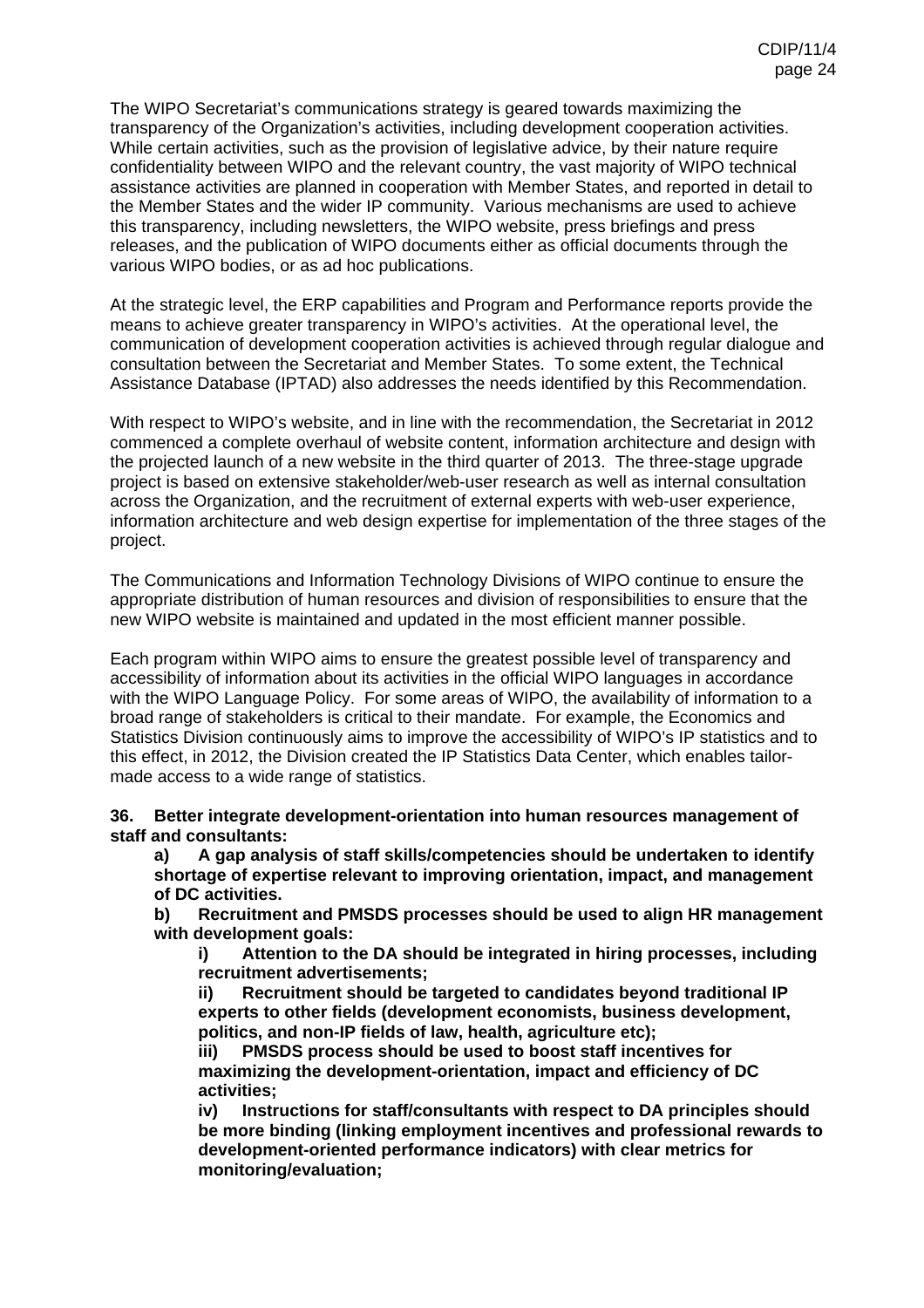**v) Systems should be improved for tracking staff time devoted to development activities;** 

**vi) The PMSDS system should be used to monitor/gather data on the proportion of time staff budget and spend on contributing to achievement of expected results; and** 

**vii) One suggested option is to incorporate into all job descriptions and annual Work plans an estimate of the anticipated proportion of time allocated to expected results with a development component, using the PMSDS (not timesheets).** 

**c) Adopt a Code of Ethics for staff/consultants reflecting Development Agenda principles, including provisions on conflict of interests:** 

**ii) Development Agenda principles should be included as an amendment to all contracts.** 

**d) Adopt Guidelines to ensure transparent processes for selecting external experts/consultants:** 

**i) Contracts should be awarded through open bidding processes;** 

**ii) Consultants should be evaluated after each assignment and reports made available to other WIPO staff for review before re-engagement; iii) A multidisciplinary approach should be adopted to engage professionals from different backgrounds/disciplines and different views of the IP system;** 

### **iv) Local expertise should be harnessed and built through consulting assignments;**

Reference: pages 20, 21, paragraph 7 Status: Continual

There is a direct linkage between human resources management in the WIPO Secretariat and the development-related policy objectives agreed by the Member States. Strategic objectives, including Strategic Goal III on Development, have been outlined by the Secretariat in the Medium Term Strategic Plan, and certain of these are translated into the P&B for adoption by the Member States. The biennial P&B is directly reflected in annual Work Plans, developed by the programs concerned in collaboration with Senior Management of the Secretariat and based on objectives and expected results that directly reference the P&B. In turn, the Work Plans are used as the basis for allocation of financial resources and human resources, which are again referenced to the objectives and expected results outlined in the P&B. Evaluation of human resources, including staff evaluation under the Performance Management and Staff Development System (PMSDS), therefore directly references development-oriented considerations where the work of the staff member concerned is related to the achievement of development-oriented outcomes and results drawn from the Work Plan, and in turn from the P&B.

Development orientation, including the principles outlined in the WIPO DA, is appropriately reflected in the job descriptions of the relevant WIPO Secretariat staff. The recently introduced PMSDS also contains objective-setting that is relevant to development issues where staff are involved in provision of technical assistance and development cooperation, and staff are regularly evaluated against these objectives.

With respect to the integration of ethics considerations into the WIPO Secretariat's human resources management practices, a Code of Ethics was developed as part of the Strategic Realignment Program, as a component of a comprehensive ethics and integrity system at WIPO. The Code of Ethics, containing core values and principles, was drafted through an internal consultative process and established for all WIPO personnel as of February 1, 2012. It contains principles relating to impartiality and accountability.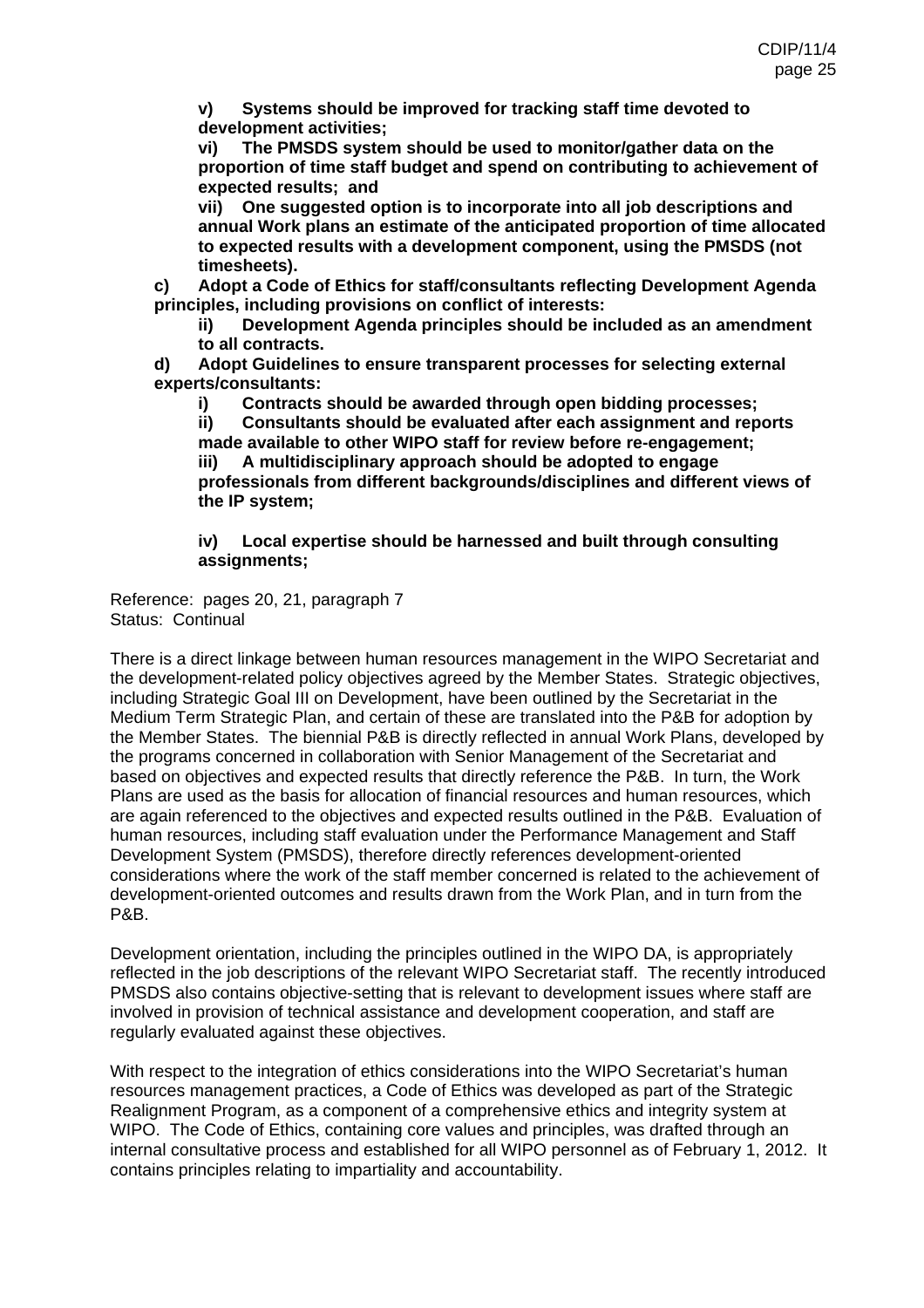Mandatory ethics and integrity training, including on the WIPO Code of Ethics, for all WIPO personnel was launched in December 2012, and is expected to be substantially completed by the end of the first quarter of 2013.

The International Civil Service Commission (ICSC) Standards of Conduct for the International Civil Service 2001 were formally incorporated into the WIPO regulatory framework with the adoption of the revised Staff Regulations and Staff Rules, effective January 1, 2013. They are expressly incorporated by reference in the model Special Services Agreement used for engagement of external experts and consultants.

In conformity with this Recommendation, local expertise is frequently harnessed by the WIPO Secretariat, and the Regional Bureaus in particular, in the course of delivering technical assistance. By way of example, in regional seminars on patent-related flexibilities, two experts from the relevant region are routinely hired to prepare reports on the event. Similarly, local experts have assisted the Traditional Knowledge Division on some projects, such as development of the WIPO Traditional Knowledge Documentation Toolkit.

### **37. Review modes of delivery activities and functional expertise:**

**ii) Establish how effective the design/implementation of WIPO conferences and meetings are in yielding results in terms of follow-up actions, new expertise or new collaborations; and** 

**iii) Review both Conference Services Section and programs responsible for planning the substance, agenda and participation in meetings.** 

**b) Explore ways to build functional expertise, including by clearly designating internal staff as focal points or experts on various modes of delivery such as training, public outreach and design of workshops/conferences, seminars, etc.:** 

**i) For example, establish an in-house focal point on effective design and use of questionnaires; and** 

**ii) Enhance the Communication Division's role as focal point for public outreach and publications of research/studies.** 

Reference: pages 21, 22, paragraph 8 Status: Continual

The WIPO Secretariat continually reviews the effectiveness of its conferences and meetings against the expected results and desired outcomes stipulated for each meeting. Tools such as post-meeting evaluation forms, and regular consultations with Member States are used as part of this evaluation process.

With respect to printed publications by WIPO, a new Publications Policy and Publications Board was developed by Communications Division and implemented in 2012, to ensure quality publications and studies, peer review, elimination of overlap/duplication, and appropriateness for targeted audiences. In addition, a cross-sector Communications Group and Intranet-based Guide to communications and outreach services will be created in the first half of 2013, to ensure efficient communication and awareness-raising of the Organization's activities.

#### **38. Ensure that processes are in place to learn from DC activities and projects: a) Particular efforts should be made to review success/failure of DA activities where demand for projects often exceeds original intended scale of projects and many projects were launched as 'pilots' for testing/refining before expansion. This will ensure realistic expectations and preparedness of countries requesting participation in projects.**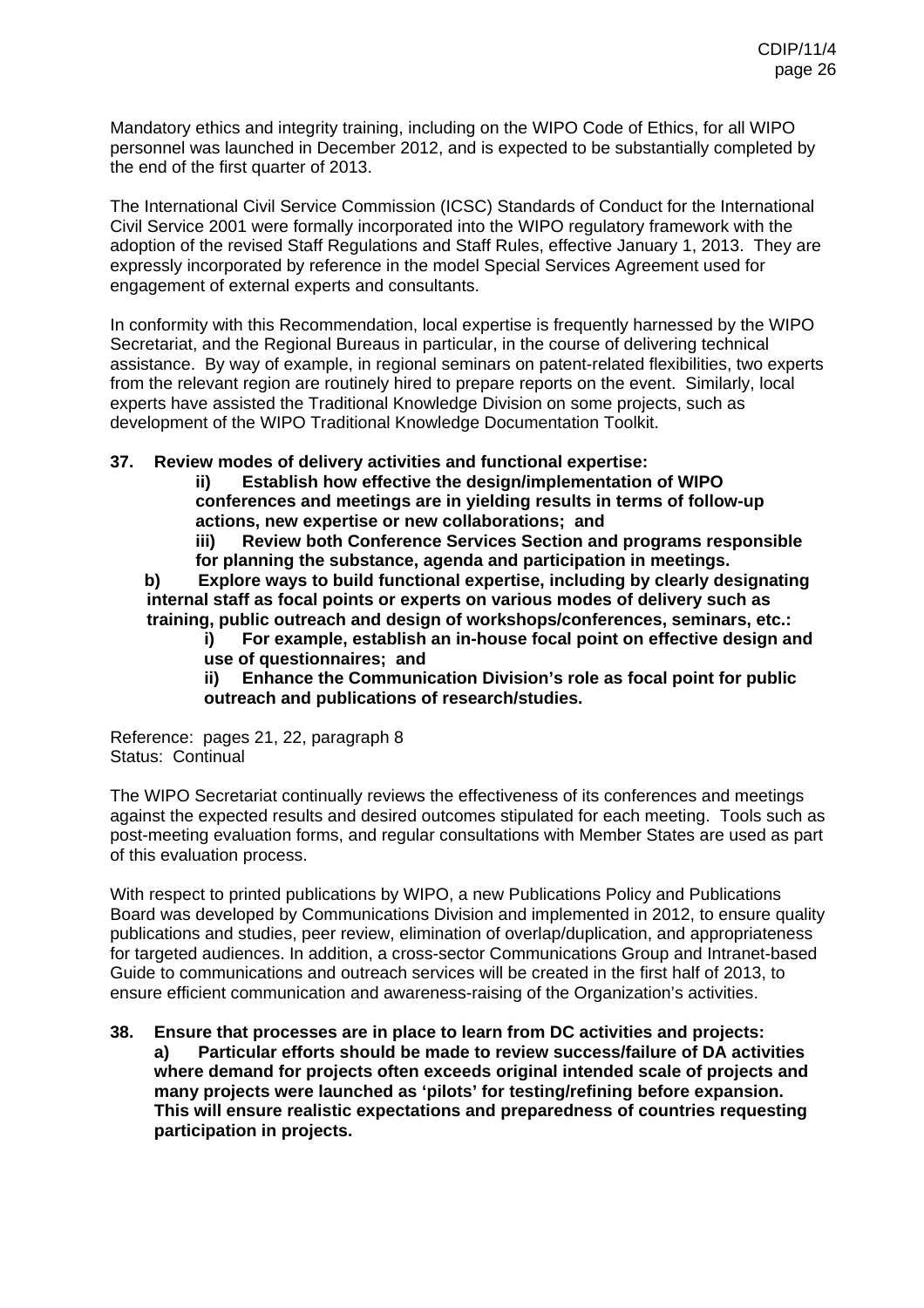Reference: page 22, paragraph 10 Status: Continual

The DACD, in close cooperation with the specialized programs of the Secretariat and the IAOD, ensures that lessons learned from DA projects and related activities are channeled back into the regular activities of the Organization, as well as any relevant future DA projects.

# **V. COST-EFFICIENCY**

**39. Review internal cost efficiency:** 

**a) Reduce duplication and overlap of activities within WIPO and with other providers.** 

**b) Improve transparency of the cost and resource allocation associated with DC activities.** 

**c) Conduct a review of cost-efficiency to help identify opportunities for cost savings:** 

**i) Consider costs according to 'mode of delivery', appropriateness of staff in terms of qualifications, institutional bottlenecks/procedures that unduly raise costs of activities; and** 

**ii) Consider whether resources are adequate for achieving/sustaining expected results.** 

**d) Greater use should be made of South-South Cooperation as a basis for** 

- **learning, and exchange of experiences as a source of cost-efficiency;**
- **e) Cost-efficiency could also be gained by:**

**i) Greater diversity of regional and local experts/consultants as providers of technical assistance;** 

- **ii) Outsourcing IT functions;**
- **iii) Use of open-source software;**
- **iv) Use of video-conferencing for training activities;**
- **v) Web casting WIPO events at global/regional/national levels;**
- **vi) Use of Skype and VOIP tools; and**
- **vii) More use of training of trainers at country/regional levels.**
- **f) Improved attention should be given to sustainability and long-term impact of activities at country and program level to boost cost-efficiency:**

### **i) Employ a planning horizon of 3-5 years, rather than biennial cycles, to focus attention on medium and long-term results.**

Reference: pages 22, 23, paragraph 1 Status: Continual

As with Recommendations 31, 32 and 33 above, the WIPO Secretariat is continually working to enhance the planning framework of the Organization with a view to maximizing cost efficiency. Internal cooperation among divisions is undertaken to ensure gaps in technical assistance are addressed and duplication is avoided in the course of implementing the agreed activities in the P&B.

The WIPO Secretariat continues to explore innovative means to reduce costs. For example, teleconferencing is employed where possible for training activities and to replace travel missions, and Skype technology is also used where feasible instead of fee-based telecommunications networks.

### **40. Improve the predictability of DC budgets and activities:**

**a) Resources for DC activities should at least be maintained at current levels and increased for activities where needs/impact are greatest:** 

**i) Effective multi-year planning for DC requires predictability of resources**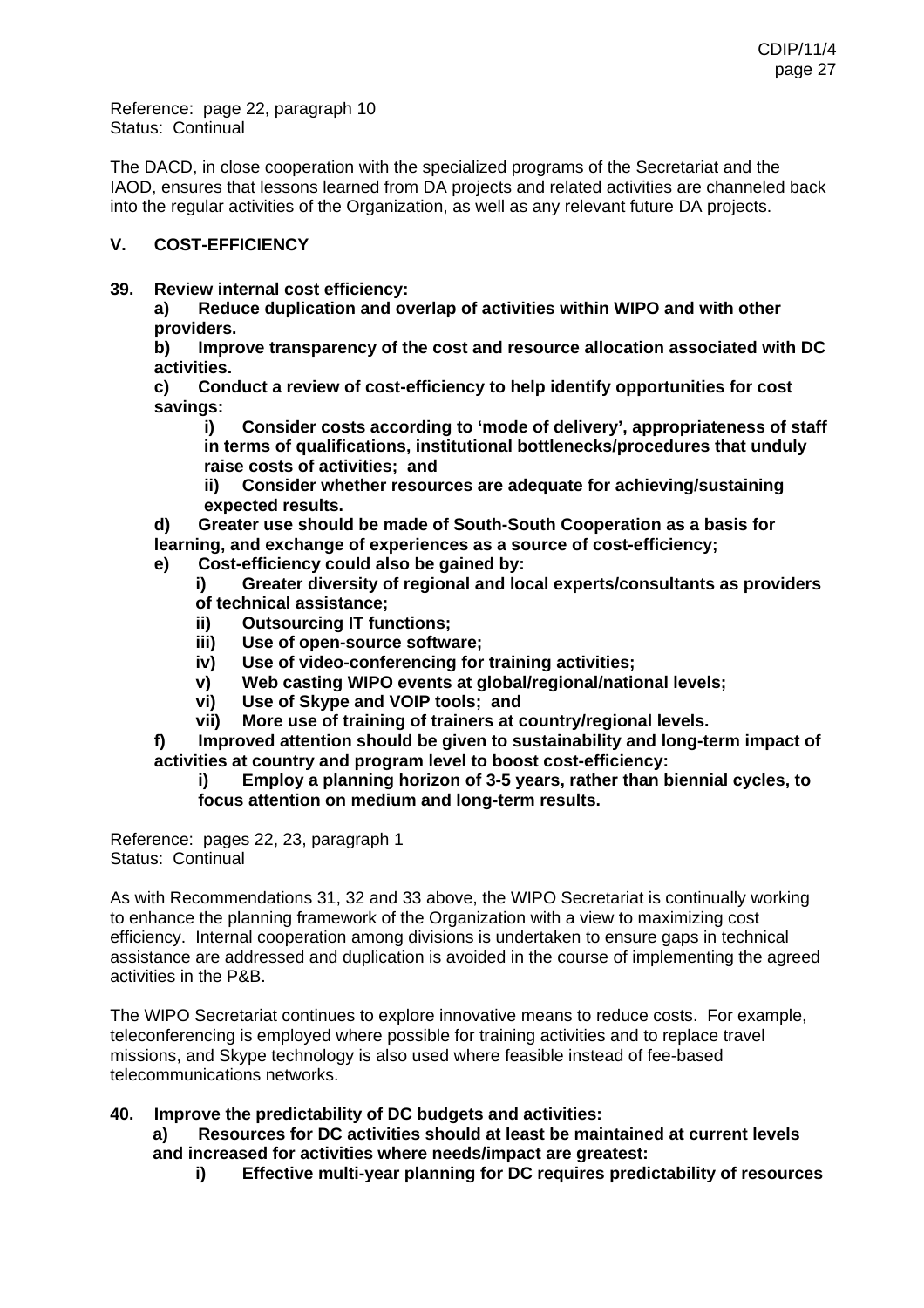**over time;** 

**ii) Member States should be encouraged to make decisions on program goals/strategies beyond a two-year biennial budget cycle; and** 

**iii) Definition of multi-year programs/activities would facilitate** 

- **contributions by external donors.**
- **b) Efforts should be sustained to:**

**i) Broaden the base of donors for DC activities beyond IP Office partners;** 

**ii) Facilitate Member States access to funding/technical support from** 

**other inter-governmental, bilateral or independent sources; and** 

**iii) Help countries access/leverage resources for implementation of IP and development strategies and policies at the national level.** 

**c) A policy should be developed, together with Member States, to guide negotiations for additional external resources, including FITs:** 

**i) Flexible arrangements must be maintained for the** 

**management/administration of donor resources, to ensure program support costs are adequately recovered and financed.** 

Reference: pages 23, 24, paragraph 2 Status: Continual

The WIPO Secretariat's effort to enhance the predictability of budget allocated to developmentrelated activities is being addressed during the biennial planning process: i.e., the P&B.

With respect to the recommendation to broaden the base of donors for developmentcooperation activities, the External Relations program of WIPO continues to work to mobilize support from donors. Outreach to new donors, with the aim of broadening the participant base, is a central aspect of this activity, which is also reflected in the program's activities in the P&B 2012/13. Supporting Member State access to funding and technical support is also part of the WIPO Secretariat's resource mobilization efforts. In addition, some initiatives are employed to spread the work in the framework of FITs.

### **41. Cost-sharing and grants:**

**a) Cost-sharing partnerships, collaborations and in-kind arrangements should be pursued to reduce exposure to transaction and administrative costs which are unrecoverable for externally-financed projects;** 

**i) It is important to ensure a diversity of collaborations and guard against undue influence of powerful stakeholders.** 

**b) Consideration should be given to greater cost-sharing (counterpart funding or 'matching commitments') with higher-income developing countries, also to secure a higher degree of ownership/engagement by beneficiaries, and impact. c) Consideration should be given to providing grants to Member States to implement activities themselves, to reduce institutional staff costs to WIPO and** 

**help build national capacity.** 

Reference: pages 24, 25, paragraph 3 Status: Continual

In the interests of cost-sharing and resource maximization, the WIPO Secretariat is exploring new cost-sharing arrangements including in the framework of some FITs where new partnerships and new forms of collaboration are being implemented: for example, the Ibero-American Summit.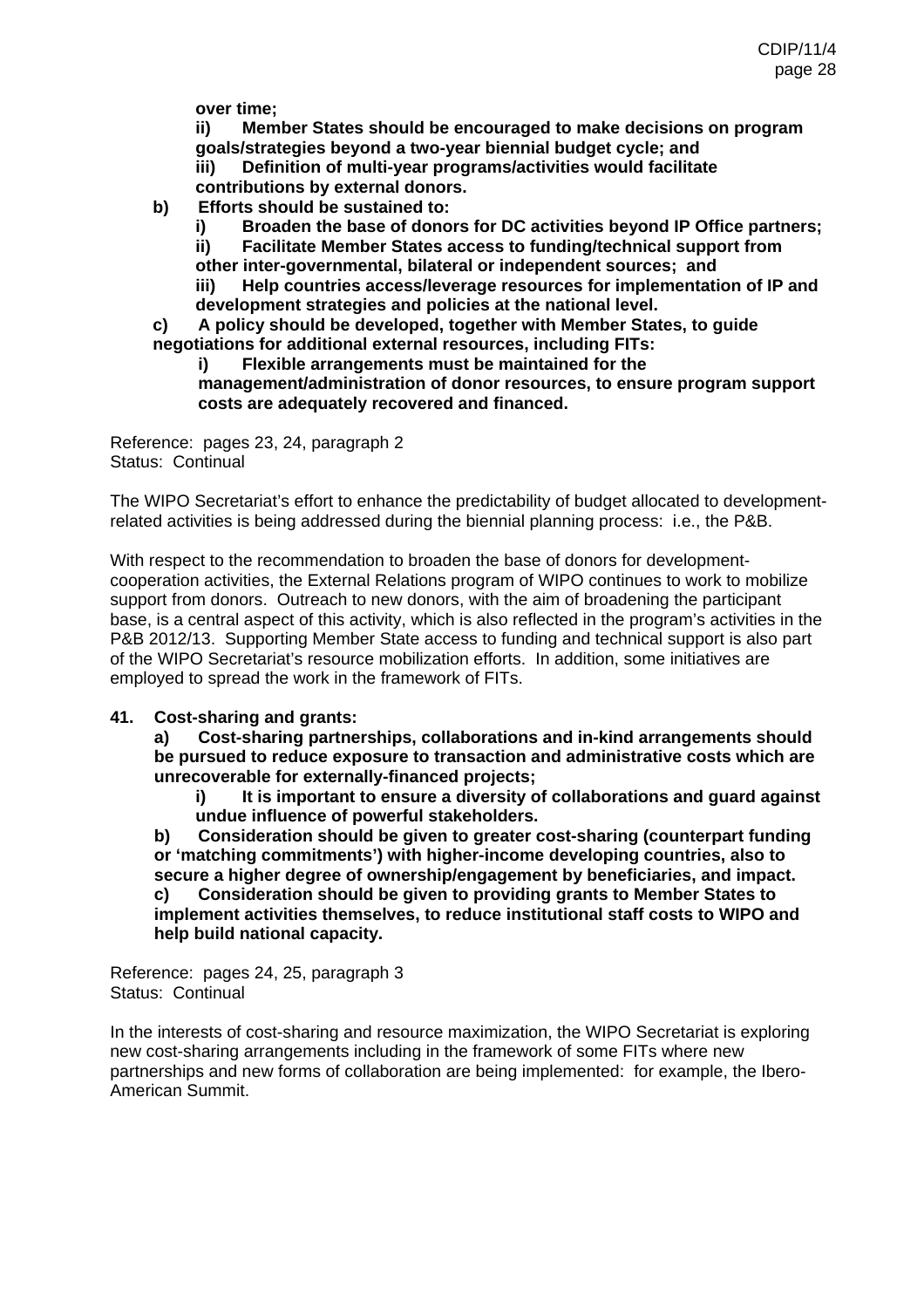#### **VI. INTERNAL AND EXTERNAL COORDINATION**

**42. Clearer definition should be given to the roles and responsibilities of sectors and their sub-divisions:** 

**a) A strategic review of WIPO's internal organization structure should be undertaken to ensure alignment with organizational goals and developmentrelated priorities as per the MTSP (and associated Member State comments), P&B and Development Agenda;** 

**i) Access to resource planning, budget and seniority of staff should be aligned to the Organizational structure.** 

**b) The roles and responsibilities of Regional Bureaus, including role/functions of desk officers, should be better defined.** 

**c) Substantive responsibility of Regional Bureaus should be enhanced for:** 

- **i) Formulation of national IP strategies;**
- **ii) Country-level planning;**
- **iii) Coordination, monitoring/evaluation;**
- **iv) Mapping of donors;**
- **v) Donor coordination at Member State request;**
- **vi) Local intelligence; and**
- **vii) Collaboration with other donors/local stakeholders.**

**d) Bureau staff should be required to have political knowledge of the country as well as substantive knowledge of IP systems and policy issues relevant to national development policies:** 

**i) Elaboration/updating of country plans, together with staff appraisal processes and job descriptions should support this shift; and** 

**ii) FITs might remain under Bureau coordination, but resources for activities should be allocated to relevant programs/sectors responsible for achieving expected results.** 

**e) Role of Regional Bureaus in direct provision and implementation of activities should be limited to regional/sub-regional activities on issues cutting across expertise of substantive sectors.** 

**f) The Director General's consultation process on WIPO External Offices should incorporate a review and clarification of their role in design/delivery of DC activities:** 

**i) No compelling cost-benefit case can be made for establishing greater WIPO presence in any country/region for provision of DC activities;** 

**ii) External offices are not generally perceived as a substantive resource for work, but rather as logistical contacts; and** 

**iii) More strategic guidance should be given on the role of External Offices in advancing the goals of the DA.** 

Reference: pages 25, 26, paragraph 1 Status: Achieved and Continual

A comprehensive strategic review of WIPO's organizational structure has been undertaken and completed under the auspices of the Strategic Realignment Program (SRP), initiated by the WIPO Secretariat in 2009, and completed in 2012. The SRP resulted in 19 initiatives aimed at making the Organization more effective and responsive, including the restructuring of the WIPO Secretariat around the Strategic Goals and development of the Medium Term Strategic Plan.

One of the strategic initiatives involved the development of a WIPO Organizational Design, resulting in the consolidation of the Secretariat into seven sectors aligned to the Strategic Goals, including a rationalization of related functions for greater efficiency, and integrating this Organizational Design into human resources and financial planning.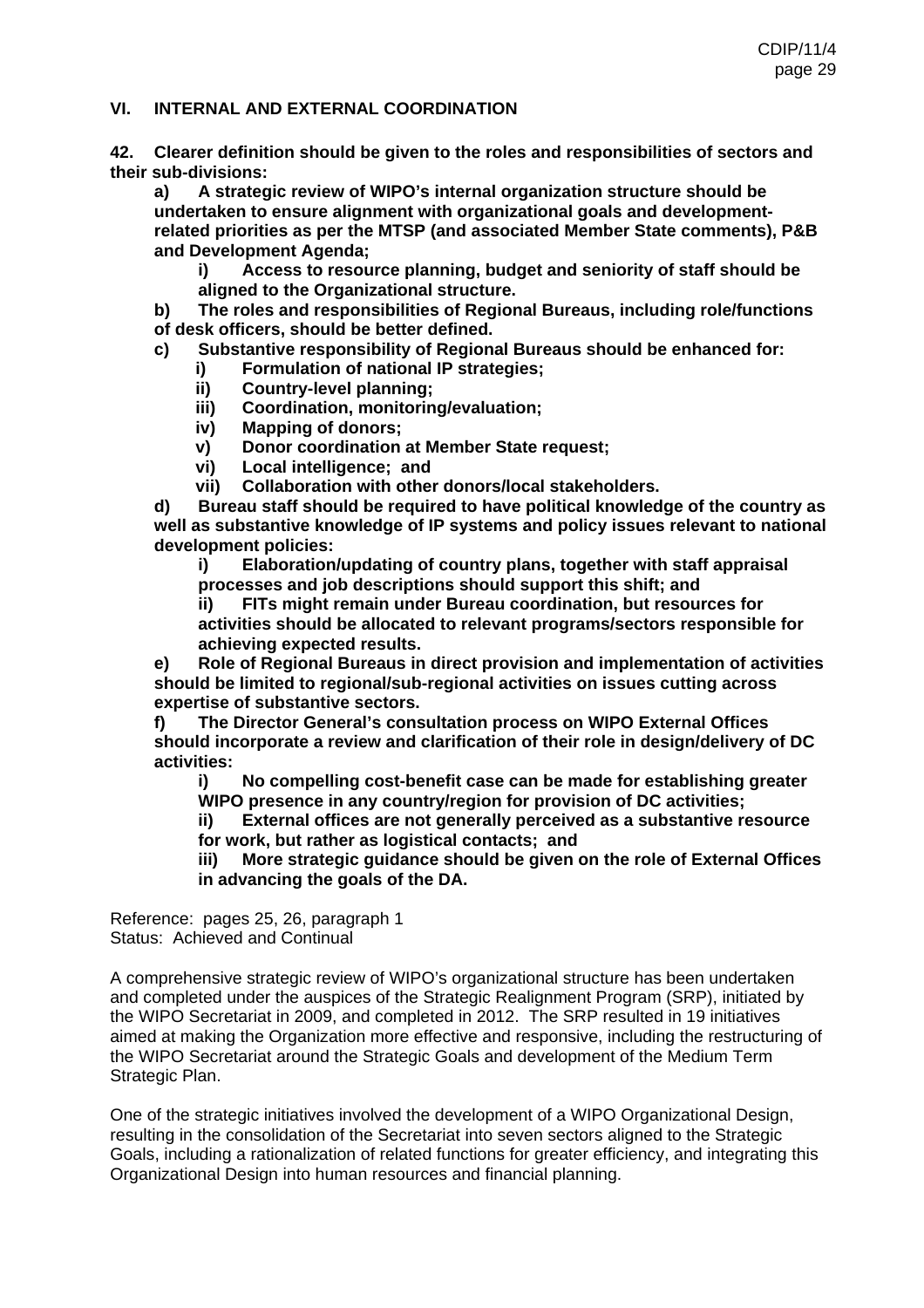### The Organigram of the WIPO Secretariat (at [http://www.wipo.int/about-](http://www.wipo.int/about-wipo/en/pdf/organigram/visio-org_en.pdf)

[wipo/en/pdf/organigram/visio-org\\_en.pdf](http://www.wipo.int/about-wipo/en/pdf/organigram/visio-org_en.pdf)) clearly demonstrates the roles and responsibilities assigned to administrative units within the Organization. The roles and responsibilities of all staff under this Organigram, including those of the desk officers in the Regional Bureaus, are explicitly developed in the Workplans for each program, as derived from the P&B documents agreed by the Member States.

As a result of mainstreaming of the DA and technical assistance throughout the WIPO Secretariat, assisting Member States in particular, development cooperation is undertaken by all relevant sectors in the WIPO Secretariat, and within the broad framework of this strategy the Regional Bureaus continue to play a pivotal role in coordinating the requests of Member States and in responding to their specific needs in a demand-driven manner. The Country Planning exercise, overseen by the Regional Bureaus, emphasizes this central responsibility.

The nature and function of the Regional Bureaus focuses on the socio-economic and political specificities of the countries concerned in order for the Organization to structure and tailor its delivery of technical assistance and to better integrate the realities of local conditions. Staff of the Regional Bureaus designated to deal with individual countries are thus required to have country-specific knowledge and expertise. Their efforts in responding to country-specific requests are supported and substantiated by other sectors in the WIPO Secretariat.

The Strategic Realignment Program and Organizational Design process stemming from it has clearly demarcated the roles and responsibilities of WIPO staff administering technical assistance, yet leaving the necessary flexibility for horizontal coordination and support in order to best meet Member State needs.

With regard to the WIPO External Offices, these are established at the request of individual Member States and respond to the specific circumstances of those States or regions. Rather than adopting a one-size-fits-all approach, these Offices are geared to address specific national and regional needs. The Director General's consultation process has adequately addressed this aspect.

### **43. Improve internal communication about development cooperation:**

**a) There should be increased transparency, coordination and communication within WIPO on what activities the Organization is undertaking in each country; and** 

**b) The P&B process should be used as a mechanism for improving coordination and strategic prioritization across WIPO;** 

**i) Clear mechanisms are needed for programs to exchange information and collaborate on achievement of joint expected results in the 2012-13 P&B.** 

Reference: page 26, paragraph 2 Status: Achieved and Continual

The WIPO Secretariat is continually working on improvements in internal communication concerning the delivery of technical assistance, and activities for development cooperation. This is addressed through regular internal briefings and updates to share information on latest developments in WIPO's activities, and sharing of information *via* memos and mission reports. In addition, the Country Planning process provides a framework to facilitate coordination and communication as well as enhance institutional memory of WIPO activities in each country.

### **44. Improve collaboration with the UN family and development agencies:**

**a) Collaboration should be improved with the UN family and development cooperation agencies, and modalities should be defined for that collaboration:**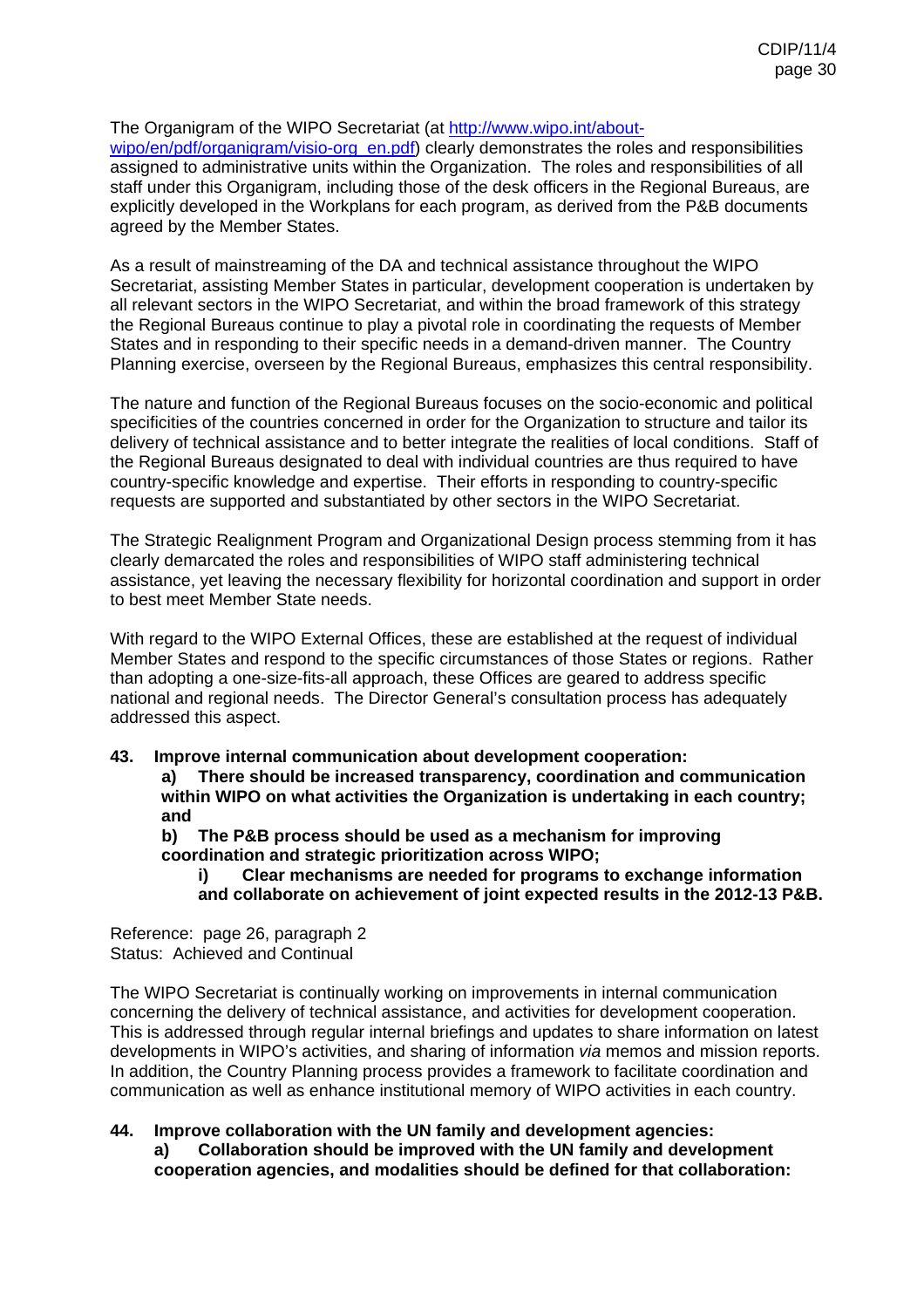**ii) WIPO's DC activities should be conducted within the framework of UN country-based Development Assistance Frameworks; and** 

**iii) Regular reports should be made to the UN system on how WIPO DC activities contribute to achievement of UN priorities for development.** 

**c) The challenge is to improve the quality, nature and content of WIPO's collaboration with the UN family:** 

**i) Such collaboration should be approached from a development-oriented rather than an IP-centric perspective; and** 

**ii) The objective of collaboration should not be to coordinate a uniform view of IP-related DC across the UN, or establish WIPO as the UN voice on IP.** 

**d) WIPO should make its expertise available to other organizations, but other UN agencies should not be encouraged to defer to WIPO on IP issues on the grounds they are 'technical', and it should be recognized that other agencies may have superior specialized sector-specific knowledge of IP issues.** 

Reference: page 27, paragraph 3 Status: Continual

The WIPO Secretariat has heightened its efforts on collaboration with the United Nations (UN), with the goal of integrating the Organization's activities into a broader context of IP and development. The PPR 2010/11 provides a detailed report on WIPO's increased collaboration with the UN. For example, the Development Sector engaged in 2012, in a pilot project related to the framework of UNDP country-based Development Assistance Frameworks (UNDAFs). The Secretariat participated in the operational session of UN Economic and Social Council (ECOSOC) in July 2012, which included a review of UNDAFs and undertook some desk review as well as establishing contacts with selected UN records offices in the field. Approval has been given internally to pilot the process and consideration is being given to a number of developing countries to participate in the pilot.

The WIPO Secretariat regularly reports to the UN system on the contribution of its activities to development. For example, in January 2013, the Director General wrote to the UN Secretary General transmitting the WIPO Program and Performance Report 2010/11 and the Director General's Report to the CDIP. WIPO is increasingly recognized as a valuable source of information, assistance and support across a broad range of IP issues that arise in other *fora*. The WIPO Secretariat works closely with other UN organizations whose mandates and perspectives vary on the issue of IP. This collaboration is aimed at finding common ground that reflects the opinions of Member States and helps the development of common solutions to challenges.

The WIPO Secretariat also provides whatever services it can as part of the UN family of organizations: for example, the WIPO Global Databases Service gives assistance to the UN Headquarters on Machine Translation (see

[http://ec.europa.eu/dgs/translation/publications/magazines/languagestranslation/documents/iss](http://ec.europa.eu/dgs/translation/publications/magazines/languagestranslation/documents/issue_06_en.pdf) [ue\\_06\\_en.pdf](http://ec.europa.eu/dgs/translation/publications/magazines/languagestranslation/documents/issue_06_en.pdf)).

**45. Diversify and strengthen collaborations with other donors:** 

**a) Collaboration and outreach should be improved with a diversity of development-oriented partners across WIPO's Pillars of development activities:** 

**i) Focus should extend beyond resource mobilization to identifying new expertise, perspectives and experiences, as well as partners for building synergies on broader development activities underway with developing countries.** 

**b) An Annual Roundtable of IP-related donors should be established to boost information-sharing, synergies and coordination:**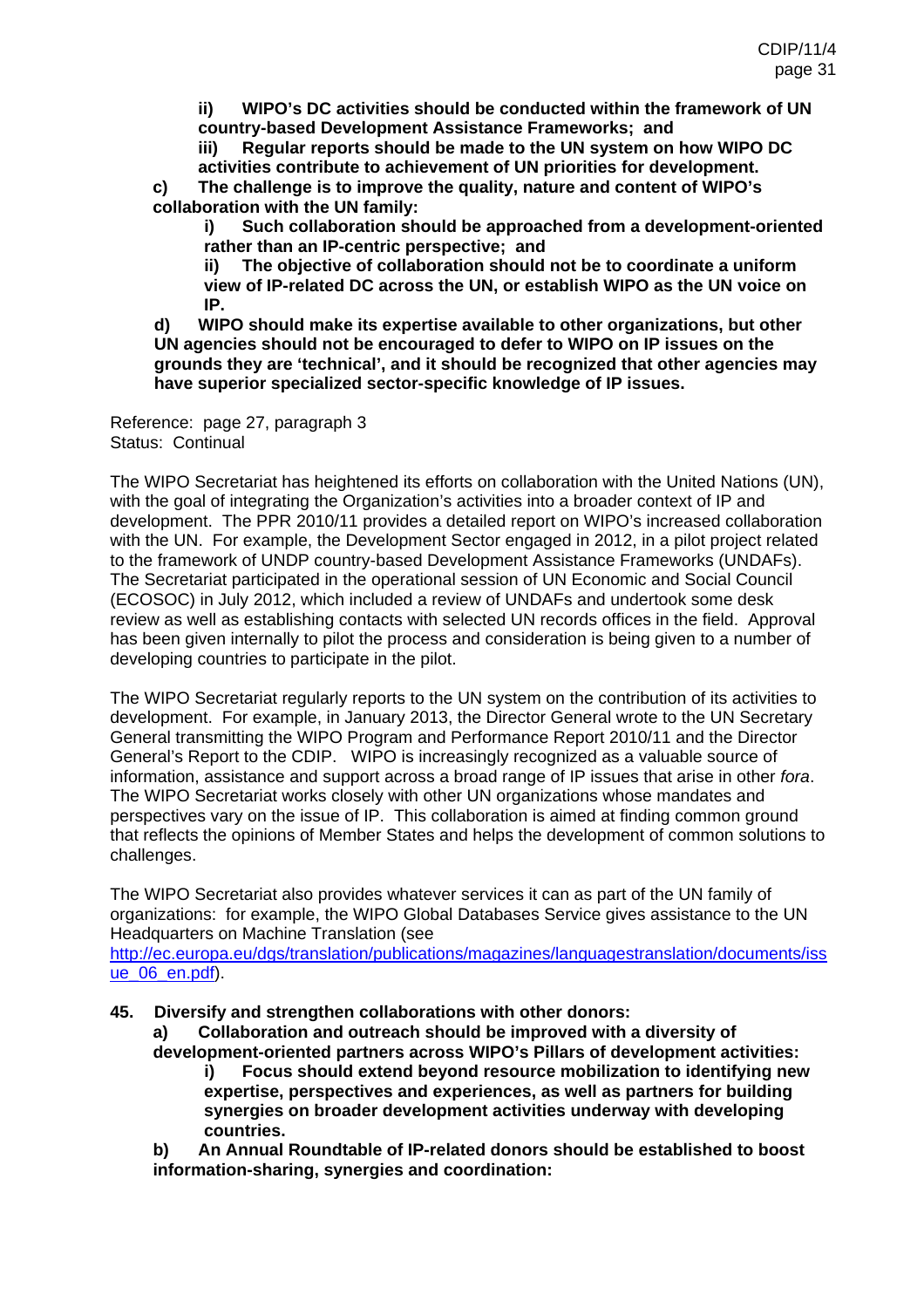#### **e) Attention should be paid to lessons-learned from other technical assistance databases (such as the WTO's Global Trade-Related Technical Assistance Database, and US Government's IP assistance database), to ensure the usefulness of the IP-Development Matchmaking Database:**

Reference: pages 27, 28, paragraph 4 Status: Continual

The WIPO Secretariat continues to strengthen and improve its collaborations with other development-oriented partners, particularly through the External Relations Division and the Regional Bureaus. This is part of WIPO's overall approach to partnerships and resource mobilization; WIPO Re:Search and WIPO Green are one type of example of such partnerships. In specialized programs within the Secretariat, such collaborations are undertaken in the interests of improving work activities: for example, the Building Respect for IP Division cooperates with the United Nations Environment Programme (UNEP) on environmental concerns linked to the disposal of infringing IP goods.

The WIPO Secretariat does create opportunities for information sharing among IP donors. For example, the Secretariat convened meetings of existing FIT donors in 2010 and 2011, and consideration is being given to continuing this practice. The option of a broader IP-related Donors Roundtable could be considered, subject to sufficient interest from donors.

The WIPO Secretariat has benefited and continues to learn from the experiences of other technical assistance databases, to maximize the utility of the IP-Development Matchmaking Database.

### **46. Strengthen WIPO-WTO collaboration:**

**a) Coordination between WIPO/WTO in existing cooperation agreement for provision of technical assistance related to the TRIPS Agreement should be improved:** 

**i) Information sharing, joint planning, collaboration on needs assessments so as to avoid duplication and maximize potential for synergies, learning and cost-efficiency;** 

**ii) WIPO, WTO and Member States should collaborate on needs assessments for LDCs; and** 

**iii) All WIPO technical assistance on TRIPS-related issues, including budget information, should be reported to the WTO Global Trade-Related Technical Assistance Database.** 

Reference: page 28, paragraph 5 Status: Continual

The WIPO and World Trade Organization (WTO) Secretariats enjoy close collaboration and coordination, including joint planning of co-organized activities, and information-sharing on LDCs' needs assessments.

### **VII. IP STRATEGIES AND POLICIES**

### **47. Improve development orientation:**

**a) A consistent set of methodologies should be deployed that are evaluated, validated and refined over time so as to constantly assure and improve their development orientation.** 

**b) Increased attention should be given in IP strategies to issues of creativity and cultural industries, in addition to innovation.**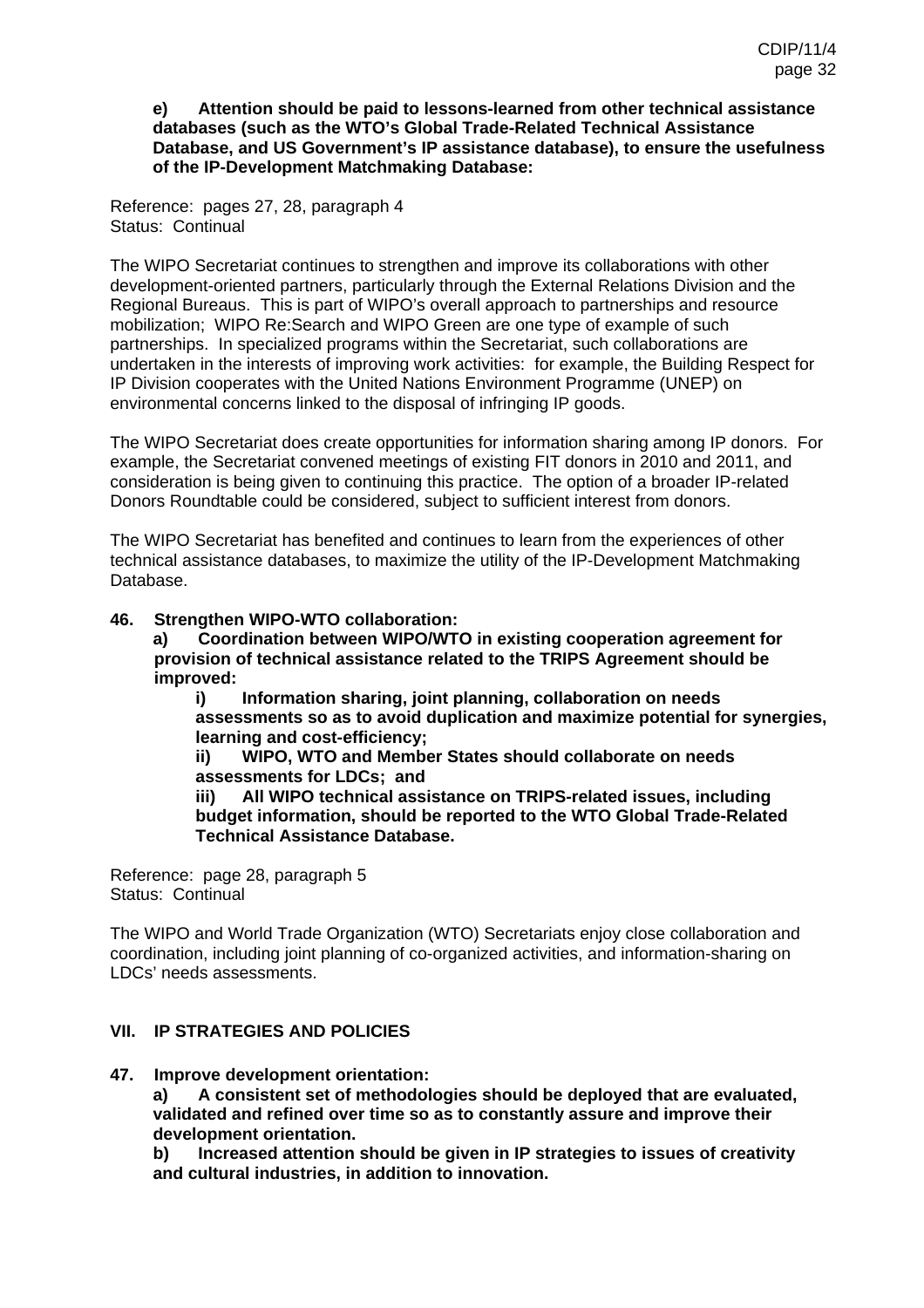**c) Any tools, such as questionnaires, used to inform the development of IP strategies should be refined to enquire about existing frameworks/systems for innovation, national development priorities/needs by sector and specific area of public policy, and economic sectors of priority.** 

**d) Efforts should first be made to understand national development strategies and priorities in a country and the aspects of the IP system that might yield the greatest benefits to a country, before asking questions about the type of IP system that is or should be in place.** 

Reference: page 29, paragraph 1 Status: Continual

The WIPO Secretariat has developed various methodologies to provide technical assistance to Member States that is development-oriented, and these tools are continually improved and evaluated. In the Regional Bureaus, the national IP strategy tools and methodology provide an example of the way in which such tools are developed specifically to address development needs, and are then validated, evaluated and refined in consultation with external experts and Member States.

Within WIPO's technical assistance programs, significant attention is given to cultural industries and creativity (represented by the copyright-related programs), as well as to innovation (represented by the patent-related programs). The importance of creativity for development is addressed by the WIPO Secretariat's awareness-raising activities.

Specifically, in the field of traditional knowledge, the Creative Heritage Project aims at the strategic management of IP rights and interests in specific practical contexts. Additionally, a series of briefs is under preparation.

#### **48. Emphasize consultative processes for formulation of strategies: a) Support for IP strategies/policies should accompany efforts to support the emergence of national IP coordination/consultation mechanisms linking IP decision-making to a broader developmentoriented public policy framework and the full range of stakeholders.**

Reference: page 29, paragraph 2 Status: Continual

The WIPO Secretariat continually provides technical assistance to developing country Member States and LDCs in their preparation of national IP strategies. This is a consultative process, involving not just the Secretariat and Government concerned, but also local stakeholders and the broader IP community. This is evident in the methodology which is being applied in developing national IP strategies.

### **49. Boost external coordination:**

**a) Greater efforts should be made to collaborate with other international organizations/stakeholders to devise methodologies and tools for development of national IP strategies:** 

**i) Such collaboration should take place at the country level during elaboration of IP strategies, and in the process of refining the IP strategy tools used by WIPO.** 

Reference: page 29, paragraph 3 Status: Continual and Achieved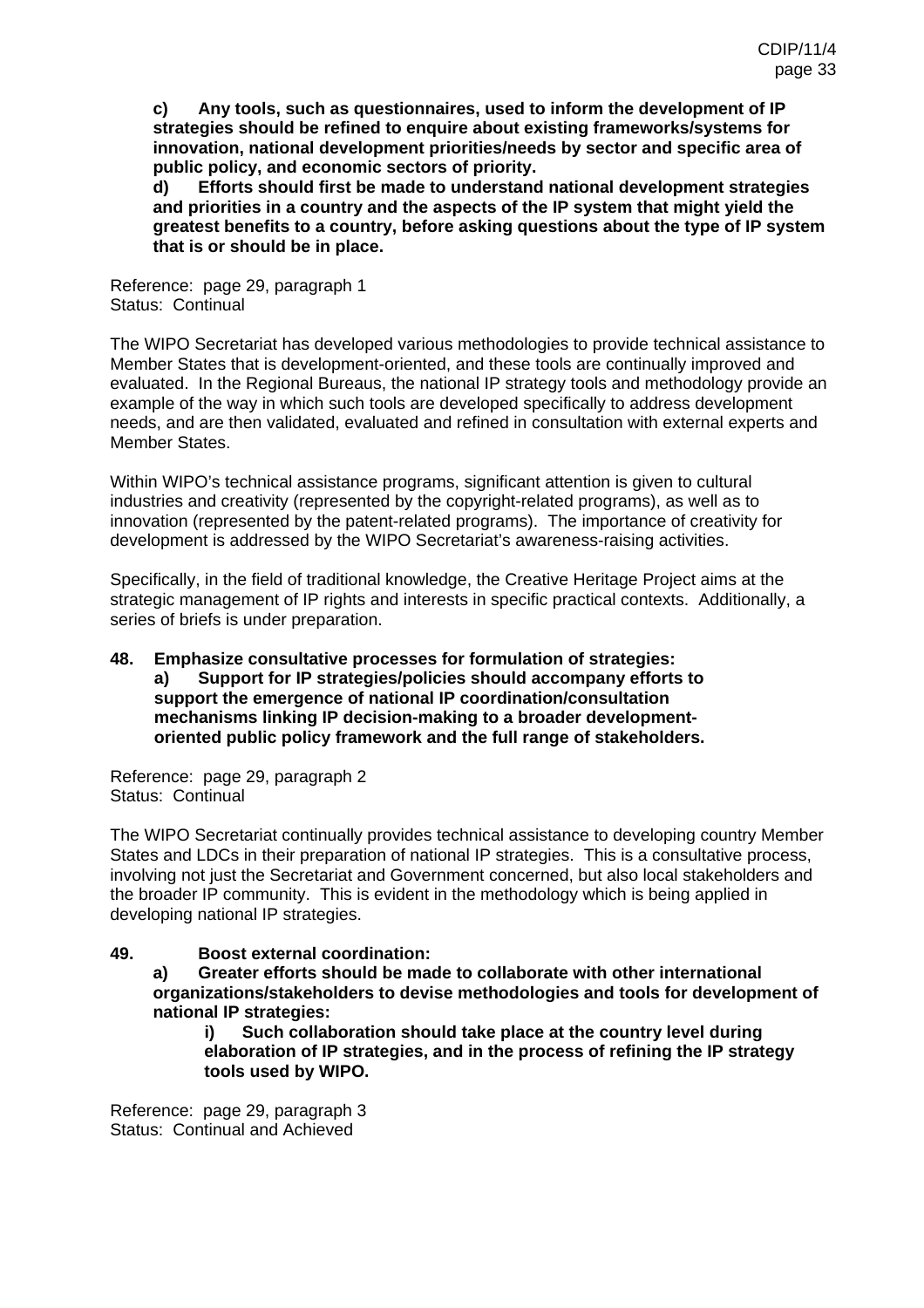As discussed in relation to recommendations 47 and 48, WIPO's technical assistance for the design and development of national IP strategies is a consultative and collaborative process. The degree of external consultation is guided by the Member State concerned. A great deal of work takes place at the country level during the elaboration of IP strategies. Where the Regional Bureaus so require, WIPO's External Relations Division can provide support in the identification of relevant international organizations/external stakeholders.

**50. Review, evaluate and coordinate WIPO's activities on IP strategies:** 

**a) Ensure close coordination between the CDIP IP Strategies project and WIPO Framework for Designing National IP Strategies for Development project.** 

**b)i) The tools should be made publicly available on WIPO's website.** 

**c) IP strategies should be used to help devise country needs assessments and as the basis for country plans for DC activities:** 

**i) Tools and lessons from the IP Strategies projects should be integrated across future DC activities in the Development Sector and substantive sectors, and replace any ad hoc assistance; and** 

**ii) Member States requesting assistance in forming IP strategies should be informed about tools/methodologies produced by WIPO and other actors in the field.** 

Reference: page 30, paragraph 4 Status: Continual and Achieved

The WIPO Secretariat has a detailed program for developing national IP strategies, including methodologies and IP audit tools. These tools have been subject to extensive review, both internally and externally. For example, the DA national IP strategies project involved external expert review of the methodology and the tools developed.

The tools are publicly available on the WIPO website. They have also been reviewed by UPOV colleagues with regard to the links between IP strategies and agricultural/seed policy. In addition, a new database is currently under construction for the purpose of offering interested countries a tool to store research data emerging from countries' IP audits and baseline surveys. Such data will form the basis for the elaboration of national IP strategies, as well as future development cooperation activities.

The WIPO Framework for Designing National IP Strategies for Development is not an ongoing activity. The Secretariat had begun this initiative to develop policy guidelines with a view to complement the DA national IP strategies project as well as ongoing development cooperation activities. However, the initiative was reassessed in view of Member State feedback and further work on the initiative was deferred to allow the Secretariat's other work in this field to mature.

### **51. Enhance transparency:**

#### **b) All IP strategies, policies and plans should be made publicly available on the WIPO website following completion, with the concerned Member State's approval.**

Reference: page 30, paragraph 5 Status: Continual

When providing technical assistance to a particular Member State, the WIPO Secretariat adheres to the guidance and requests of the Member State with regard to consultation and publicity of the process or documentation. Relevant information, with the approval of the Member State, is routinely sent to colleagues in the WIPO Lex database to be made publicly available.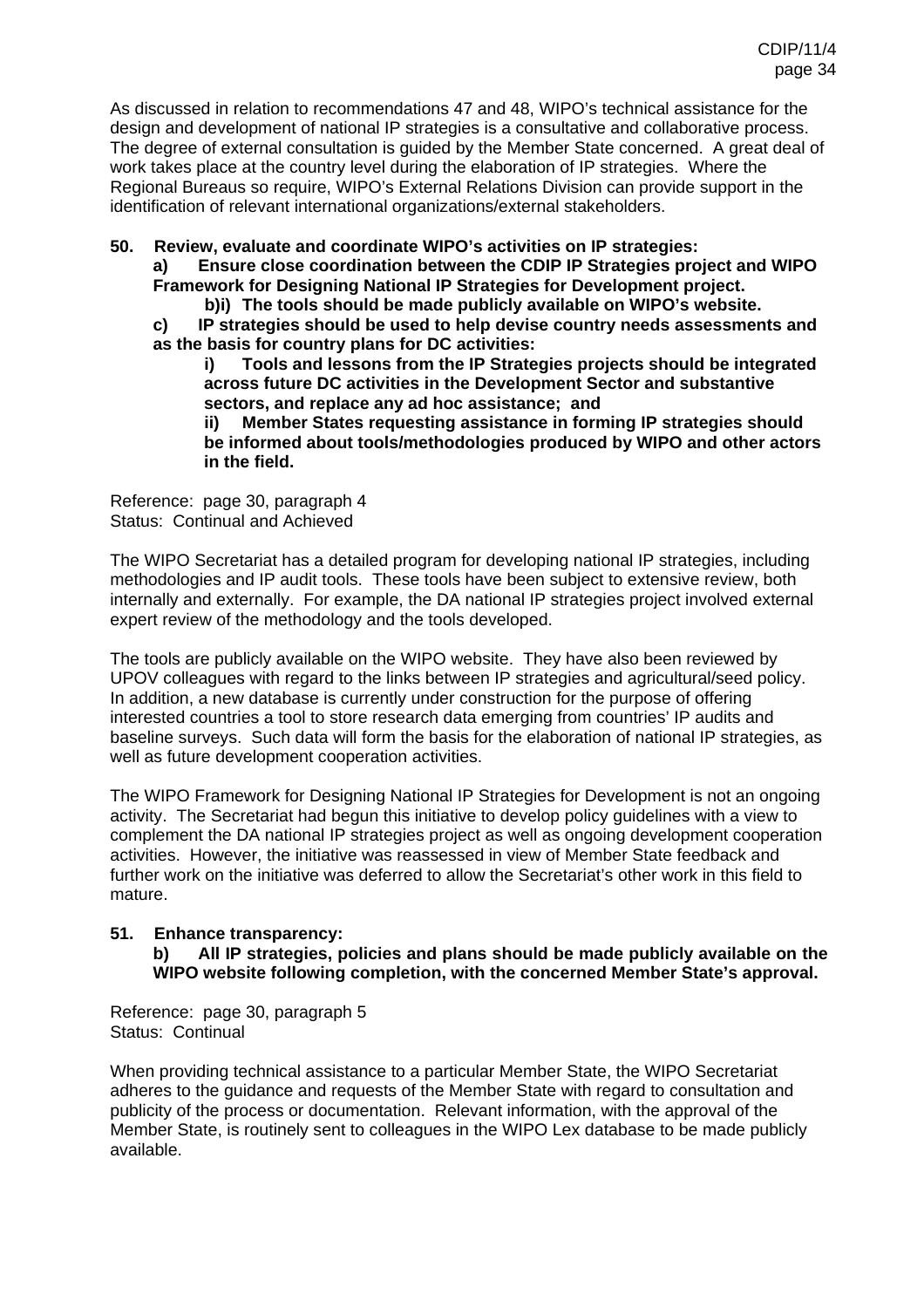#### **VIII. LEGISLATIVE AND REGULATORY ASSISTANCE**

#### **52. Boost the transparency and evaluation of legislative advice:**

**c) Senior Management should ensure that all sectors/programs submit full information to the Technical Assistance Database on their legislative activities. d) More appropriate expected results and indicators for results of legislative assistance should be established, so that these can be properly accounted for in PPRs.** 

Reference: page 31, paragraph 1 Status: Continual

As discussed in relation to recommendation 51 above, the degree to which advice provided bilaterally by the WIPO Secretariat to a Member State is disclosed or publicized is a question for the Member State to determine.

The need for more appropriate expected results and indicators for results of legislative assistance is addressed in the P&B process.

**53. Use country needs assessments and IP strategies to inform legislative and regulatory advice:** 

**a) Before responding to a request for legislative assistance, WIPO should work with a country to investigate its development priorities, sector-by-sector needs and relevant international commitments (IP strategies and processes are a key resource).** 

Reference: page 31, paragraph 2 Status: Continual

The WIPO Secretariat currently employs the practice of using country needs assessments and IP strategies to inform its provision of legislative advice in countries where these tools exist or are being implemented. The provision of legislative assistance is routinely preceded by requests for information sent by the Secretariat to the relevant IP Offices in the requesting country, and a liaison with contact persons in the requesting Government is also established. In addition, internal consultation and verification procedures are followed: for example, IP strategies are systematically sent to the Patent Law Division for comments on patent-related issues.

In the area of legislative and policy advice on trademark, industrial design and geographical indication law for Member States, the Law and Legislative Advice Division of the Brands and Designs Sector has introduced a feed-back collection system, by which States who have been provided legislative advice are invited to feed back to the Secretariat information about their satisfaction with the advice obtained. This feedback is also a performance indicator for the relevant activity in the 2012/13 P&B and will be proposed for the draft 2014/15 P&B.

Different specialized programs within the WIPO Secretariat have also adopted appropriate mechanisms to enhance the evaluation and review of the legislative advice they provide. For example, the Building Respect for IP Division has implemented a system whereby each provision of legislative assistance is given following a dialogue with the Member State concerned – including the sending of a TRIPS Questionnaire to assess the existing legal framework as to the compliance with the obligations and options of Part III of the TRIPS Agreement) – and the taking into account of the expressed needs and, where existing, IP strategy.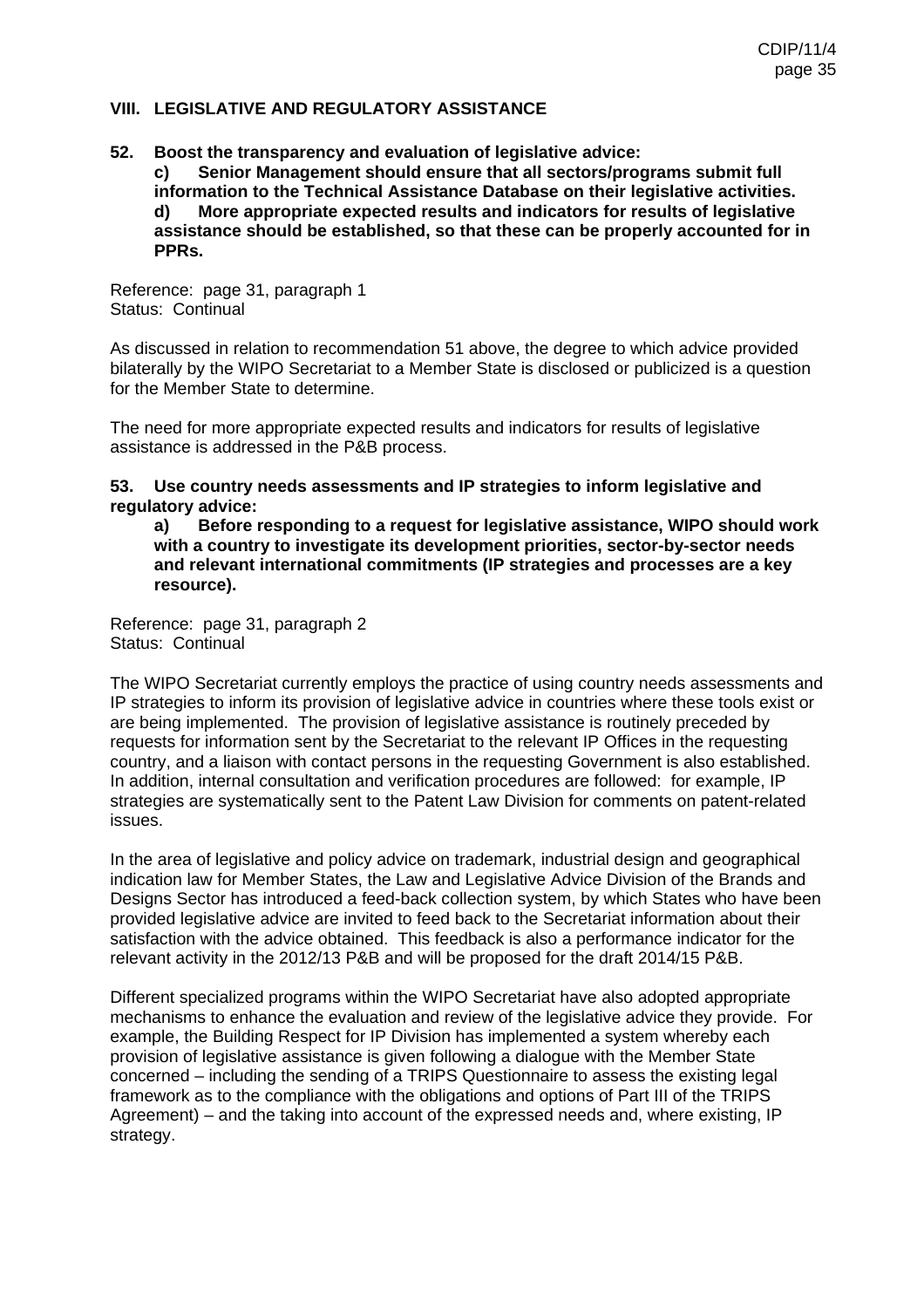In the Traditional Knowledge Division, internal guidelines on the steps for legislative and policy advice were developed. A brief on Developing A National Strategy on Intellectual Property and Traditional Knowledge, Traditional Cultural Expressions and Genetic Resources was also prepared.

**54. Adopt a proactive approach to development priorities and flexibilities:** 

**a) Developing countries should be presented with the range of options and flexibilities available in international laws.** 

**b) WIPO should explain and share experiences of how different options may hinder/advance their pursuit of development targets:** 

**i) Technical capacity of countries should be built to pursue a coherent development-oriented approach to implementation of international IP commitments, to decide on use of flexibilities in international agreements to advance development policies, and to promote coherence and mutual supportiveness with other international agreements; and** 

**ii) Assistance should extend to options related to ensuring vibrant public domain, boosting access to essential technologies and knowledge, and different models for stimulating innovation and technology transfer.** 

Reference: pages 31, 32, paragraph 3 Status: Continual

The WIPO Secretariat systematically provides developing countries with the range of options and flexibilities available in the context of giving legislative advice. Legislative advice submissions always provide for reasoned and justified solutions; in many cases, the WIPO Secretariat also provides alternative solutions to meet the same need. For example, in the field of enforcement, the attention of the developing countries to whom advice is being provided is systematically drawn to Articles 7-8 and the flexibilities and options contained in Part III of the TRIPS Agreement. Similarly, legislative advice in the area of patents always makes reference to, and presents to the national authorities concerned the, flexibilities available in the International Patent System.

The WIPO Secretariat currently addresses all issues as requested by the Member State when providing legislative advice. The legislative advice provided may include information on options related to the public domain, particularly in the field of patents. In this context, reference is made to the DA Project on Patents and the Public Domain. Reference is also made to the DA Project on Technology Transfer "Common Challenges – Building Solutions" (No specific request has to date been received on public domain issues in the copyright law field).

In the field of traditional knowledge, where the public domain issues are complex and of key significance, a concept note on the key issues relating to TK, TCEs and GRs, various background briefs, a booklet and other publications and materials on TK, TCEs and GRs, including regular email updates and news to subscribers have been prepared. A "Note on the Meanings of the Term 'Public Domain' in the Intellectual Property System with Special Reference to the Protection of Traditional Knowledge and Traditional Cultural Expressions/Expressions of Folklore" (WIPO/GRTKF/IC/17/INF/8) was also prepared for the seventeenth session of the IGC.

**55. Promote impact analysis and information sharing:** 

**b) WIPO should promote information-sharing among countries about their experiences with IP legislation and development outcomes, including historical analysis of developed countries when building their industrial base and development potential;** 

**c) WIPO should support Members to evaluate the costs/benefits of acceding to**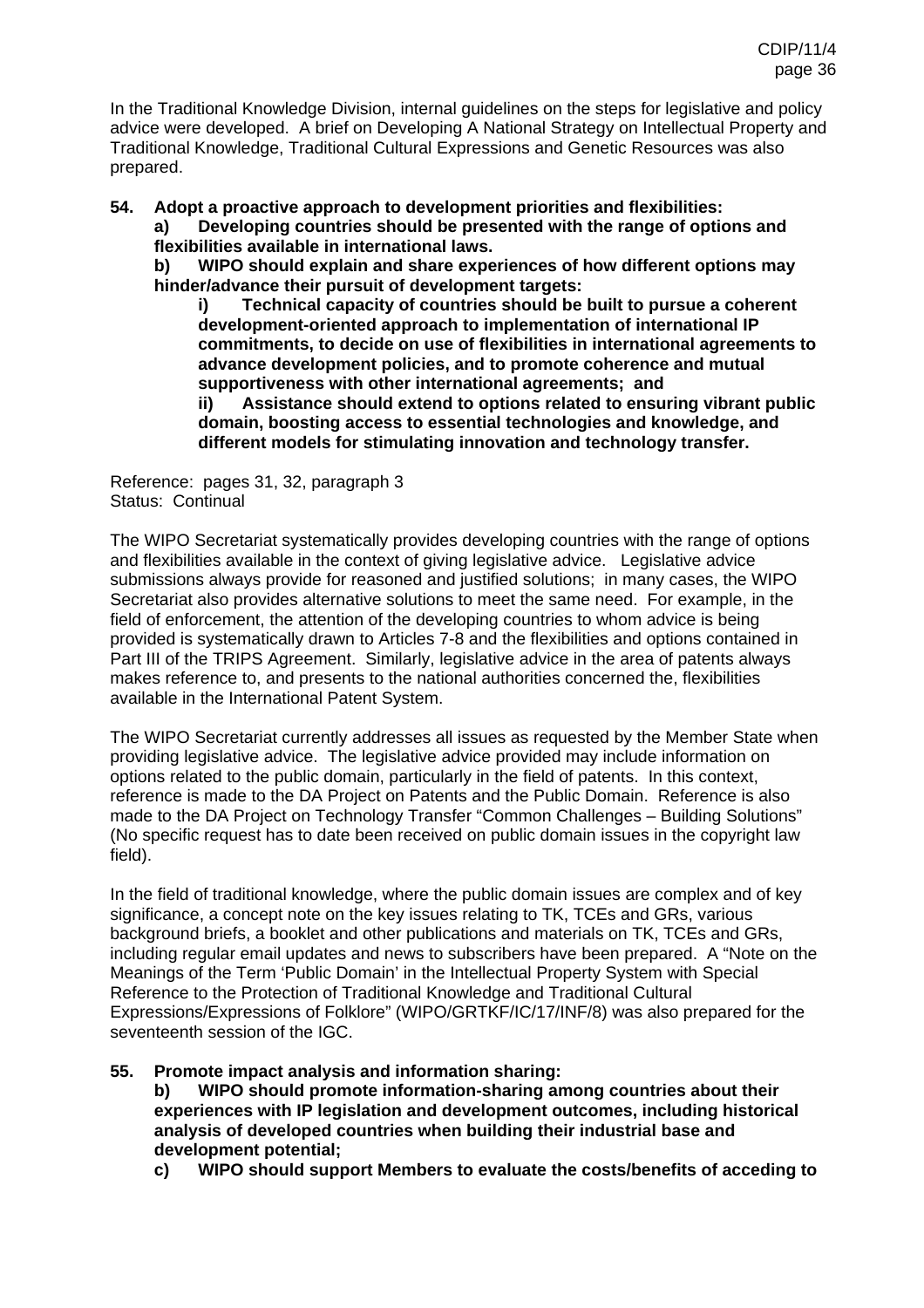### **WIPO treaties:**

#### **d) The various WIPO databases on legislation and regulatory practice should be unified and accessible through one common portal:**

#### **i) In collaboration with WTO, WIPO should provide a web-based tool for comparative cross-national search and analysis of legislation, including ability to compare national use of flexibilities and options.**

Reference: pages 32, 33, paragraph 4 Status: Continual and Achieved

The WIPO Secretariat has developed a range of tools to promote information-sharing among developing countries and LDCs, including through WIPO Committee meetings such as the ACE and SCP, regional meetings, the hosting of databases such as IP Advantage for sharing of case studies, and facilitation of South-South cooperation activities.

For example, regional and sub-regional meetings on patent policy and flexibilities provide opportunities for representatives of numerous developing countries to share experiences and learn from experts on the options and impact of implementing flexibilities in the patent field. Regional workshops are also organized in the field of traditional knowledge to facilitate sharing of knowledge among local and indigenous communities.

In the field of trademarks and designs, as part of the ongoing Standing Committee on the Law of Trademarks, Industrial Designs and Geographical Indications (SCT) work on industrial design registration procedures, the Secretariat in cooperation with the WIPO Chief Economist, conducted and published an impact study on the work of the SCT in the area of industrial design law and practice, which, among other things, examines the potential costs and benefits of this norm-setting activities for all Member States (including developing countries) and for users of the design system in all Member States (see document SCT/27/4).

In the copyright field, a number of awareness-raising events at regional and national level have been organized which also address this need. In addition, a number of studies on different topics (e.g., limitations and exceptions, protection of audiovisual performances, Internet Service Provider (ISP) liability, and the public domain) provided for in-depth comparative analysis of national legislations and solutions in place. A specific WIPO study on "Using Copyright to Promote Access to Information and Creative Content" showcases successful public policy initiatives in the areas of education and research, software development and public sector information.

Insofar as the recommendation refers to the unification of WIPO's legislative database, WIPO Lex [\(http://www.wipo.int/wipolex/en/](http://www.wipo.int/wipolex/en/)), the Organization's online database of IP legislation and treaties covers IP-related laws and regulations of 195 countries (members of WIPO and WTO), as well as some 170 multilateral and 500 bilateral IP-related treaties. In the specific area of patent-related flexibilities in the IP system, the WIPO Secretariat provides a database that enables users to search across numerous national laws for the provisions relating to a number of patent-related flexibilities, as approved by the Member States.

#### **56. Improve internal coordination on legislative advice:**

**a) There should be greater communication and collaboration among staff in different sectors responsible for legislative assistance:**

**i) Regional Bureaus should play a stronger role in promoting collaboration and pooling of staff knowledge about national policy debates and priorities, lessons from legislative assistance in other IP areas, and experiences of countries with similar legal regimes and development challenges; and** 

**ii) Regional Bureaus should ensure that staff/consultants providing**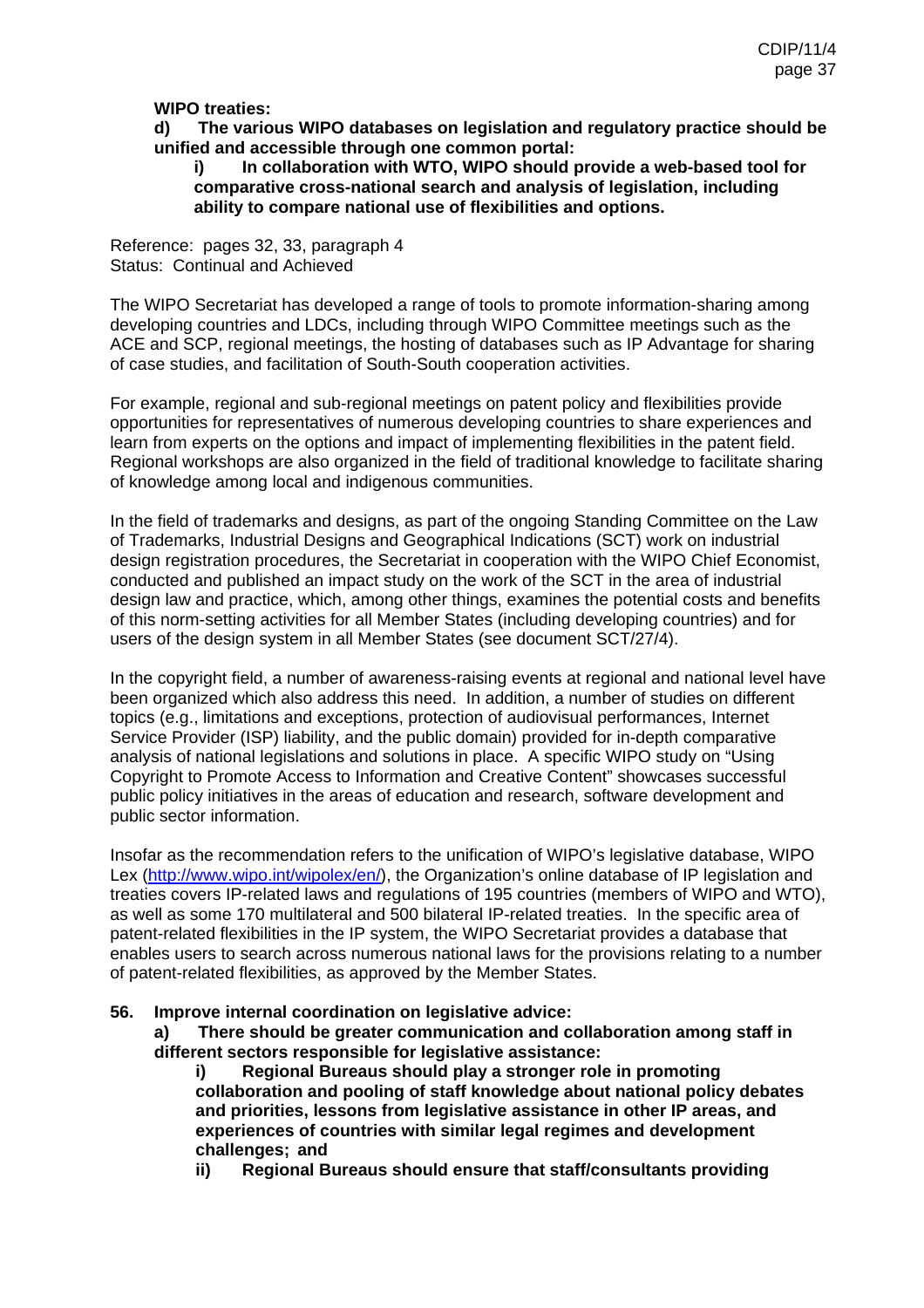**legislative advice are aware of IP strategies/policies the country may have as well as relevant policy debates, local expertise, stakeholder consultations and inter-ministerial processes so as to ensure the advice reflects development considerations.** 

Reference: page 33, paragraph 5 Status: Continual

Internal coordination across the WIPO Secretariat between specialized legal areas, such as patents and copyright, and the Regional Bureaus is already very close in the area of legislative assistance. The Regional Bureaus currently play a strong role in coordinating institutional expertise and knowledge across the Organization in providing legislative advice to countries upon demand. Other divisions and programs are routinely called upon to contribute in this process and systematically meet those requests. For example, in the Building Respect for IP Division, requests often come from other divisions providing legislative assistance for input on issues related to enforcement of IP. A copy of the enforcement-related comments are then provided to the relevant Bureau and the other divisions providing legislative assistance and, where appropriate, initiative may be taken in organizing a study visit to the country concerned in cooperation with the Bureaus and with the other divisions providing legislative assistance.

**57. Provide more assistance on emerging legal, regulatory and policy issues for developing countries:** 

**a) WIPO should explore ways to devote greater attention to advising and informing countries on IP negotiations/treaties, and their potential effects (positive or negative);** 

**i) For example, by organizing open seminars, preparing fact sheets or policy briefs.** 

**b) Greater support should be given to development-oriented advice on negotiation and implementation of bilateral, regional and South-South IP arrangements, negotiations, dialogue and cooperation.** 

**c) Greater attention should be given to legal/regulatory challenges related to misappropriation and enforcement of developing country IP in the global arena, emerging issues of special interest to developing countries (TK, TCEs and genetic resources), and on practical regulatory and administrative issues relevant to promotion of a balanced IP system.** 

**d) Support should be given for mechanisms to help developing countries overcome legal, financial and practical barriers faced in challenging wrongful grant of IP rights or abuse of developing country IP rights in other rights, and boosting recognition/enforcement of their IP rights in developed countries.** 

Reference: page 33, 34 paragraph 6 Status: Continual

The WIPO Secretariat continues to provide assistance to Member States on emerging legal, regulatory and policy issues within its mandate. Such assistance may take various forms, including briefings, bilateral discussions, reports, capacity building workshops, seminars, study visits and impact studies.

For example, in the field of traditional knowledge, briefings to the Member States are organized prior to each session of the IGC, and briefings to the observers are organized during each session of the IGC. Upon request, the WIPO Secretariat continues to assist regional groupings in the Caribbean, Africa and the Pacific to develop and/or implement regional policies and frameworks. Upon request, the WIPO Secretariat provides legislative and policy advice on the national legislations to some countries. Various background briefs, a booklet and other publications and materials on TK, TCEs and GRs, including regular email updates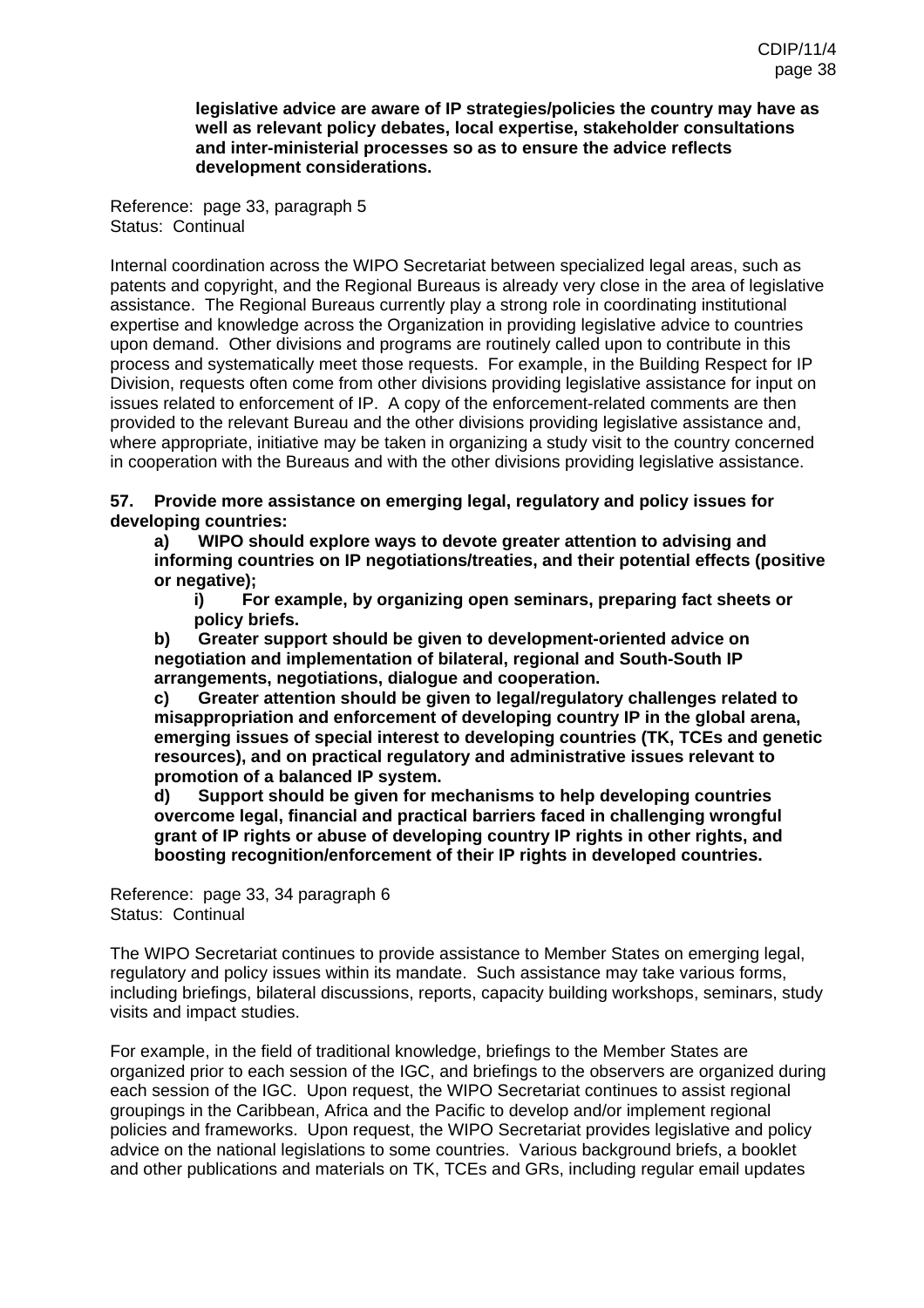and news to subscribers have been prepared.

In the field of trademarks, as part of the ongoing SCT work on industrial design registration procedures, the Secretariat in cooperation with the WIPO Chief Economist, conducted and published an impact study on the work of the SCT in the area of industrial design law and practice, which, among other things, examines the potential costs and benefits of this norm setting activities for all Member States (including developing countries) and for users of the design system in all Member States (see document SCT/27/4).

In the field of copyright, a number of awareness-raising events at regional and national levels have been organized also covering crucial issues discussed in the context of the Standing Committee on Copyright and Related Rights (SCCR) at a given time. At the request of Member States, a number of studies have been prepared to contribute to those discussions, including studies on limitations and exceptions, the protection of broadcasting organizations and the protection of audiovisual performances.

In this context, however, it is noted that the WIPO Secretariat's assistance does not cover the negotiation of multilateral, regional or bilateral treaties. As a matter of principle, assistance can only refer to substantive matters that are under negotiation, or the implementation of treaties into national law, but does not take side among parties involved in the negotiations.

#### **58. Improve collaboration with other actors with a diversity of views and expertise: a) WIPO should boost collaboration with other IGOs and seek greater input from a diversity of stakeholders to guide its approach to provision of legislative and regulatory assistance.**

Reference: page 34, paragraph 7 Status: Continual

The WIPO Secretariat undertakes outreach to external stakeholders and takes those views into account as appropriate. For example, in the field of enforcement, such outreach takes place through the ACE, as well as workshops and Roundtables on Technical Assistance against Counterfeit Medicines.

While other actors' views can be considered, however, such views may not necessarily be fully associated with legislative assistance at the initiative of WIPO, since the advice is bilateral and confidential.

**59. Improve guidelines on participation and development-orientation of global and regional events:** 

#### **a) Guidelines should be developed, in consultation with Member States, for selection of developing country nationals to participate in WIPO meetings: i) Increase web-casting of events, and enable remote participation of speakers.**

Reference: page 34, paragraph 8 Status: Continual

Various programs within the WIPO Secretariat systematically consult with the Regional Bureaus with a view to improving processes for participation and development-orientation of the events they organize. If it is proposed that more universal guidelines be developed, the implications of such guidelines should be fully discussed in consultation with the Member States.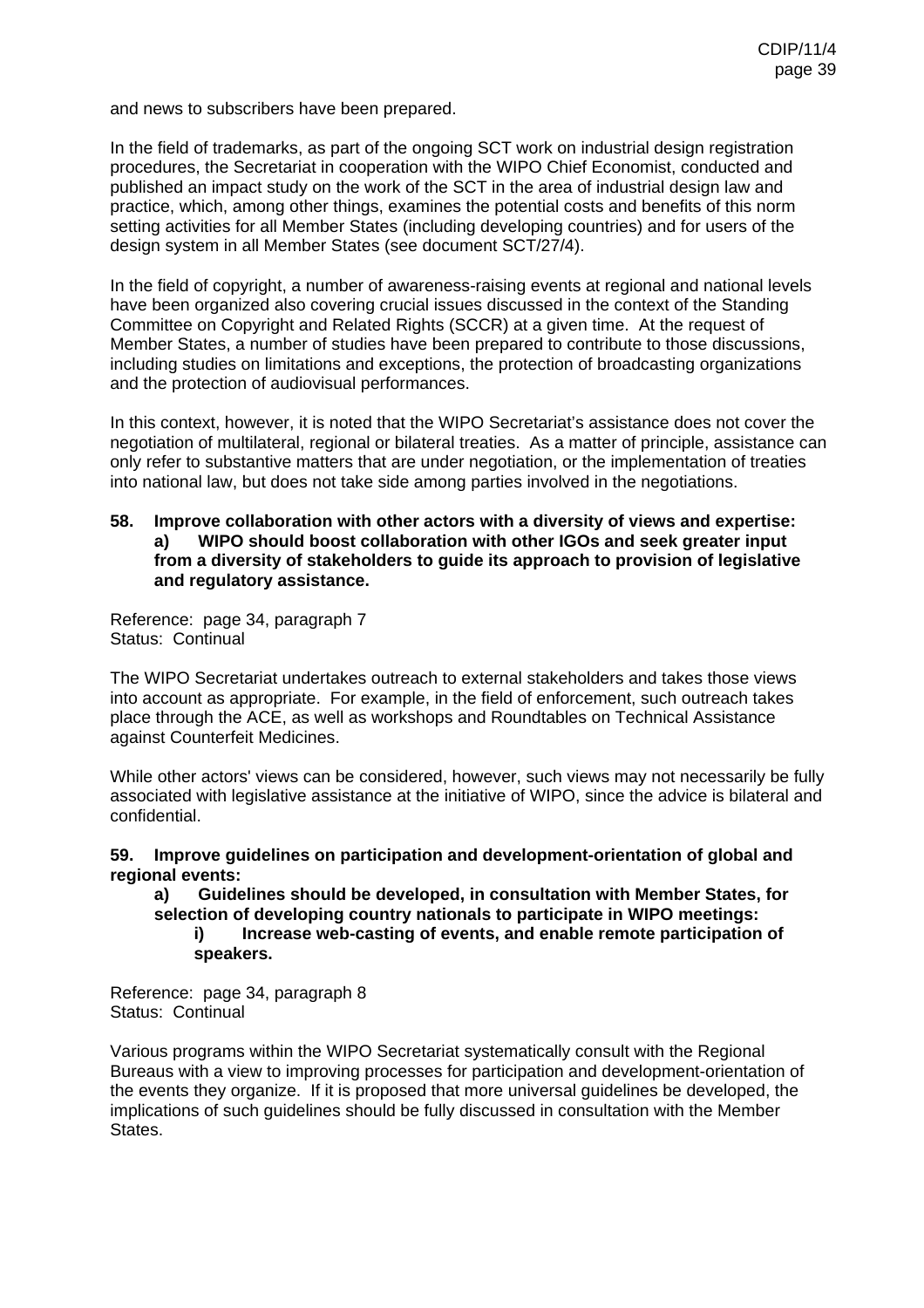#### **IX. IP OFFICE MODERNIZATION**

**60. Improve support for IP Office modernization and broaden attention to emerging IP issues.** 

**a) Devise and implement a process / criteria for detailed impact assessment of its activities for office modernization.** 

**b) Consider strategies for greater differentiation in kinds of modernization activities provided for larger/advanced offices compared to smaller/start-up offices.** 

Reference: page 35, paragraph 1 Status: Continual

In the context of assessing the WIPO Secretariat's activities related to IP Office modernization, a consultant was engaged to recommend a performance and evaluation framework for the program. The recommendations ensuing from that evaluation will be implemented in 2013, and the P&B cycle for 2014/15.

Whereas this recommendation refers to differentiation in kinds of modernization activities for larger and smaller Offices, it is noted that the Secretariat's activities tend to focus more on direct support for smaller offices and knowledge-transfer for larger and more mature offices. Whereas the recommendation refers to provision of such modernization assistance in accordance with the priorities given by Member States, the current WIPO activities respond to the priorities set by the Member States themselves, but activities do not currently include digitization of TK resources.

In the broader field of traditional knowledge, however, WIPO is responding to Member State priorities and demand. A consultation draft of the WIPO Traditional Knowledge Documentation Toolkit, and the Intellectual Property and the Safeguarding of Traditional Cultures – Legal Issues and Practical Options for Museums, Libraries and Archives was prepared. Assistance to Member States on the establishment of databases is ongoing. For example, the International Conference on the Utilization of the Traditional Knowledge Digital Library as a Model for Protection of Traditional Knowledge was organized in New Delhi, India, in March 2011. An international study visit to the Traditional Knowledge Digital Library will take place in March 2013.

**61. Boost attention to the institutional aspects of IP Office modernization: a) Greater attention should be devoted to studying/reporting on impacts of different approaches to the governance, structure, financing and scope of IP Offices.** 

Reference: page 35, paragraph 2 Status: Continual

The WIPO Secretariat is equipped and able to provide advice to Member States on institutional aspects of IP Office administration upon demand.

**62. Increase support for regional and South-South modernization priorities:** 

**a) Greater support should be offered to modernization activities designed to boost cooperation, facilitate exchanges and information-sharing between developing country IP Offices and related government agencies within/among regions.** 

**b) Greater support should be given to enable South-South sharing of experiences in office modernization.**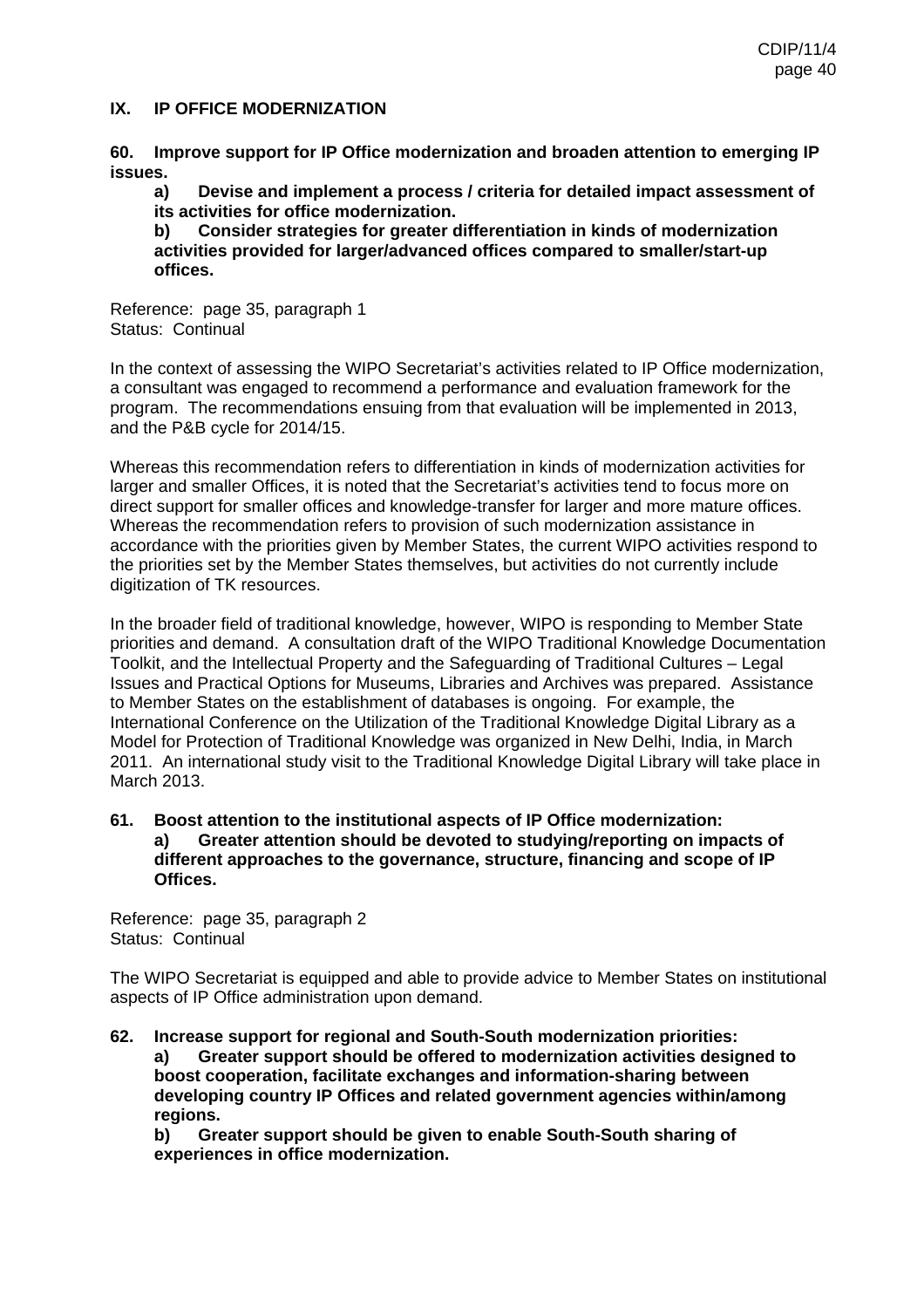Reference: pages 35, 36, paragraph 3 Status: Continual

The WIPO Secretariat is increasing its support for regional and, in particular, South-South modernization priorities in direct response to Member State demand. The DA Project on "Enhancing South-South Cooperation on IP and Development among Developing Countries and LDCs" seeks to harvest and exchange the independent body of knowledge and experience on the strategic use of IP for development of the countries of the South through enhancing cooperation in this area among developing countries and LDCs and through the sharing of information on the practical initiatives that developing countries and LDCs can and have utilized to strategically use IP as a tool for achieving broader public policy and development goals. The current development of a webpage on South-South cooperation as a one-stop facility for all developing countries and LDCs and WIPO activities in the area of South-South Cooperation on IP is expected to considerably facilitate the exchange and cooperation activities. The web page will include an interactive platform to facilitate exchanges and foster the building of linkages and collaborative research projects among IP offices, universities, public research institutions and civil society organizations in developing countries and LDCs.

In addition, the Secretariat regularly organizes regional workshops on automation in all regions, and exchanges of experiences between developing country IP Offices are always a priority on the agenda of such meetings.

#### **63. Improve risk assessment and management:**

**a) Greater attention should be paid to up-front assessment of risks and to dialogue with beneficiary countries on the conditions for success of IP Office modernization projects and Continual follow up and commitment required by beneficiary countries.** 

**b) A detailed analysis and risk assessment should be conducted by WIPO of its activities to design and deploy various software and online services for developing countries, to address.** 

**i) Synergies/coordination between various software packages under development;** 

**ii) Challenges of delivering cutting-edge products/services in the context of rapid technological changes;** 

**iii) How to adapt implementation of activities more swiftly as country needs evolve; and** 

**iv) Which activities are best undertaken in-house, out-sourced, or conducted through regional experts.** 

**c) A detailed risk assessment should be conducted of the comparative advantages and cost-effectiveness of PATENTSCOPE, where a number of other public/private patent search services exist.** 

**d) Review should be undertaken of the Access to Research for Development and Innovation (aRDi) program and Access to Specialized Patent Information (ASPI) program, to understand low rate of use by intended beneficiaries, and address risks that the business model may be unsustainable.** 

Reference: page 36, paragraph 4 Status: Continual

The WIPO Secretariat is mindful of the need for discussion of risk assessment and preconditions for success of IP Office modernization projects in the lead up to any technical assistance activity in a Member State. Cooperation agreements are signed between WIPO and the beneficiary IP Offices before any IP office modernization projects are initiated. The agreements clarify the responsibilities and resource commitments of both parties. More work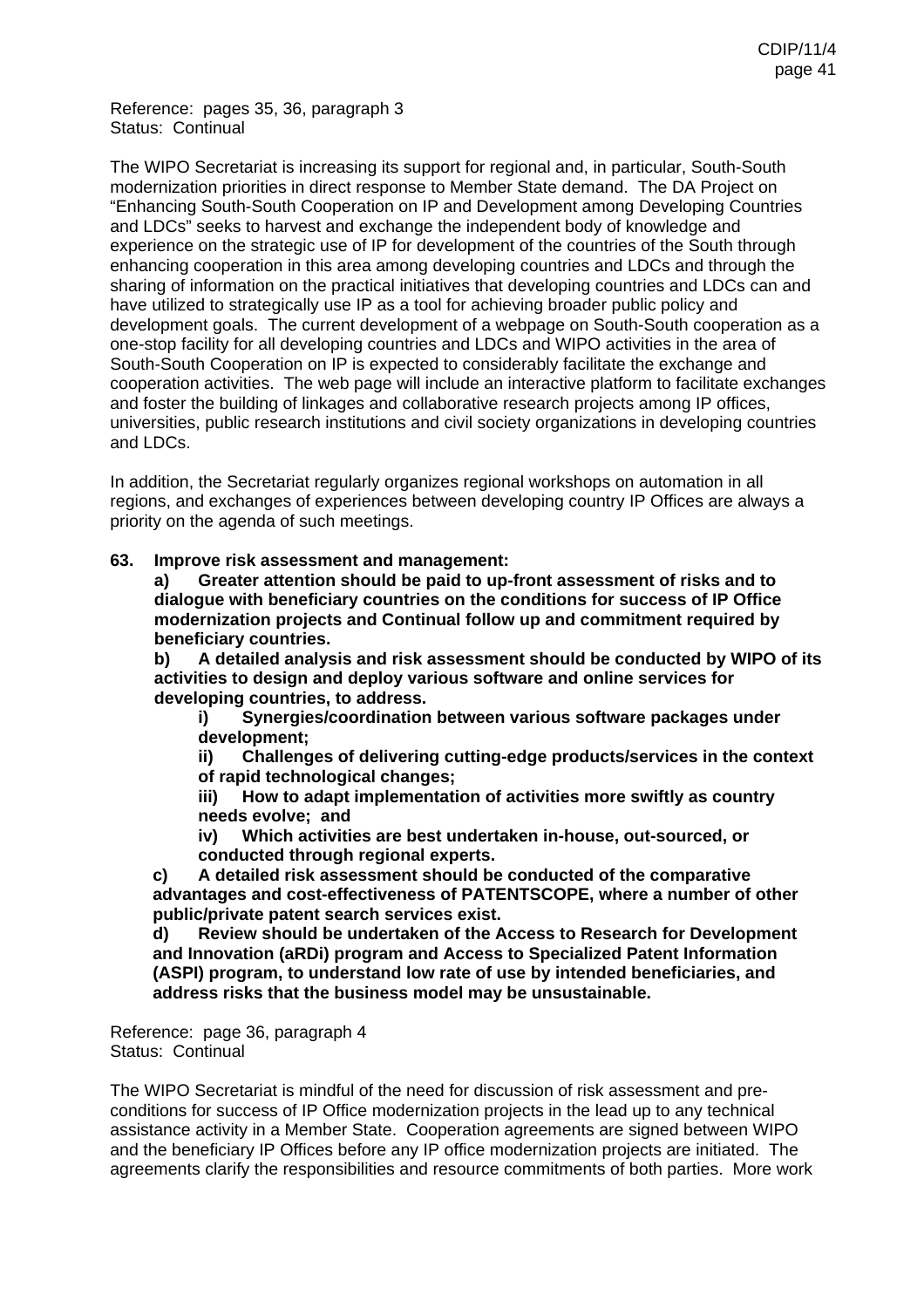can be done to assess the risks of projects before initiation, and to ensure that pre-requisites are in place before initiating projects.

**64. Broaden range of assistance to national governments:**

**a) There is a need in some countries to diversify national stakeholders trained to use databases and other outputs of modernization.** 

**b) There is a need for greater efforts to simplify procedures or boost training on use of international standards for classification of IP rights, in order to improve the rate of use of WIPO software.** 

**c) In patent area, countries should be provided with greater assistance to review international search and examination reports and/or reports by other national Patent Offices in light of national legislation, especially in areas of importance to national development goals:** 

**i) Better assist those countries keen to build and focus their expertise on particular areas of public policy concern, or where particular legal provisions are distinct from other countries.** 

**d) In copyright area, greater attention should be given to modernization of Copyright Offices and collective management societies:** 

**i) Studies should be initiated and activities continued to assist countries to review/select appropriate models for collective rights management, especially in the digital environment.** 

Reference: pages 36, 37, paragraph 5 Status: Continual

The WIPO Secretariat is aware that in many countries there is a need to boost training in the use of International classifications of patents, trademarks and industrial designs in order to improve the use of related WIPO databases. The Secretariat provides training in the use of Classifications based on demand, i.e., IP Offices submit to the Secretariat their requests for training. With respect to the Global Databases, for example, the Secretariat organizes free of charge webinars on how to use PATENTSCOPE.

In addition, annual Technology and Innovation Support Centers (TISC) national planning meetings are now held with the major stakeholders as initially identified by the government authority and/or the national focal point responsible for the implementation of the national TISC project. During the planning meeting, all other academic, research and business stakeholders are identified and invited to participate in the national TISC network.

Insofar as this recommendation refers to the need for improved technical assistance to support patent searching capability, during the last two years the WIPO Secretariat, through the Global Infrastructure Sector in coordination with the Development Sector and with the assistance of FIT-Japan and FIT-Republic of Korea, has been organizing training Workshops on the utilization of external patent search and examination results. The objectives of these Workshops are : (i) to provide participants with an opportunity to understand the effectiveness of utilizing preliminary examination results (search and/or examination reports) prepared by other IPOs, for example in the PCT national phases, or final examination results (granted claims or rejections) in reducing workloads in IPOs and streamlining patent granting procedures; (ii) to develop skills to utilize services such as the International Cooperation on Examination (ICE) by WIPO and the Advanced Industrial Property Network (AIPN) by the Japan Patent Office (JPO); (iii) to exchange best practices in the analysis of claims and drafting amended claims in certain fields of technology; and (iv) to share experiences of various IP Offices and examiners on the challenges encountered in accelerating examination processes and increasing quality of patents .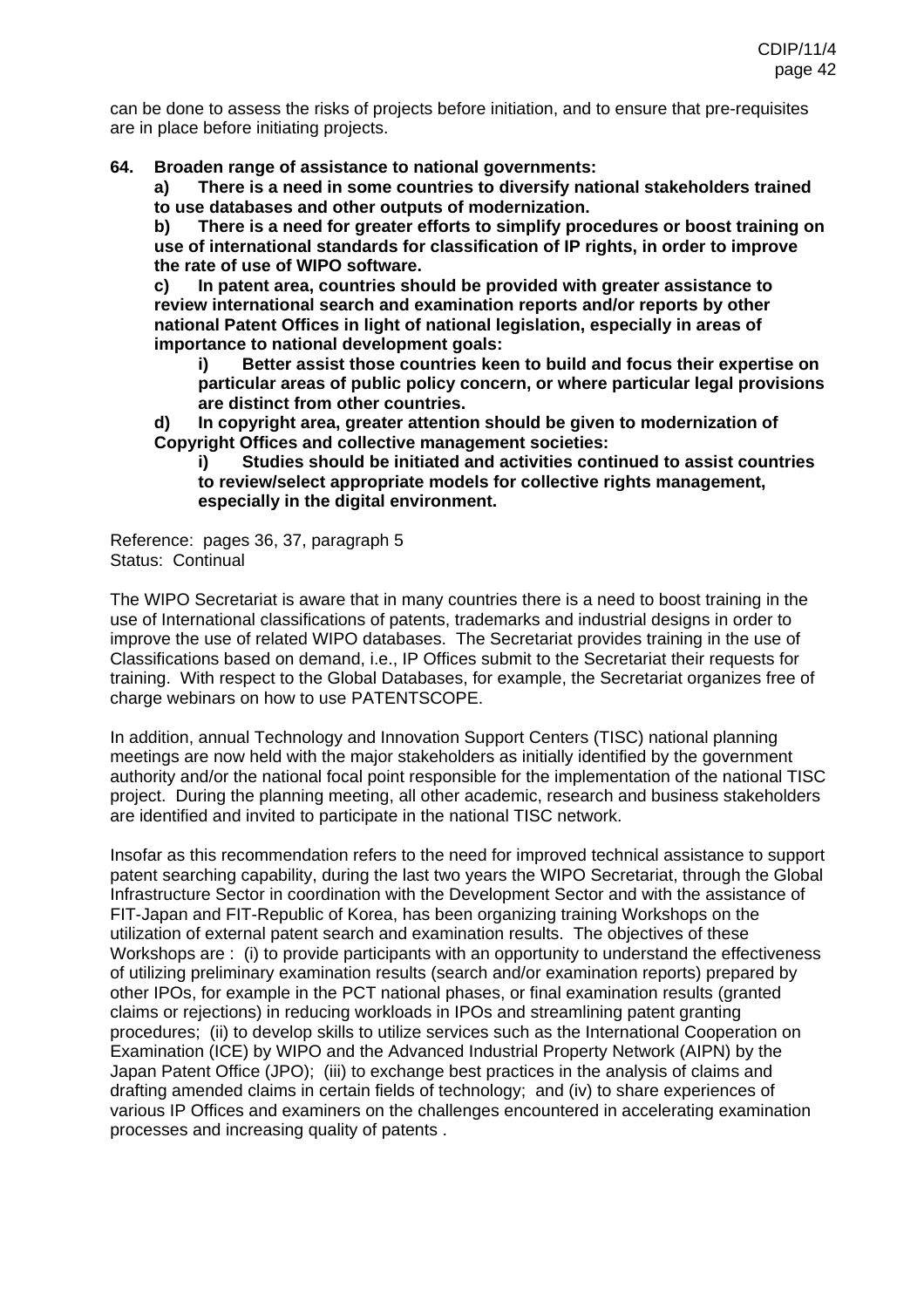### **X. TRAINING AND HUMAN RESOURCE CAPACITY-BUILDING**

#### **65. Strategic Prioritization:**

**a) More strategic and specific goals, priorities and expected results should be set for WIPO's portfolio of training and human resource capacity-building activities.** 

**b) Focus of training should be on building a critical mass of substantive, politically-informed expertise within developing countries on IP and development through intensive capacity building and mentoring of experts.** 

**c) Reporting on training should move from reporting number of individuals/type of beneficiaries, to how training was used in practice and contribution to development goals.** 

Reference: page 37, paragraph 1 Status: Continual

The strategic prioritization of WIPO's training and capacity building activities is in line with the strategic objectives and expected results set out in the annual Work Plans, which refer directly to the strategic priorities agreed by the Member States in the biennial P&B, which in turn reflects the strategic vision established in the Medium Term Strategic Plan. Each activity is assessed and evaluated against its specific goals. Activities implemented at the country level are always the result of a dialogue between the Secretariat and the Member State about needs and priorities.

#### **66. Review development-orientation of training:**

**a) An independent panel of leading academic authorities should review all WIPO training materials and curricula to ascertain/ensure development orientation. The review should;**

**i) Focus quality, design, delivery and orientation of training by WIPO Academy and programs;**

**ii) Focus on overall balance of training activities to ensure they reflect DA recommendations; and** 

**iii) Include an assessment of emerging best practices in developmentoriented IP courses at IP universities worldwide (e.g., making curricular/course materials transparent, relying on open access learning materials to where possible, reflecting diverse range of views on public** 

**policy issues, and empowering participants to think critically/independently). b) IP education should not be pursued in isolation, but linked to other areas of education and broader public policy issues such as innovation policy, science and technology, education, cultural industries:**

**ii) CDIP project on National Academies should be evaluated with an eye to learning lessons and ensuring consistency in approach/ type of training activities with a development-oriented approach to IP training.** 

**d) Systems should be put in place to ensure all WIPO trainings are of highest possible pedagogical quality to maximize impact, are aligned with the DA, and are consistent with development-oriented results in the P&B and country plans.** 

Reference: pages 37, 38, paragraph 2 Status: Pending Completion

The WIPO Academy is working on a mechanism to ensure the development-orientation of the content of its training programs (whether professional training courses or courses offered under its Distance Learning Program). Detailed proposals in this respect are being included in the relevant parts of the Draft P&B for the 2014/15 biennium. This will include the proposal to establish an independent panel of IP experts to assist the Secretariat in this endeavor. Ways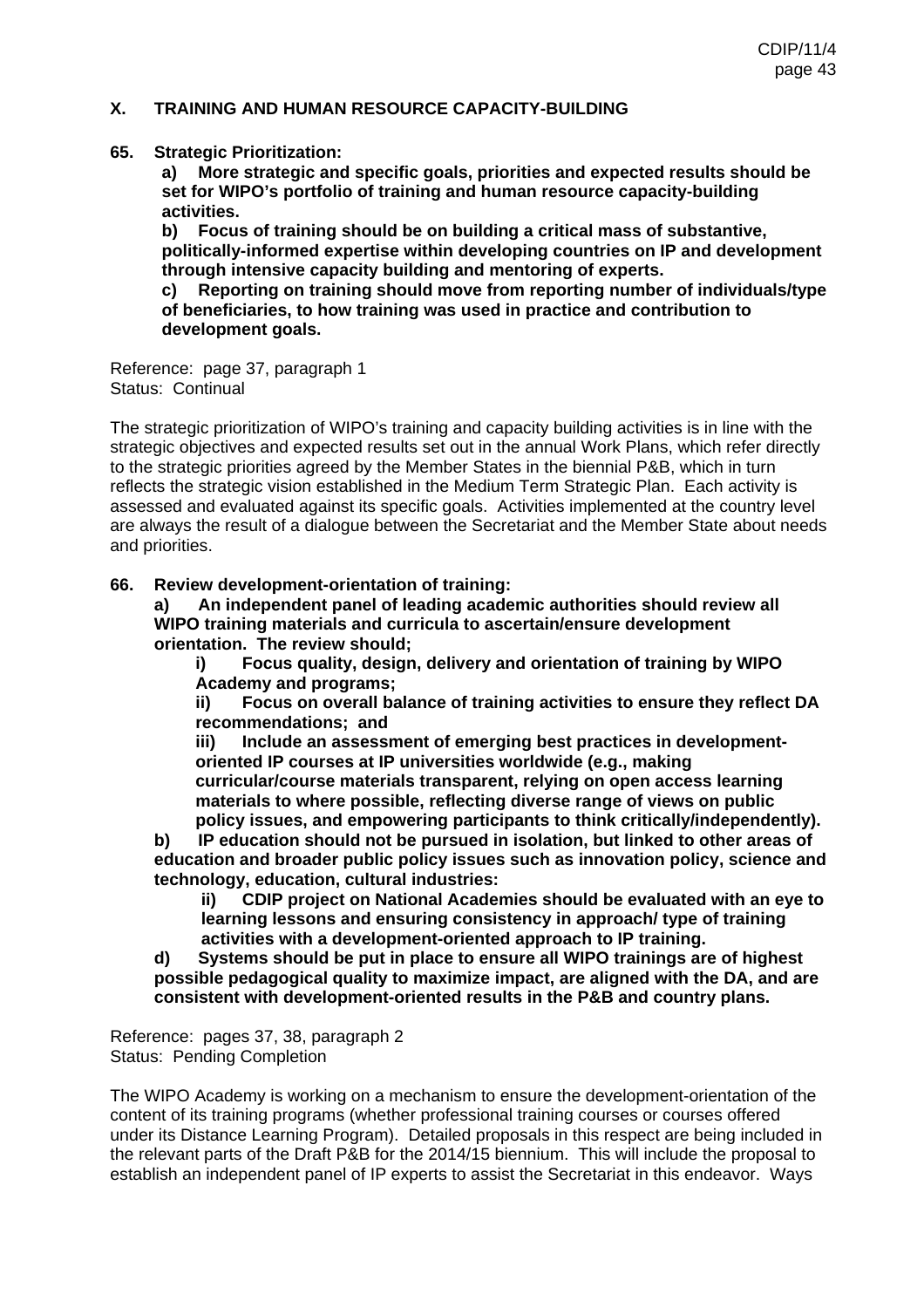and means to improve the pedagogical aspects of the training courses offered by the WIPO Academy are equally under study. On the other hand, the evaluation of phase I of the Start Up Academies project (document CDIP/9/6) did include lessons learned on how to ensure a development-approach to IP training.

### **67. WIPO's niche and external partnerships:**

**a) An in-depth and critical review should be conducted of the strategic niche of WIPO's training activities, particularly of the WIPO Academy, in context of other training initiatives worldwide. The review should:**

**i) Examine offerings of leading academic institutions on IP and related issues of technology, innovation and development; and** 

**ii) Explore opportunities to reduce overlap with and improve collaboration/coordination with other training institutions on specific technical IP issues (e.g. EPO, USPOT, IP Offices in developing countries).** 

**b) Opportunities should be explored to support fellowships for courses run by leading international academic centers, to complement/replace fellowships in WIPO-run courses.** 

Reference: page 39, paragraph 3 Status: Continual

An independent assessment of the mandate of the WIPO Academy was commissioned in 2012 by the Secretariat. The terms of reference of the assessment included the identification of the strategic niche of the WIPO Academy as compared to other providers of training on IP, as well as options for facilitating access of developing country nationals to existing programs as provided by reputed academic institutions. The recommendations of the report resulting from this independent assessment are being studied by the Secretariat and will be appropriately reflected in the Draft P&B for the 2014/15 biennium.

### **68. Improve internal coordination on training:**

**a) There should be stronger synergies and joint planning of professional training activities of the WIPO Academy and programs/sectors; i) More transparent, better coordinated.** 

Reference: page 39, paragraph 4 Status: Continual

In the framework of preparations for the P&B 2014/15, the Secretariat is in the process of identifying all the operational units and programs which provide training services in addition to those normally provided by the Academy. The idea is to regroup these services under one umbrella or at least to establish a mechanism ensuring coordination of the services provided at the planning stage.

### **69. Improve cost-efficiency:**

**a) Cost-efficiency should be enhanced through greater use of online courses, partnerships with regional training centers, video-conferencing tools, training of trainers, and evaluation of where/how training is used by various stakeholders and to what practical effect.** 

Reference: page 39, paragraph 5 Status: Continual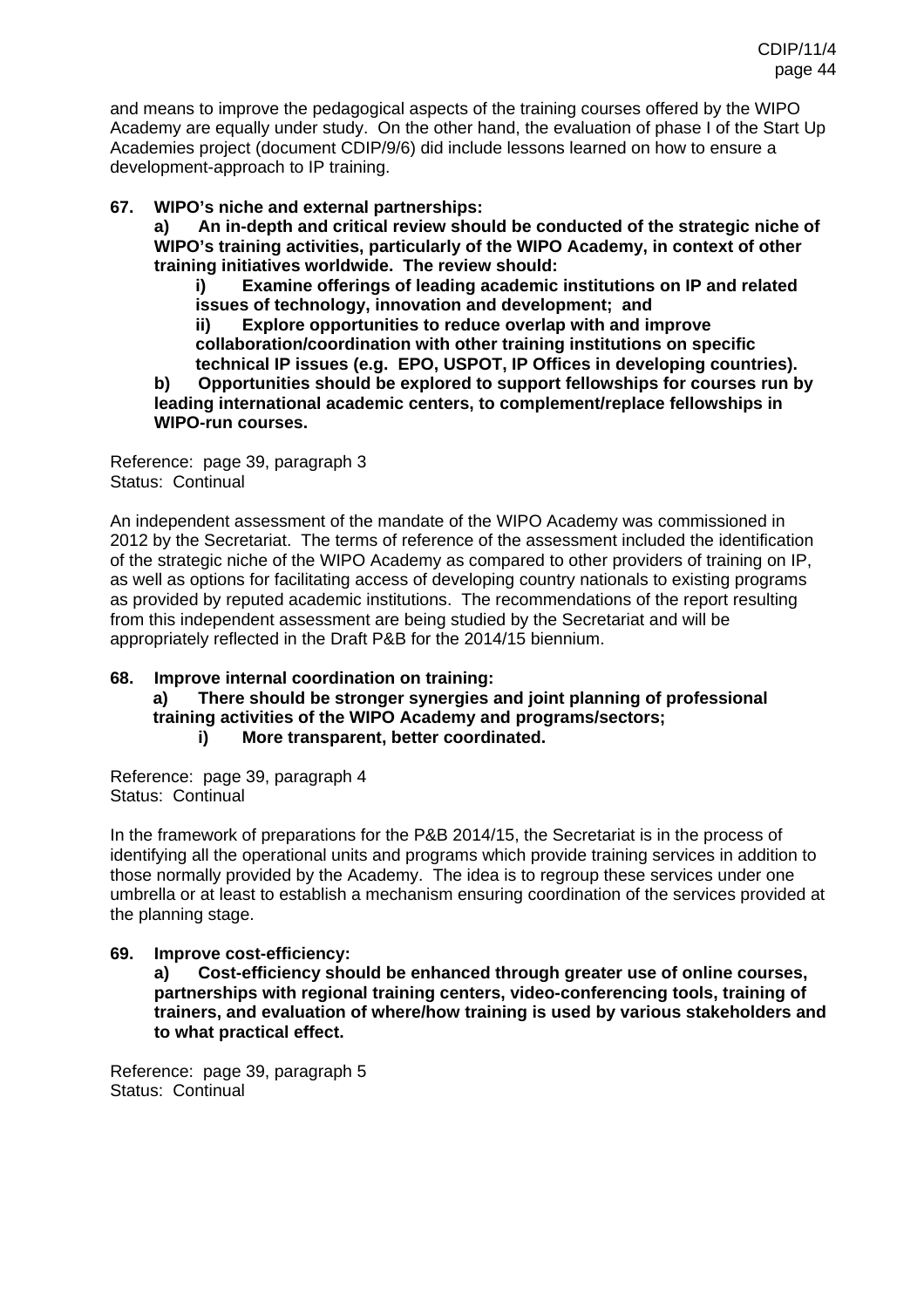The WIPO Secretariat, mindful of the budgetary concerns of Member States, is continually seeking means to make cost savings while not compromising the quality of its delivery of technical assistance. The use of video-conferencing and free telephony tools such as Skype, increased use of web casting for WIPO meetings and seminars, availability on the WIPO website of video and audio recordings from WIPO events, free-of-charge webinars and online distance learning courses.

# **XI. USER-SUPPORT SYSTEMS**

**70. Promote greater development-orientation and balance in the range of user activities supported:**

- **a) User support should consider the range of objectives/components of a development-oriented approach:**
	- **i) Attention should be boosted to activities that would help reduce costs of participation in the IP system;**
	- **ii) Enlarge benefits for local creative and cultural industries; and**
	- **iii) Reduce knowledge/technology gap in terms of generation and access.**

Reference: page 40, paragraph 3 Status: Continual

The WIPO Secretariat, in particular the Regional Bureaus, continues to explore a wide range of approaches to ensure cost-effective, sustainable and country-specific technical assistance.

**71. Improve the management of WIPO's interaction with a range of stakeholders at the national level:** 

**a) There should be refinement of the mechanisms used by national governments and the Secretariat to manage and coordinate the planning, implementation and evaluation of WIPO's activities to support user groups:**

**i) Appropriate communication mechanisms and outreach strategies will need to be used to reach stakeholders beyond traditional focal points in IP Offices.** 

**b) WIPO should invest in improved tools for tracking and maintaining its internal databases with a diversity of national contacts at program/Organizationlevels, as well as electronic and Internet-based communication tools for disseminating information and receiving feedback.** 

Reference: page 41, paragraph 6 Status: Continual

The WIPO Secretariat continually seeks to improve its outreach and communications modalities to respond to the changing circumstances of the international IP system and the evolving interests of external stakeholders. In all cases, however, the Secretariat remains guided by the Member State concerned when reaching out to national stakeholders in any consultation process.

### **72. Ensure evaluation before expansion of activities and projects:**

**a) Success of pilot projects underway should be evaluated before expansion, regardless of high demand by Member States (e.g. for Technology and Innovation Support Centers (TISCS)). Evaluation can serve as;**

**i) Lessons learned for future work;** 

**ii) Assessing how TISC activities could be mainstreamed/integrated into other DC activities;** 

**iii) Prioritizing country requests in line with national IP strategies, needs assessments and country plans for WIPO assistance.**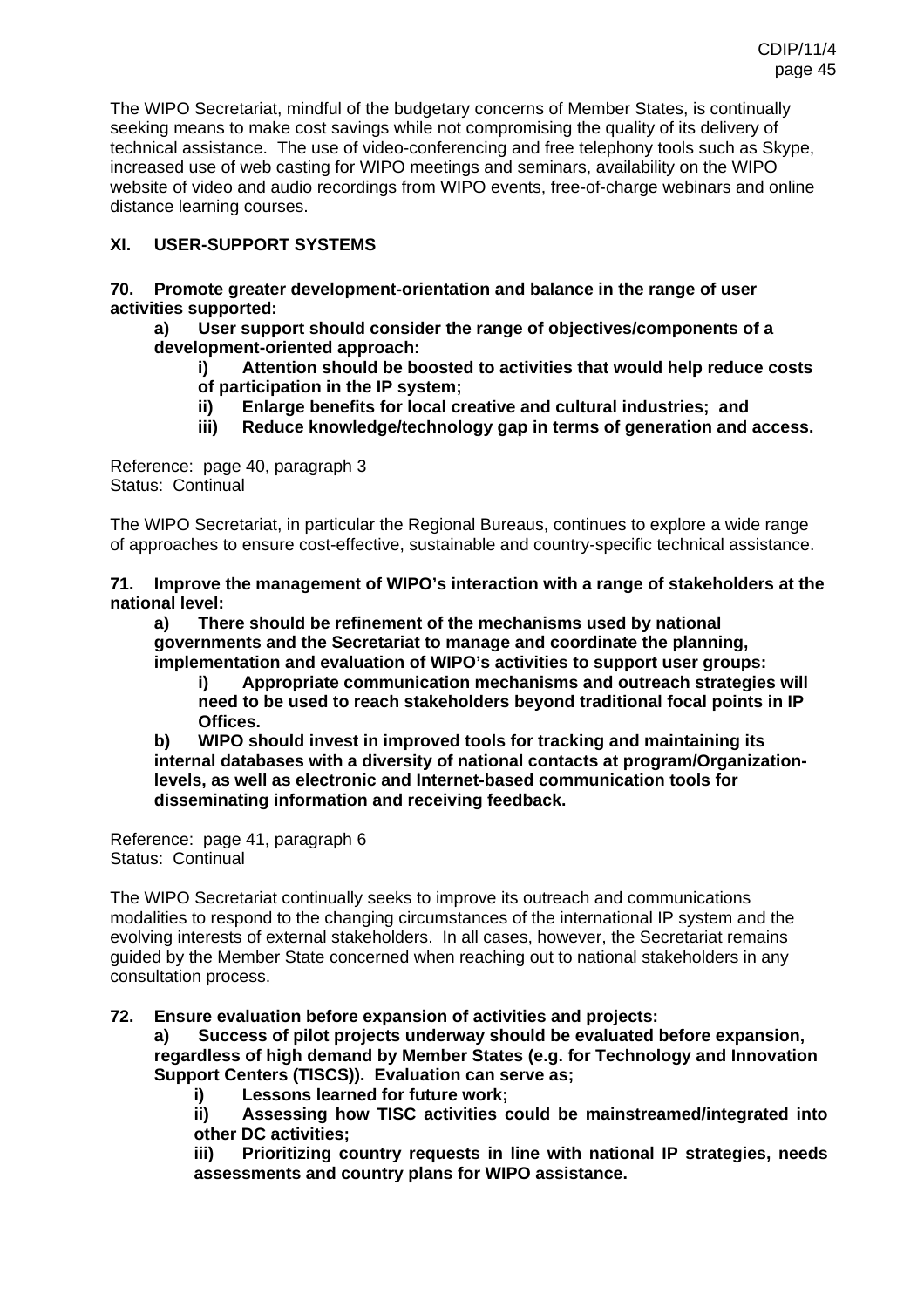Reference: page 41, paragraph 7 Status: Continual

In keeping with the results-based approach adopted by the Organization, and the focus on evaluation set out in the DA, the WIPO Secretariat ensures that development-oriented activities are evaluated and the recommendations taken into account before consideration is given to continuation into a second phase or expansion of any such activity. All pilot projects undertaken as DA projects are independently evaluated, and the results presented to the CDIP for its consideration as to future work including adopting a second phase of the project or integrating the project work into the mainstream WIPO activities.

### **XII. PROMOTION OF INNOVATION, CREATIVITY, ACCESS TO KNOWLEDGE AND TECHNOLOGIES**

#### **73. Bolster activities to promote access to knowledge and technology transfer: a) Activities in access to knowledge and technology transfer should be strengthened.**

Reference: page 42, paragraph 1 Status: Continual

In line with the priorities conveyed to WIPO by the Member States, the Secretariat is continually enhancing its activities to promote access to knowledge and technology transfer. In particular, all Innovation Division activities are oriented towards strengthening capacity of developing countries and LDCs to become creators, owners and users of their domestic knowledge and technology. In the framework of activities under DA recommendations (10, 19, 25, 26, 28 and 36), the Innovation Division is engaged in the projects on development of IP tools and technology transfer, a web Portal to facilitate dissemination of technology transferrelevant knowledge, on definition of platforms for networked (open) innovation and IP collaboration, including between partners from developed and developing countries, on collection and analysis of concrete case studies, on cooperation between research institutions from developed and developing countries, identification of incentive policies for fostering access and dissemination of knowledge and technologies, and other issues that influence promotion of access to knowledge and technology.

Various specific activities across the Organization's work are also geared towards bolstering access to knowledge: for example, activities undertaken by the Global Databases Service on Technology Watch and longer term research and development on Machine Translation and Cross Lingual Search for patent texts.

### **74. Integration across WIPO's DC activities:**

**a) The promotion of access to knowledge and technology, innovation and creativity should be better integrated across the full range of WIPO's DC activities:** 

**i) Greater effort should be made to ensure that research conducted at Member State request should be integrated into other DC activities such as legislative advice, regulatory assistance and development of IP strategies/policies; and** 

**ii) Secretariat and Member States should identify/engage appropriate stakeholders on these issues at national level, including through support for inter-ministerial committees and stakeholder consultations in forming IP policies/strategies.** 

Reference: page 42, paragraph 2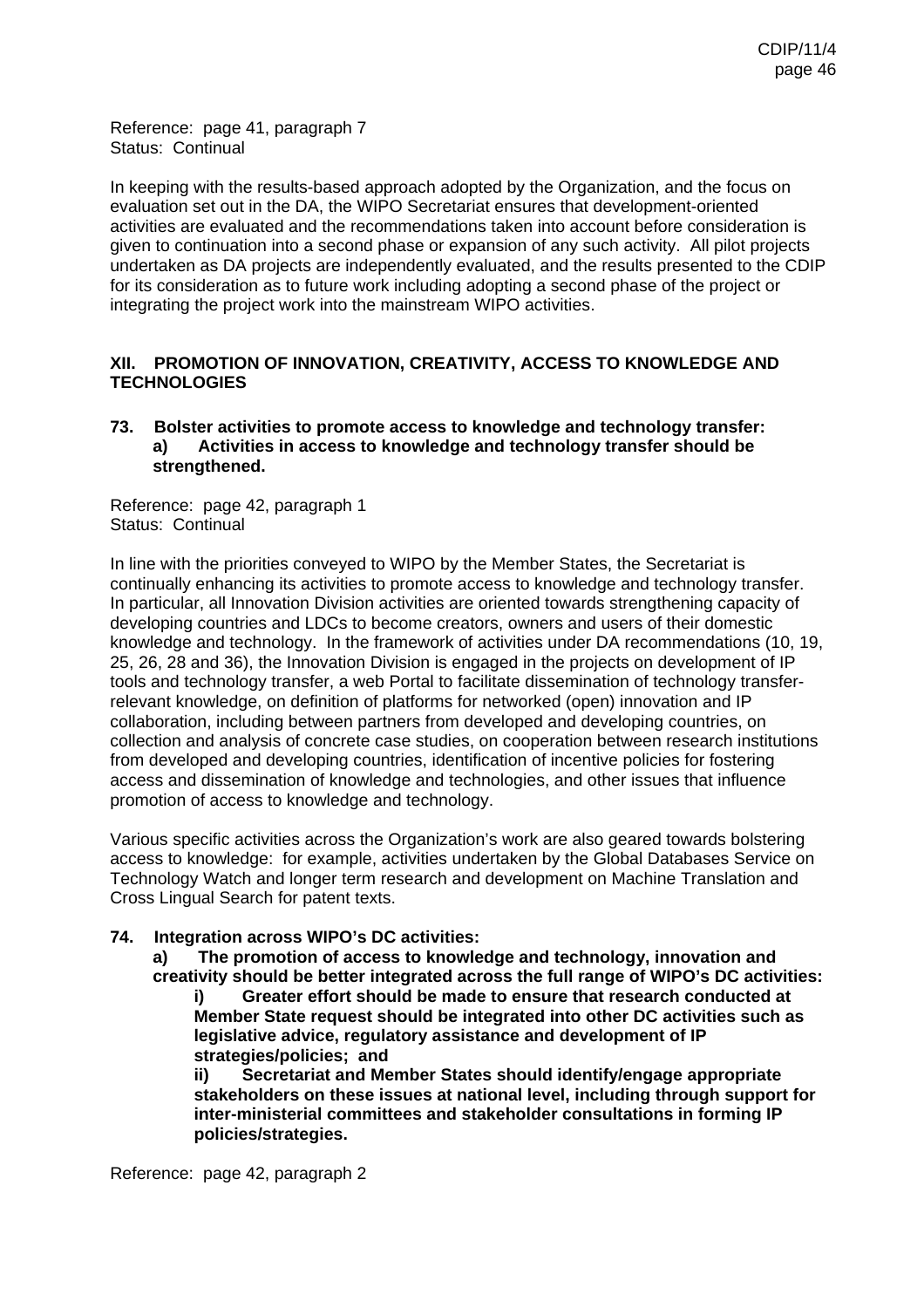#### Status: Continual

The WIPO Secretariat is continually making efforts to integrate the promotion of access to knowledge across the full range of its activities. The activities described above in relation to recommendation 73 are coordinated with the Regional Bureaus among other relevant programs, and cross-sectoral coordination ensures that the output of any research or initiative undertaken by the WIPO Secretariat at the request of Member States, if favorably evaluated, is mainstreamed into the Secretariat's regular technical assistance activities such as provision of legislative advice, and organization of workshops or regional meetings.

- **75. Place the IP dimension of innovation and creativity promotion in context: a) Activities on innovation and creativity must be informed by broader debates and experience on innovation systems, development strategies and public policy goals, such as access to knowledge.** 
	- **b) WIPO's role should be to; i) Build understanding on where/how IP-related mechanisms and**

**strategies may/may not assist developing countries to advance progress in these areas; and** 

**ii) Place that analysis/assistance more firmly in context of range of other policy measures and institutional actions needed.** 

Reference: page 42, paragraph 3 Status: Continual

The WIPO Secretariat through its collaboration with other IGOs and interaction with NGOs and civil society continues to ensure that its development cooperation activities are up to date and appropriate in the context of broader developments related to IP. In all cases, the Secretariat provides information and resources to enable a given Member State to determine among available options what is the most appropriate and beneficial iteration of the IP system to meet its development-related goals and needs.

For example, training programs on IP management for small and medium-sized enterprises (SMEs) and academic institutions focus on strategic use of IP for protecting innovation and creativity in universities, research institutions and SMEs. Those programs develop the skills and competencies of SMEs and innovation stakeholders in extracting better value from their investments in innovation and creativity by effectively using certain aspects of the IP system and avoiding others. This includes the weighing of different options available including the benefits and risks inherent in the system.

In all cases, the Secretariat strives to adopt a balanced approach with emphasis on the promotion of respect for IP in the interests of social, cultural and economic development. For example, in the field of traditional knowledge, the WIPO Secretariat has outlined this balanced approach in various background briefs, a booklet and other publications and materials on TK, TCEs and GRs, including regular email updates and news to subscribers.

### **76. Identify WIPO's strategic niche:**

**a) The Secretariat should undertake a mapping of other inter-governmental initiatives and non-governmental efforts to promote innovation, creativity, technology transfer and access to knowledge.** 

**b) Secretariat should forge and help countries forge links with other relevant IGOs/stakeholders with expertise.** 

**c) The mapping would identify WIPO's strategic niche and relevant partnerships with a range of external actors with a stronger competitive advantage:** 

**i) Issues of innovation/creativity take WIPO beyond its traditional expertise on IP and into rapidly evolving areas of business and government**